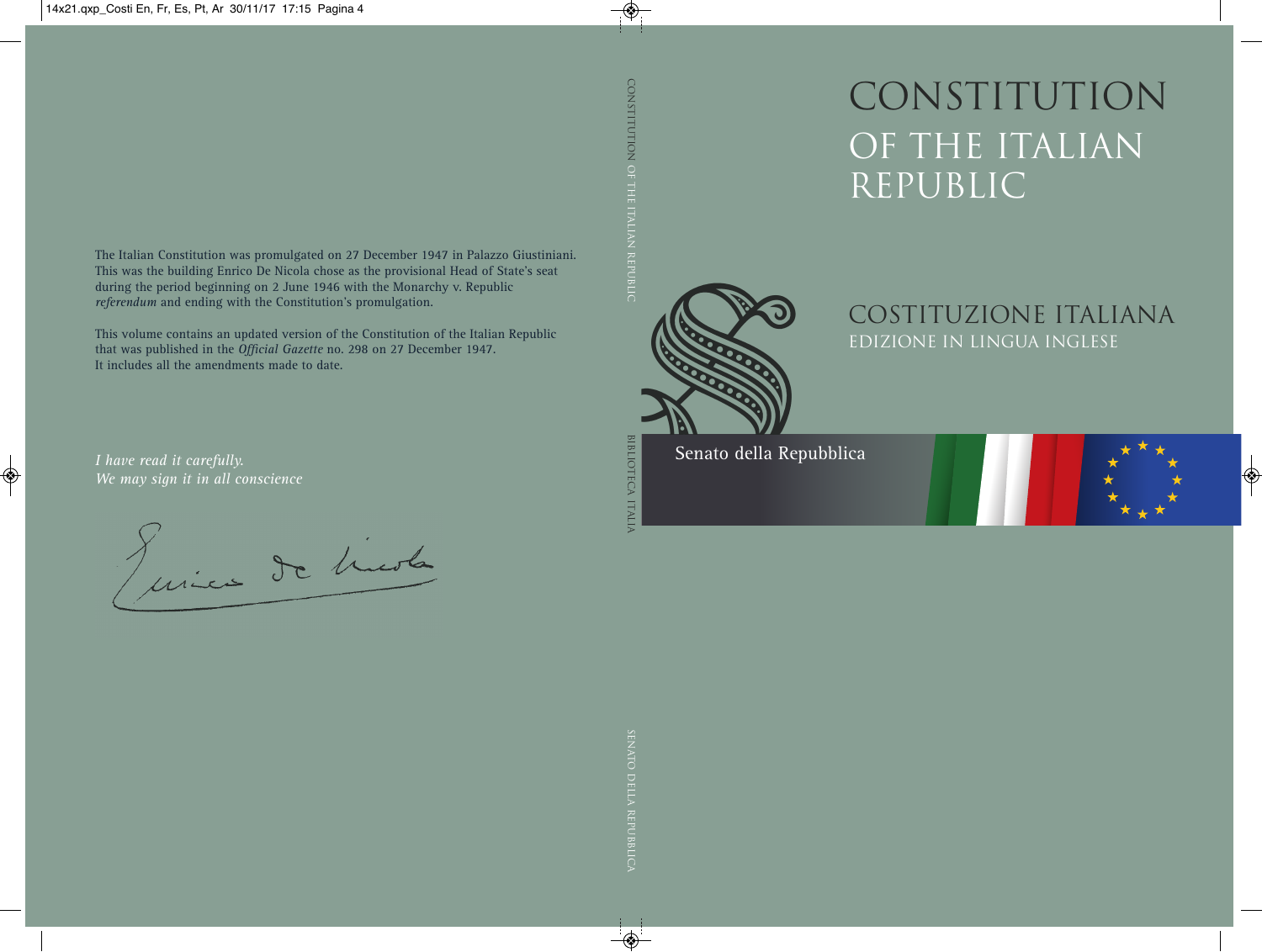# BIBLIOTECA ITALIA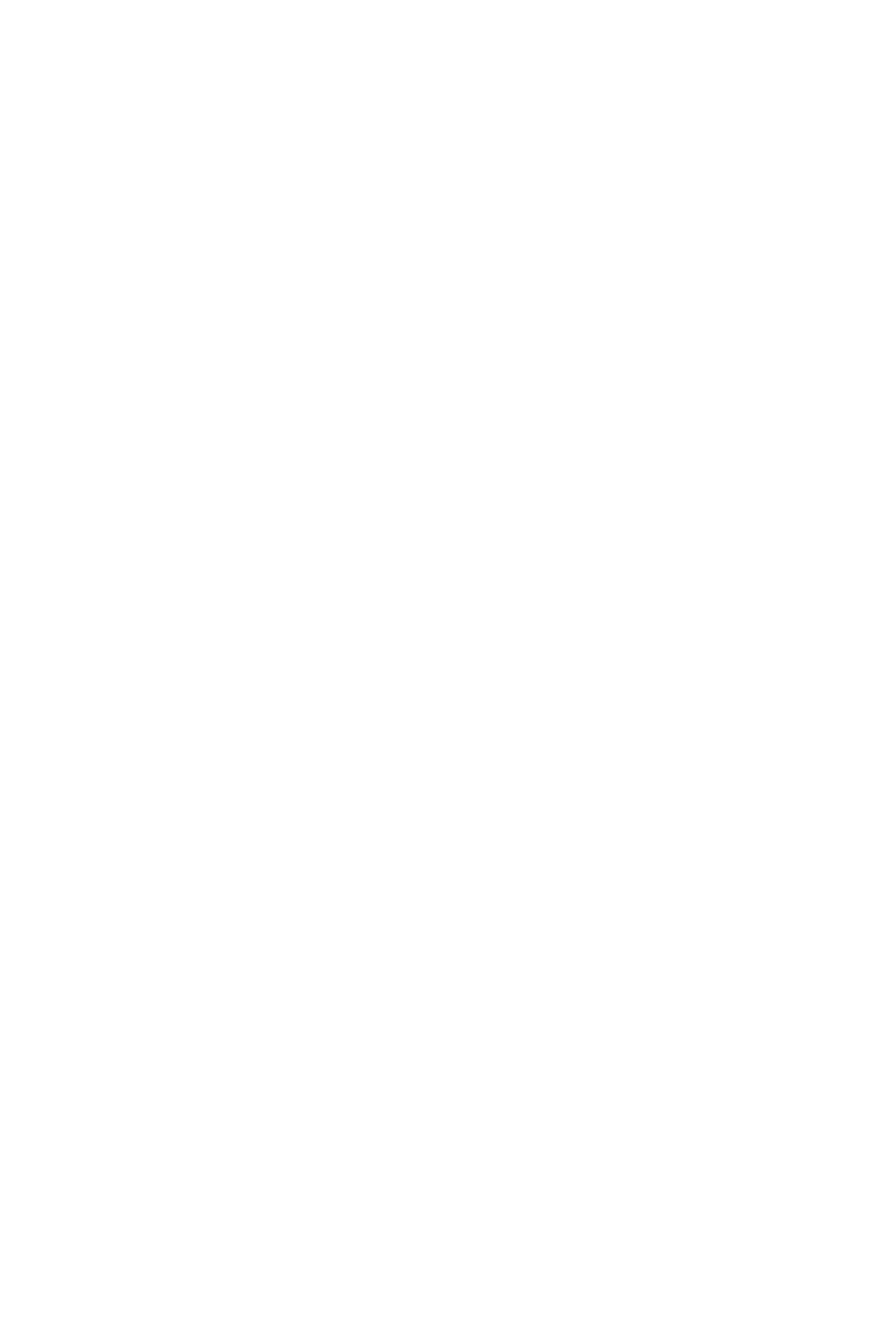# CONSTITUTION OF THE ITALIAN REPUBLIC



Senato della Repubblica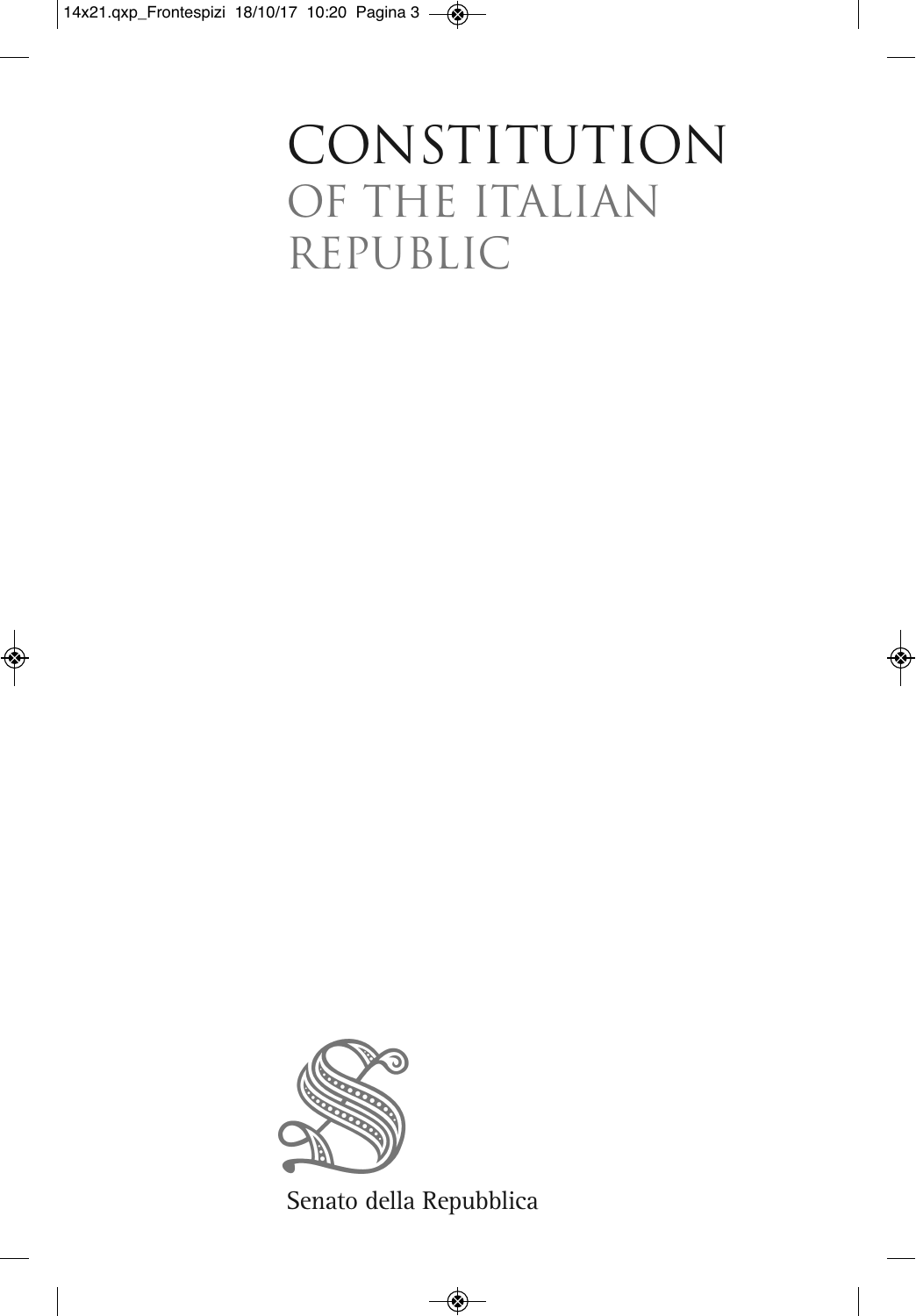Gli aspetti linguistici sono stati curati dal Servizio degli affari internazionali del Senato della Repubblica.

Gli aspetti grafici ed editoriali sono stati curati dall'Ufficio delle informazioni parlamentari, dell'archivio e delle pubblicazioni del Senato

Le pubblicazioni del Senato sono disponibili gratuitamente online in formato elettronico www.senato.it/pubblicazioni

La versione su supporto materiale è disponibile presso il Centro di *In*-Form@zione - Libreria multimediale Via della Maddalena 27, 00186 Roma e può essere richiesta per posta elettronica libreria@senato.it

Translation supervised by the Senate International Affairs Service

Designed and published by the Senate Parliamentary Information, Archives and Publications Office.

Senate publications are freely available online at: www.senato.it/pubblicazioni

Printed versions may be obtained from Centro di *In*-Form@zione - Libreria multimediale Via della Maddalena 27, 00186 Roma or ordered by mail to libreria@senato.it

Senato della Repubblica 2018 CC BY-NC-ND 4.0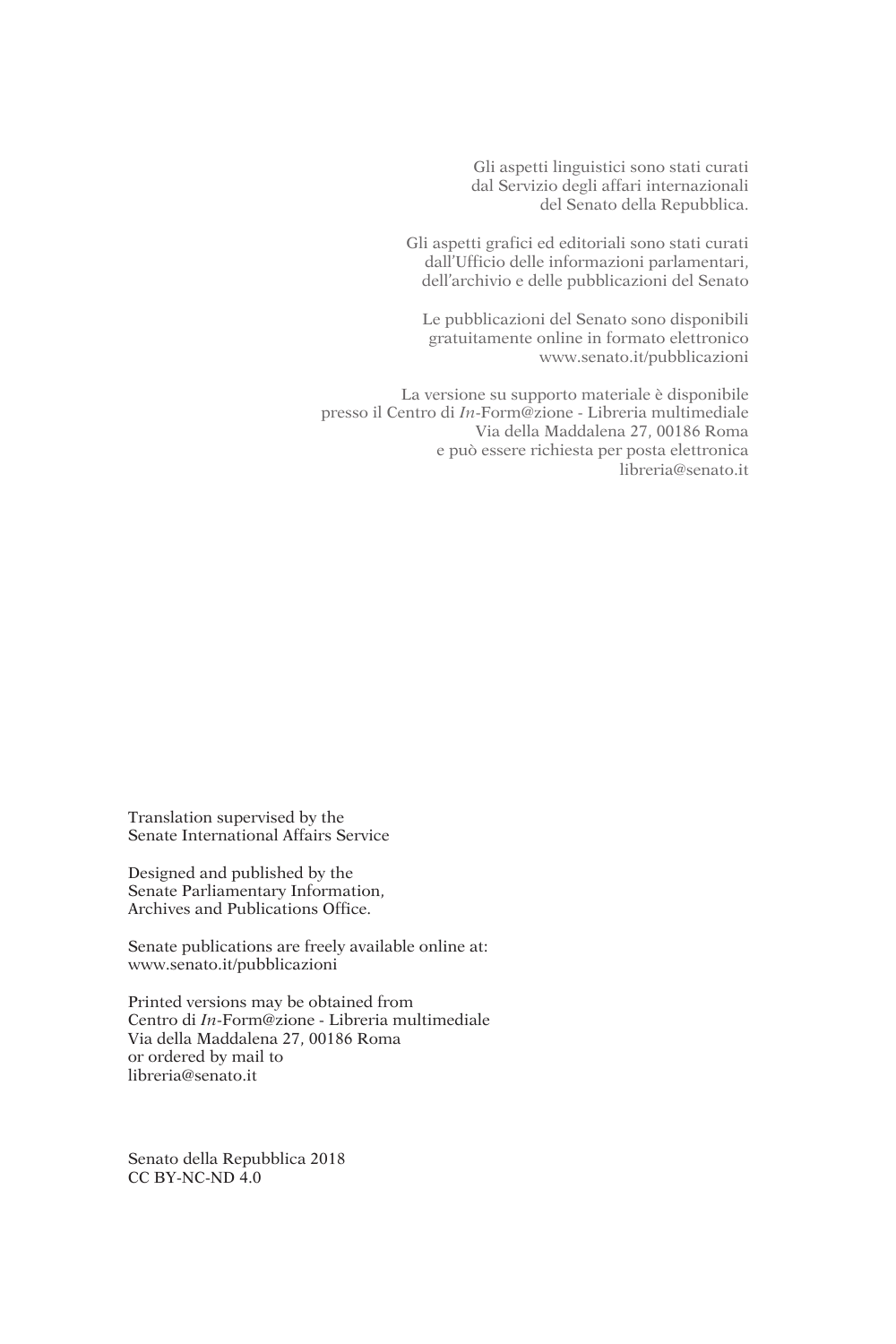## **CONTENTS**

|  |  | Fundamental principles (Articles 1-12) |  |
|--|--|----------------------------------------|--|
|--|--|----------------------------------------|--|

# PART I

# *Rights and duties of citizens*

| TITLE I $-$ Civil relations (Articles 13-28)                  | 10 |
|---------------------------------------------------------------|----|
| TITLE II – Ethical and social relations<br>$(Articles 29-34)$ | 15 |
| TITLE III – Economic relations (Articles<br>$35-47)$          | 18 |
| TITLE IV - Political relations (Articles<br>$48-54)$          | フス |

# PART II

# *Organisation of the Republic*

| $\text{True I}$ - Parliament                                                    | 26 |
|---------------------------------------------------------------------------------|----|
| <i>Section I – The Houses of Parliament</i><br>$(Articles 55-69) \ldots \ldots$ | 26 |
| Section II – The Making of Legislation                                          |    |
| $(Articles 70-82) \dots \dots$                                                  | 31 |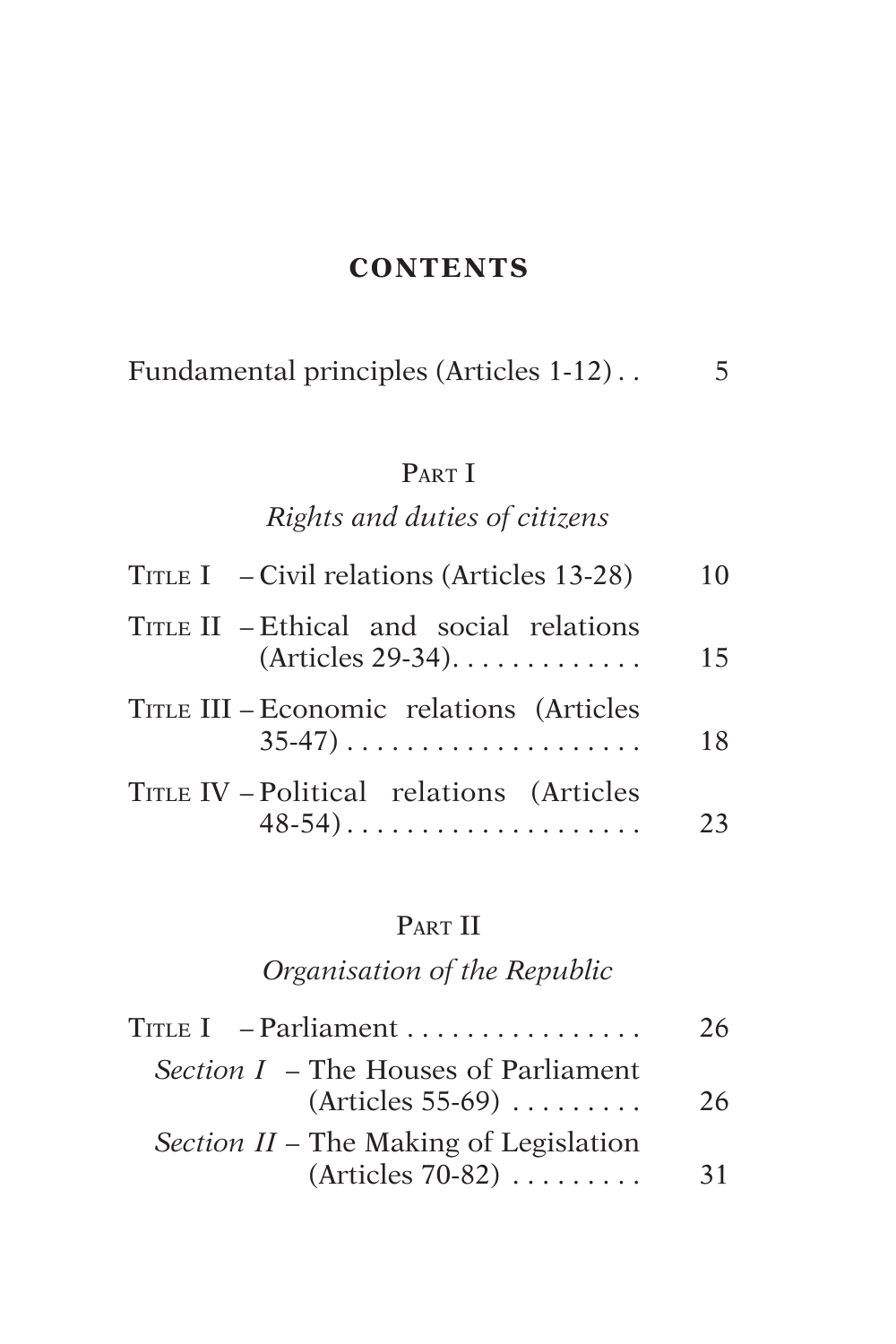| TITLE II – The President of the Republic                                                    |    |
|---------------------------------------------------------------------------------------------|----|
| $(Articles 83-91).$                                                                         | 37 |
| TITLE III - Government                                                                      |    |
| Section I - The Council of Ministers<br>(Articles 92-96).                                   | 41 |
| Section II - The Civil Service (Articles<br>$97-98)$                                        | 43 |
| Section III - Auxiliary Bodies (Articles<br>$99-100)$                                       | 44 |
| TITLE IV - The Judiciary                                                                    |    |
| Section $I$ – Organisation of the Jus-<br>tice System (Articles 101-<br>$110)$              | 46 |
| <i>Section II</i> – Rules on Jurisdiction (Ar-<br>ticles $111-113$ )                        | 50 |
| TITLE V - Regions, Provinces, Municip-<br>alities (Articles 114-133)                        | 52 |
| TITLE VI - Constitutional Safeguards                                                        |    |
| Section I - The Constitutional Court<br>(Articles 134-137).                                 | 67 |
| Section II - Amendments to the Con-<br>stitution. Constitutional<br>Laws (Articles 138-139) | 69 |
| Transitional and final provisions (I-XVIII)                                                 |    |
|                                                                                             |    |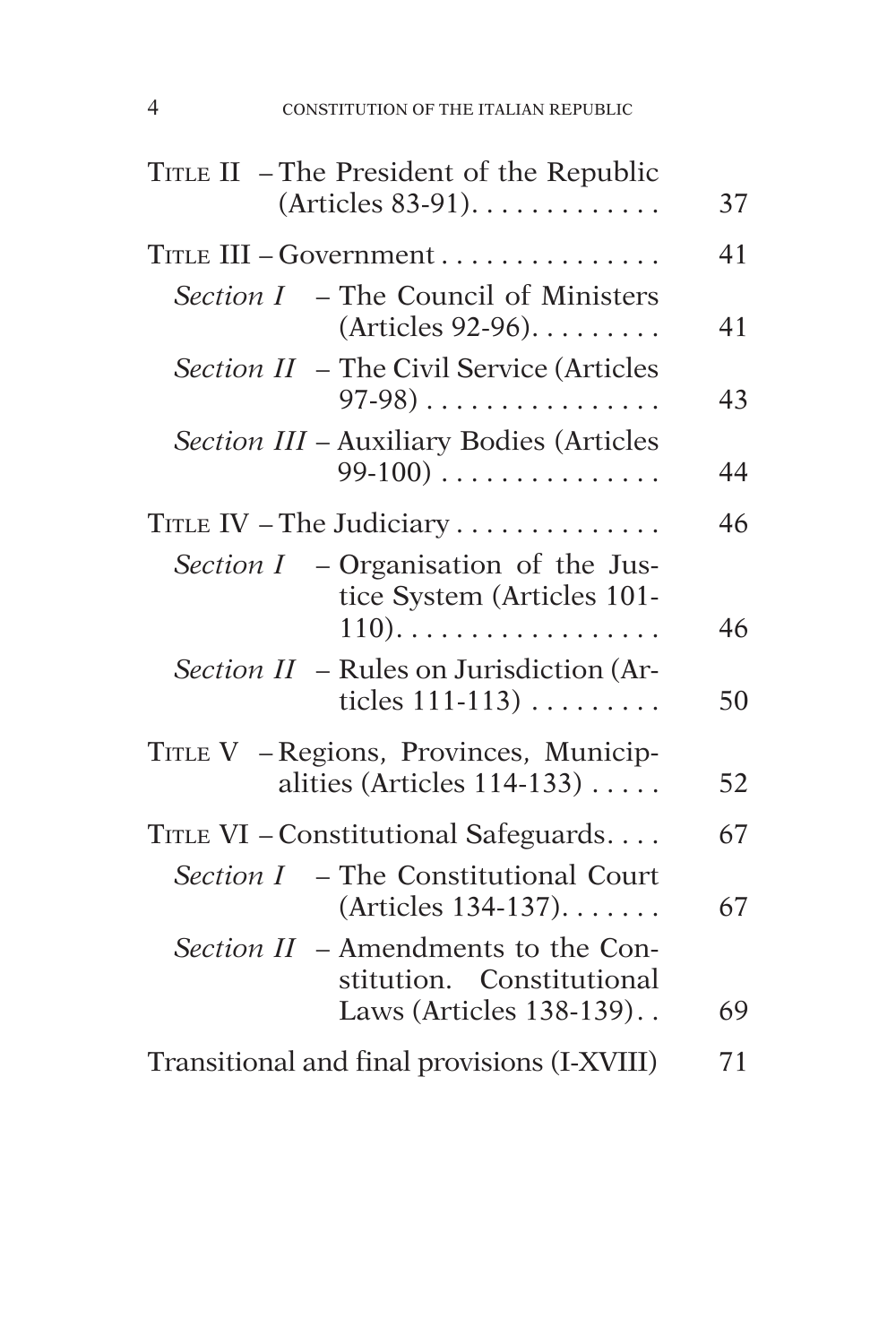## **CONSTITUTION** OF THE ITALIAN REPUBLIC

#### **THE PROVISIONAL HEAD OF STATE**

whereas the Constituent Assembly approved the Constitution of the Republic of Italy on 22 December 1947;

By virtue of Final Provision XVIII of the Constitution;

#### **ENACTS**

The Constitution of the Republic of Italy in the following text:

#### **FUNDAMENTAL PRINCIPLES**

## Article 1

Italy is a democratic Republic founded on labour.

Sovereignty shall belong to the people and be exercised by the people in the forms and within the limits of this Constitution.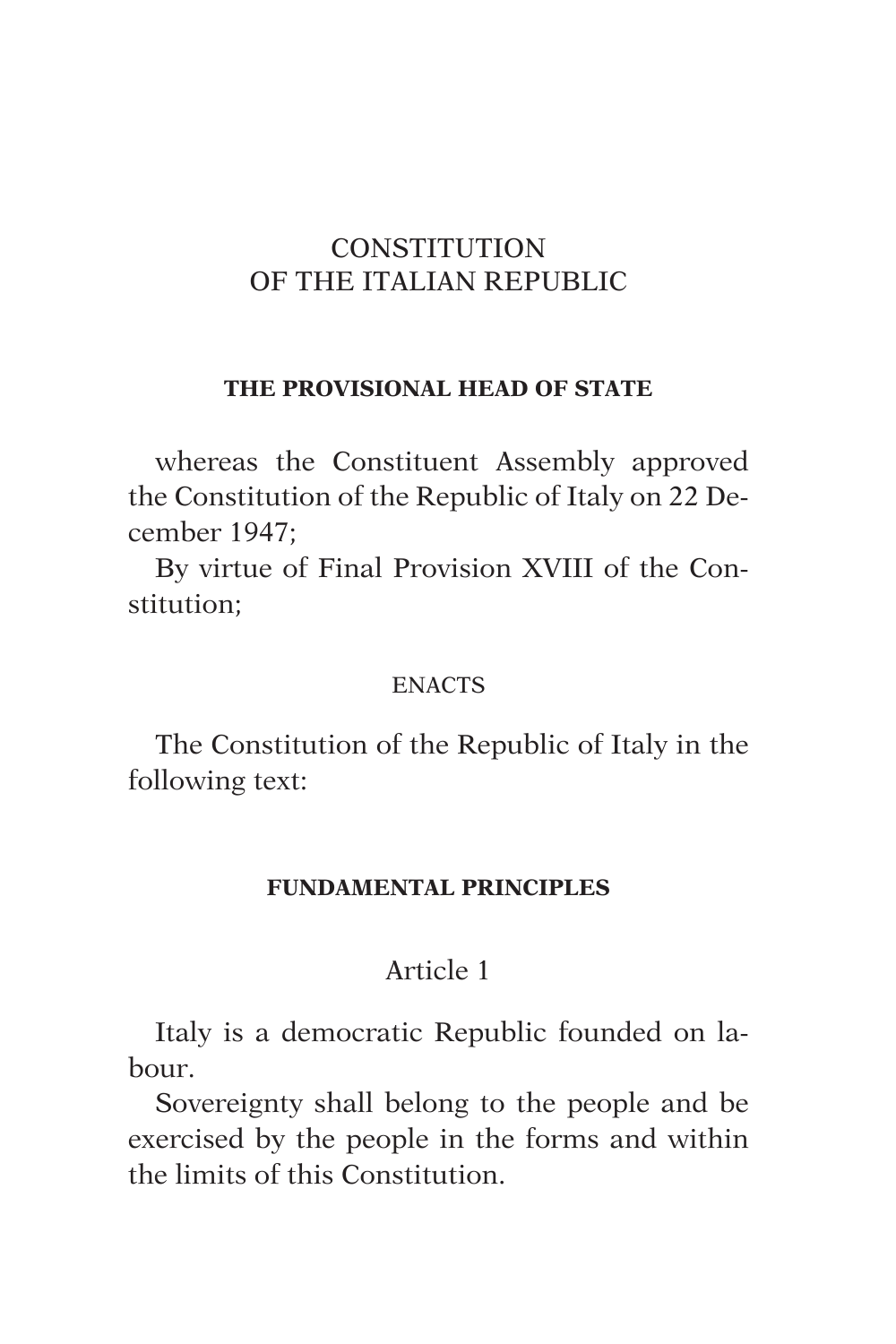The Republic shall recognise and protect the inviolable rights of the person, both as an individual and in the social groups where human personality is expressed. The Republic expects that the fundamental duties of political, economic and social solidarity be fulfilled.

#### Article 3

All citizens shall have equal social dignity and shall be equal before the law, without distinction of gender, race, language, religion, political opinion, personal and social conditions.

It shall be the duty of the Republic to remove those obstacles of an economic or social nature which constrain the freedom and equality of citizens, thereby impeding the full development of the human person and the effective participation of all workers in the political, economic and social organisation of the country.

#### Article 4

The Republic shall recognise the right of all citizens to work and shall promote such conditions as shall render this right effective.

Every citizen shall have the duty, according to personal potential and individual choice, to perform any activity or function contributing to the material or spiritual progress of society.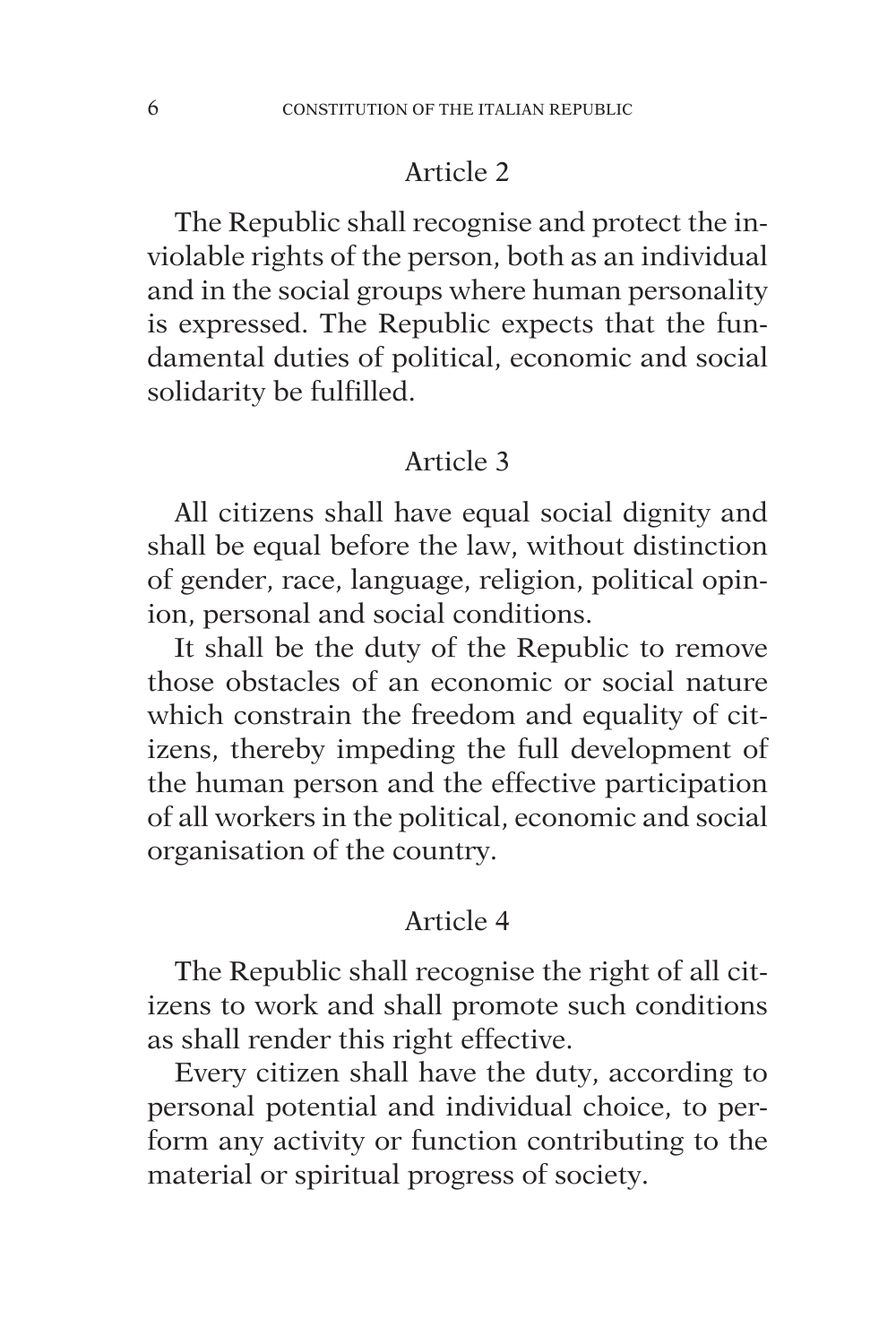The Republic shall be one and indivisible. It shall recognise and promote local autonomies and implement the fullest measure of administrative decentralisation of those services which are provided by the State. The Republic shall adapt the principles and methods of its legislation to the requirements of autonomy and decentralisation.

#### Article 6

The Republic shall safeguard language minorities by means of appropriate measures.

## Article 7

The State and the Catholic Church shall be independent and sovereign, each within its own sphere.

Their relations shall be regulated by the Lateran pacts. Amendments to such Pacts which are accepted by both parties shall not require the procedure of constitutional amendments.

#### Article 8

All religious denominations shall be equally free before the law.

Denominations other than Catholicism shall have the right to self-organisation according to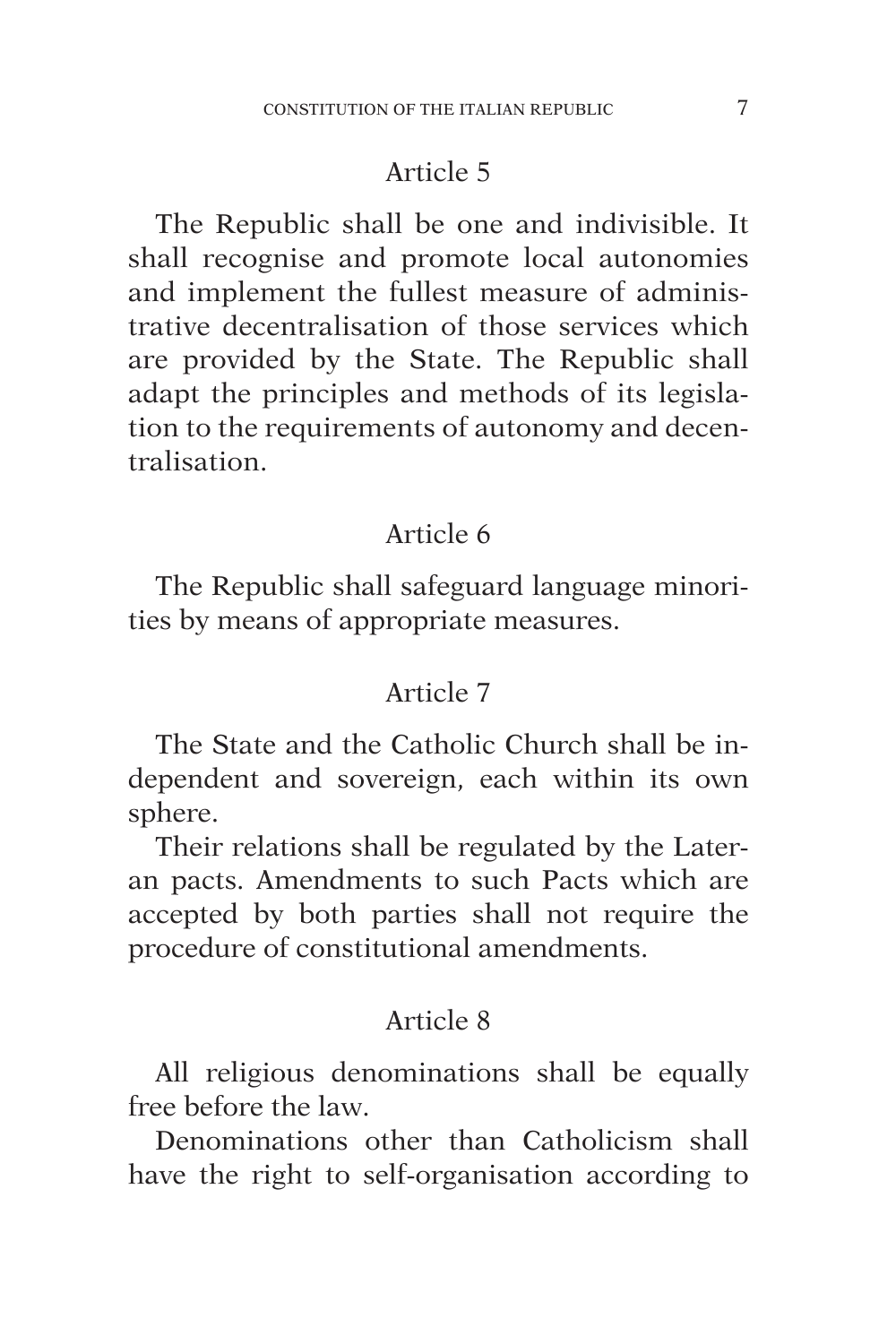their own statutes, provided these do not conflict with Italian law.

Their relations with the State shall be regulated by law, based on agreements with their respective representatives.

## Article 9

The Republic shall promote the development of culture and scientific and technical research.

It shall safeguard natural landscape and the historical and artistic heritage of the Nation.

## Article 10

The Italian legal system shall conform to the generally recognised principles of international law.

The legal status of foreigners shall be regulated by law in compliance with international provisions and treaties.

A foreign national, who is denied – in his or her country – the enjoyment of the democratic freedoms established by this Constitution shall be entitled to the right of asylum in the Republic under such conditions as shall be established by law.

A foreign national may not be extradited for a political offence.

## Article 11

Italy rejects war as an instrument of aggression against the freedom of other peoples and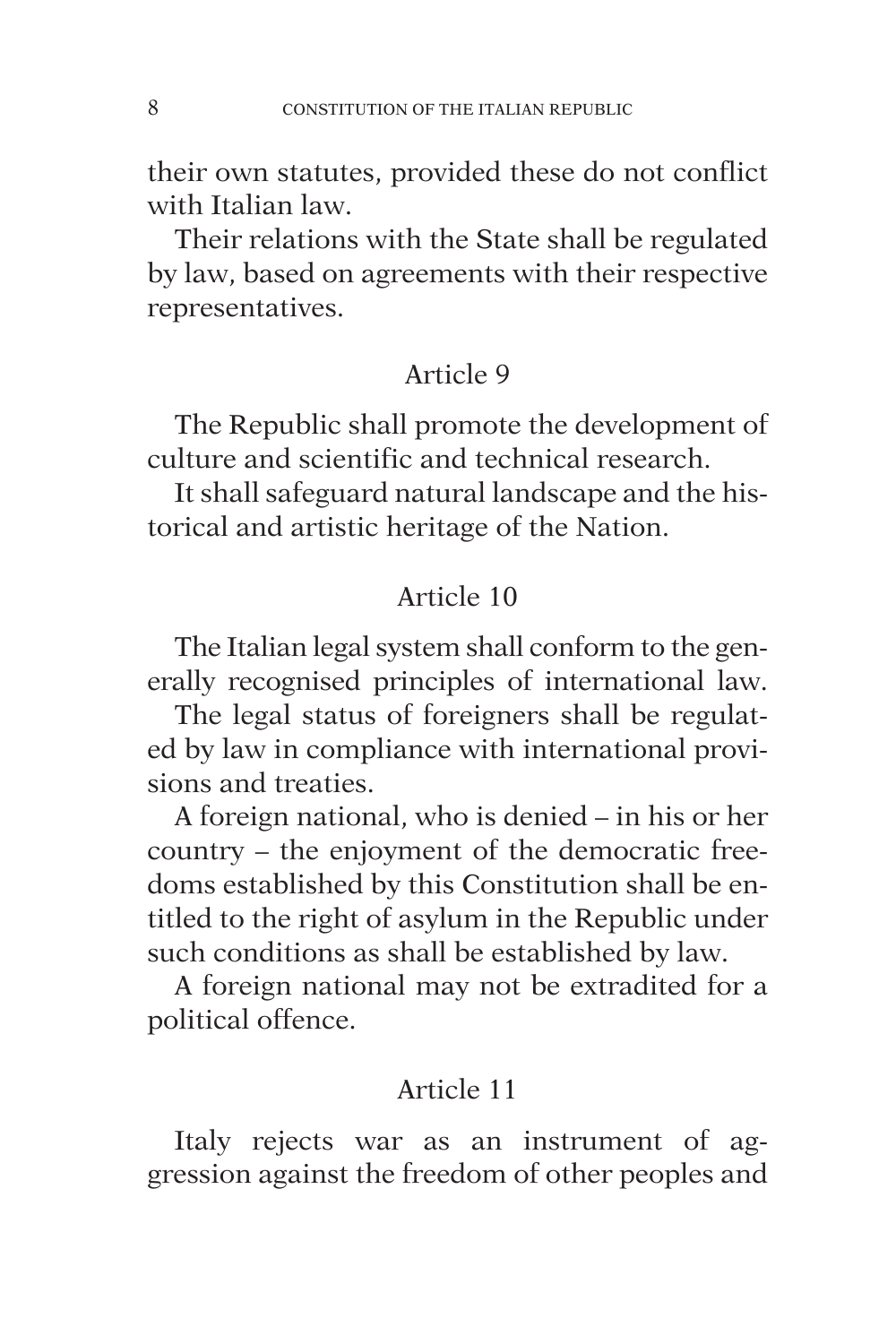as a means for the settlement of international disputes. Italy shall agree, on conditions of equality with other States, to such limitations of sovereignty as may be necessary to ensure peace and justice among Nations. Italy shall promote and encourage international organisations pursuing such goals.

## Article 12

The flag of the Republic shall be the Italian tricolour of three green, white and red vertical bands of equal size.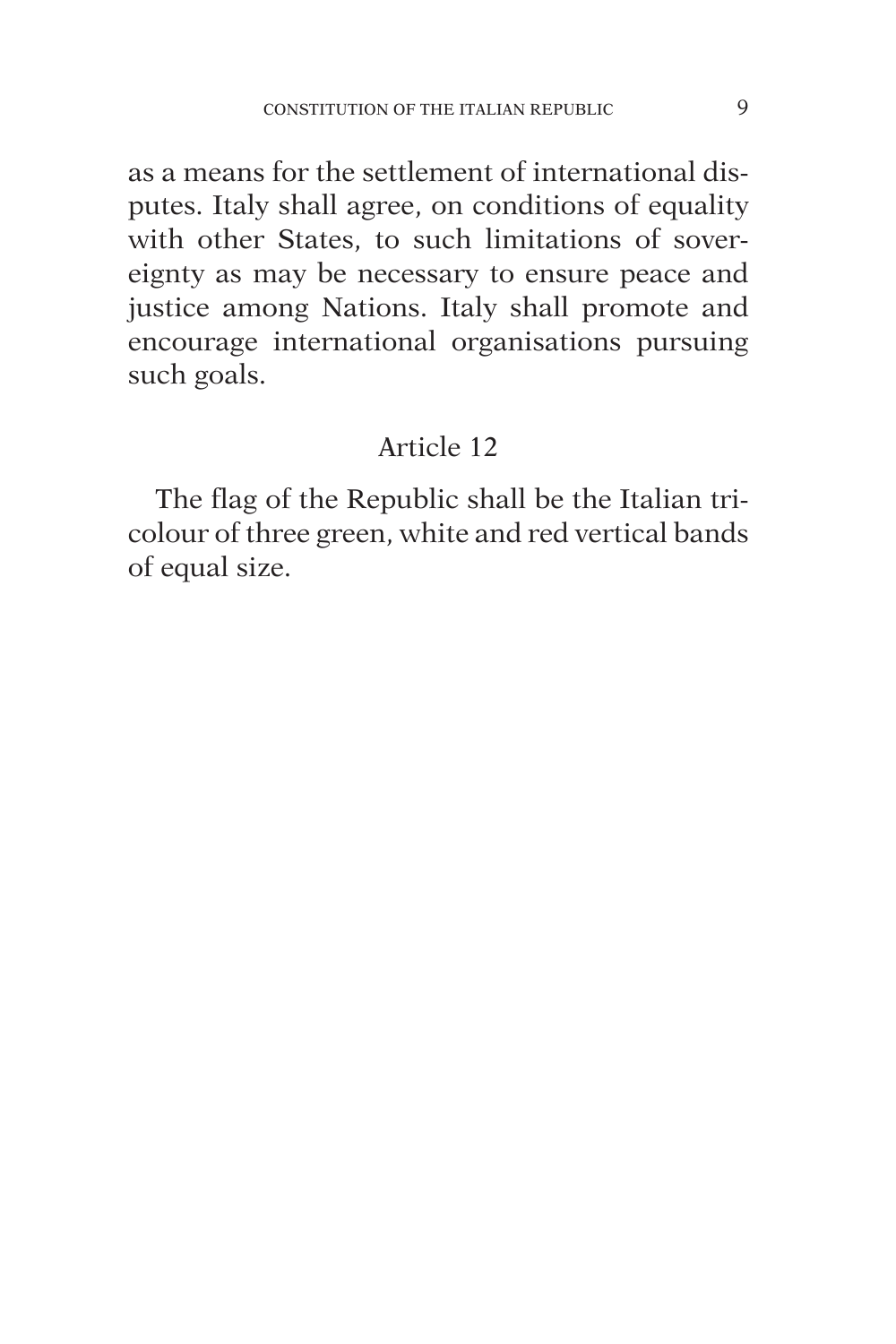## PART I

#### **RIGHTS AND DUTIES OF CITIZENS**

#### TITLE I

#### **CIVIL RELATIONS**

#### Article 13

Personal liberty shall be inviolable.

No one may be detained, inspected, or searched nor otherwise subjected to any restriction of personal liberty except by reasoned order of the Judiciary and only in such cases and in such manner as provided by the law.

In exceptional circumstances and under such conditions of necessity and urgency as shall conclusively be defined by the law, the police may take provisional measures that shall be referred within 48 hours to the Judiciary for validation and which, in default of such validation in the following 48 hours, shall be revoked and considered null and void.

Any act of physical and moral violence against a person subjected to restriction of personal liberty shall be punished.

The law shall establish the maximum duration of preventive detention.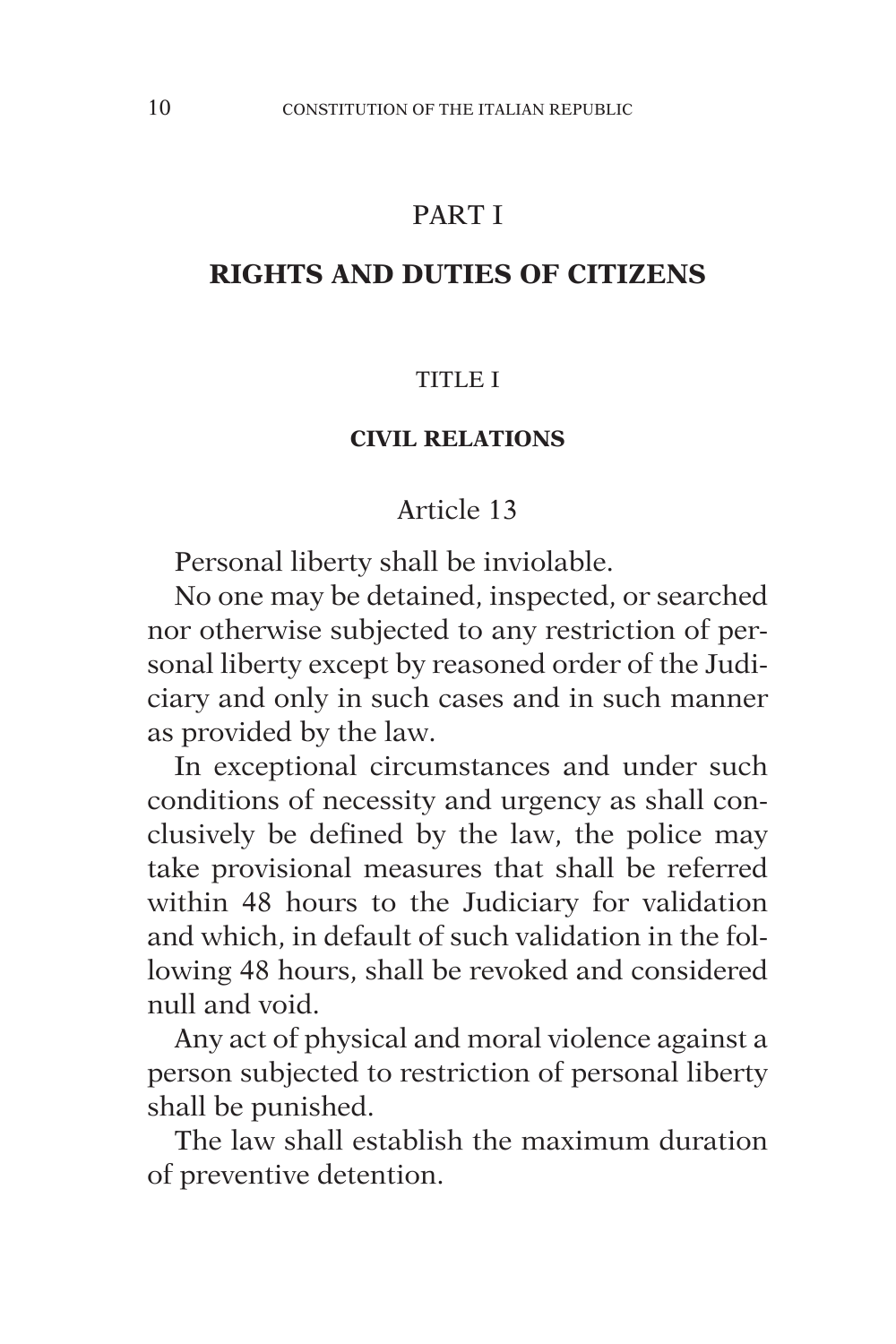Personal domicile shall be inviolable.

Home inspections, searches, or seizures shall not be admissible save in such cases and manners as shall be established by the law and in compliance with provisions safeguarding personal liberty.

Controls and inspections for reason of public health and safety, or for economic and fiscal purposes, shall be regulated by appropriate laws.

## Article 15

Freedom and confidentiality of correspondence and of every other form of communication shall be inviolable.

Limitations may only be imposed by reasoned judicial decision and in accordance with the safeguards provided by the law.

## Article 16

Every citizen has the right to reside and travel freely in any part of the country, except for such general limitations as may be established by law for reasons of health or security. No restrictions may be imposed for political reasons.

Every citizen shall be free to leave the territory of the Republic and return to it, notwithstanding any legal obligations.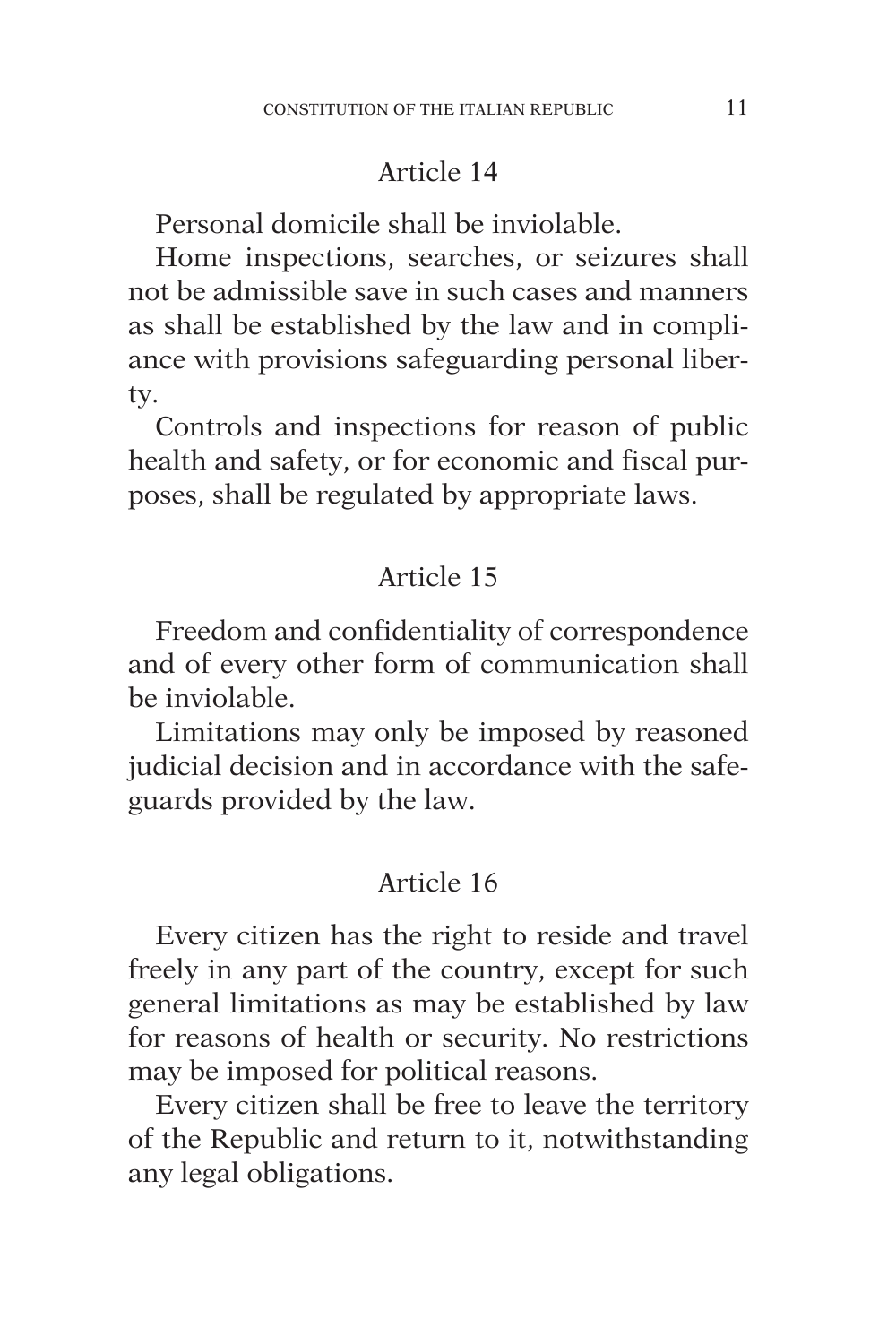Citizens may assemble peaceably and unarmed.

No previous notice is required for meetings, including those held in places open the public.

In case of meetings held in public places, prior notice shall be given to the authorities, who may prohibit such meetings only for proven reason of security or public safety.

# Article 18

Citizens may form associations freely and without authorization for any ends that are not forbidden by criminal law.

Secret associations and associations that, even indirectly, pursue political aims through organisations of a military nature shall be forbidden.

## Article 19

Everyone shall be entitled to profess freely their religious beliefs in any form, individually or with others, and to promote such beliefs and celebrate rites in public or in private, provided they are not offensive to public morality.

## Article 20

No special limitation or tax burden shall be imposed on the establishment, legal capacity or ac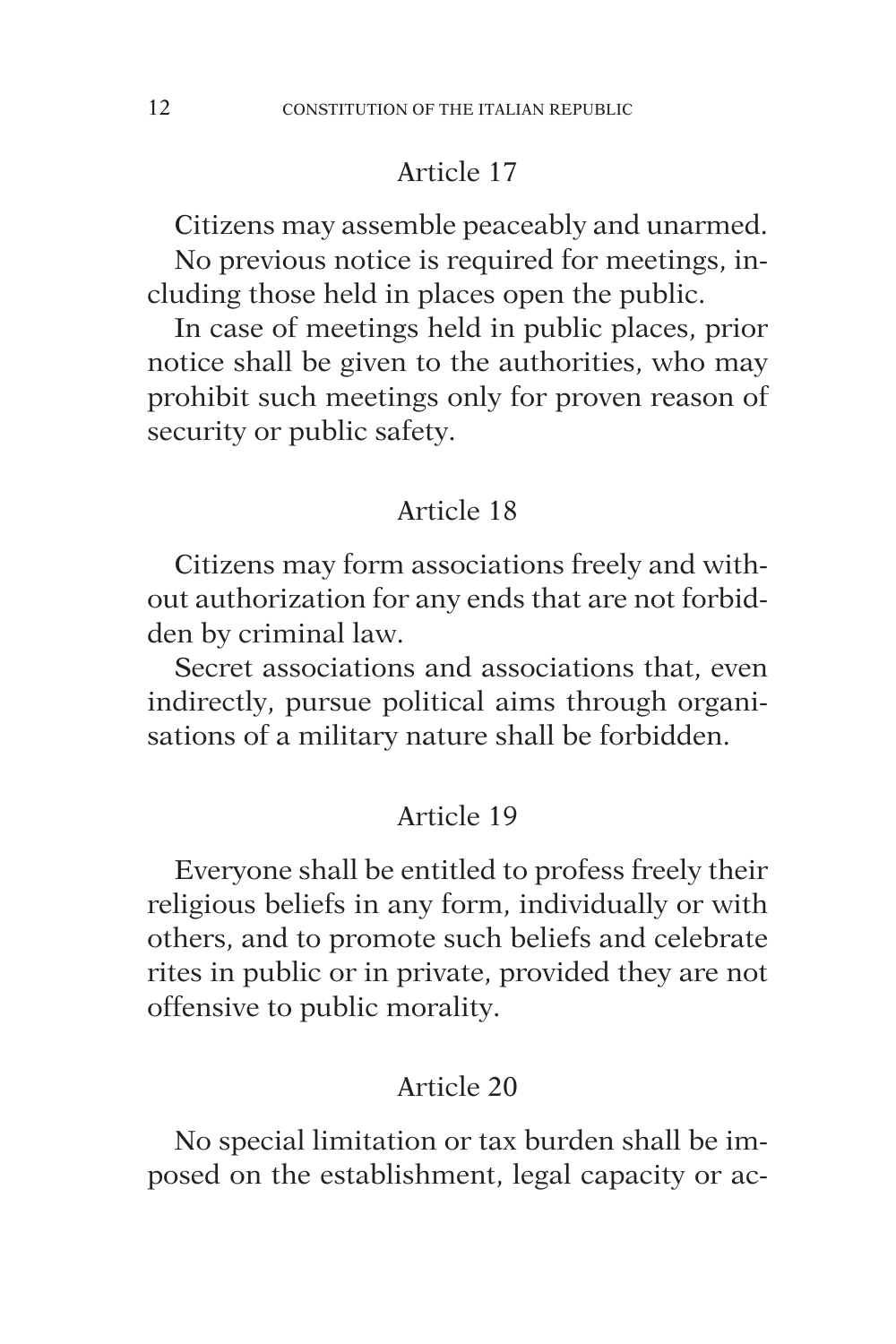tivities of any organisation on the ground of its religious nature or its religious or confessional goals.

## Article 21

Everyone has the right to freely express their thoughts in speech, writing, or any other form of communication.

The press may not be subjected to any authorisations or censorship.

Seizure may be permitted only by reasoned judicial order and only for offences expressly determined by the law on the press or in case of violation of the obligation to identify the persons responsible for such offences.

In such cases, when there is absolute urgency and timely intervention of the Judiciary is not possible, a periodical may be confiscated by the criminal police, which shall immediately and in no case later than 24 hours refer the matter to the Judiciary for validation. In default of such validation in the following 24 hours, the measure shall be revoked and considered null and void.

The law may introduce general provisions for the disclosure of financial sources of periodical publications.

Publications, performances, and other exhibits offensive to public morality shall be prohibited. Prevention and enforcement relating to such violations shall be established by law.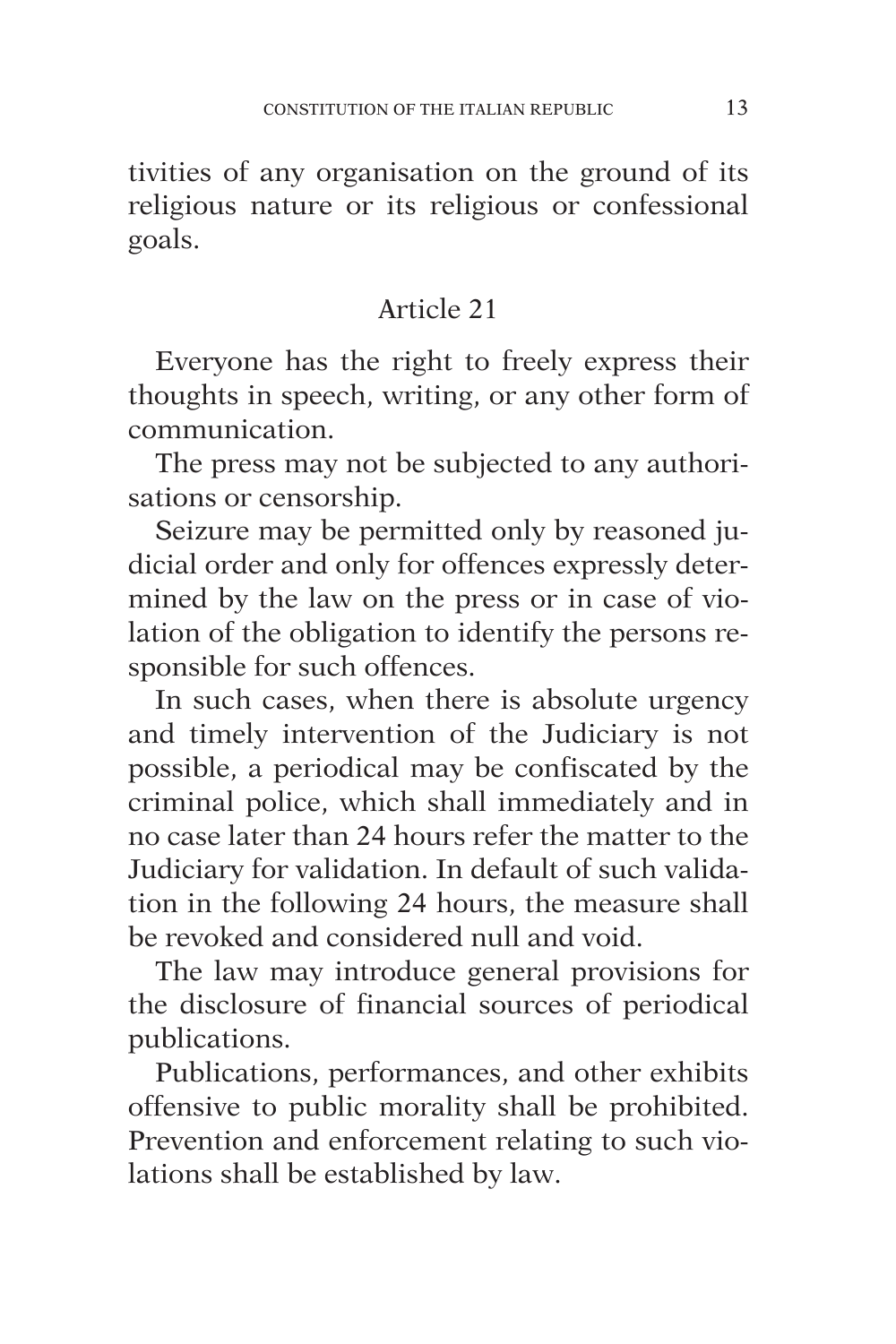No-one may be deprived of their legal capacity, citizenship, or name for political reasons.

## Article 23

No obligation of a personal or financial nature may be imposed on anyone except by law.

## Article 24

Anyone may bring cases before a court of law in order to protect their rights under civil and administrative law.

Defence is an inviolable right at every stage and instance of legal proceedings.

The poor are entitled by law to proper means for action or defence in all courts.

The law shall determine the conditions and forms regulating damages in case of judicial errors.

## Article 25

No case may be removed from the court seized with it as established by law.

No punishment may be inflicted except by virtue of a law in force at the time the offence was committed.

No restriction may be placed on a person's liberty save for as provided by law.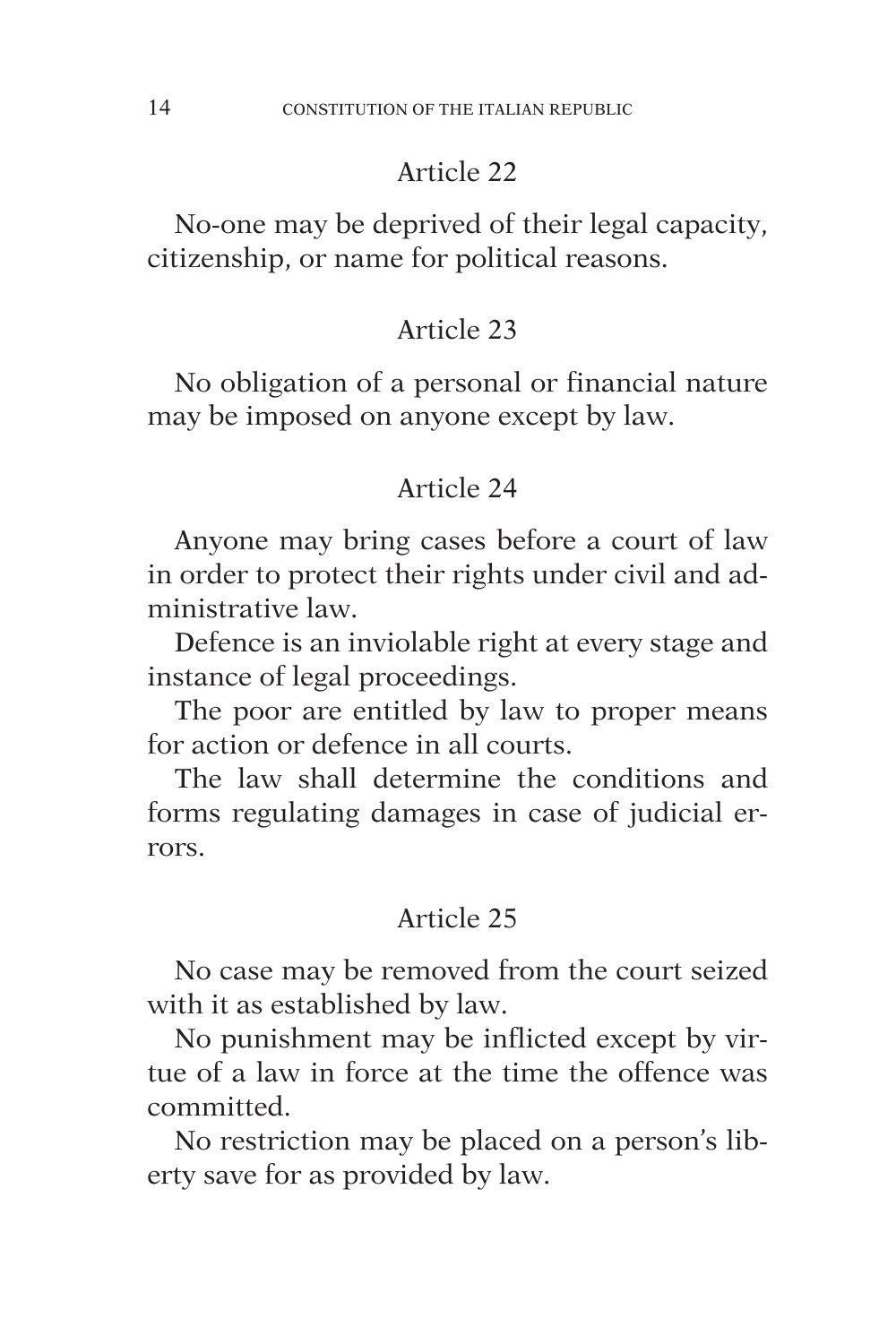Extradition of a citizen may be granted only if it is expressly envisaged by international conventions.

In any case, extradition may not be permitted for political offences.

## Article 27

Criminal responsibility is personal.

A defendant shall be considered not guilty until a final sentence has been passed.

Punishments may not be inhuman and shall aim at re-educating the convicted.

Death penalty is prohibited.

#### Article 28

Officials of the State or public agencies shall be directly responsible under criminal, civil, and administrative law for acts committed in violation of rights. In such cases, civil liability shall extend to the State and to such public agencies.

#### TITLE II

#### **ETHICAL AND SOCIAL RELATIONS**

## Article 29

The Republic shall recognise the rights of the family as a natural society founded on marriage.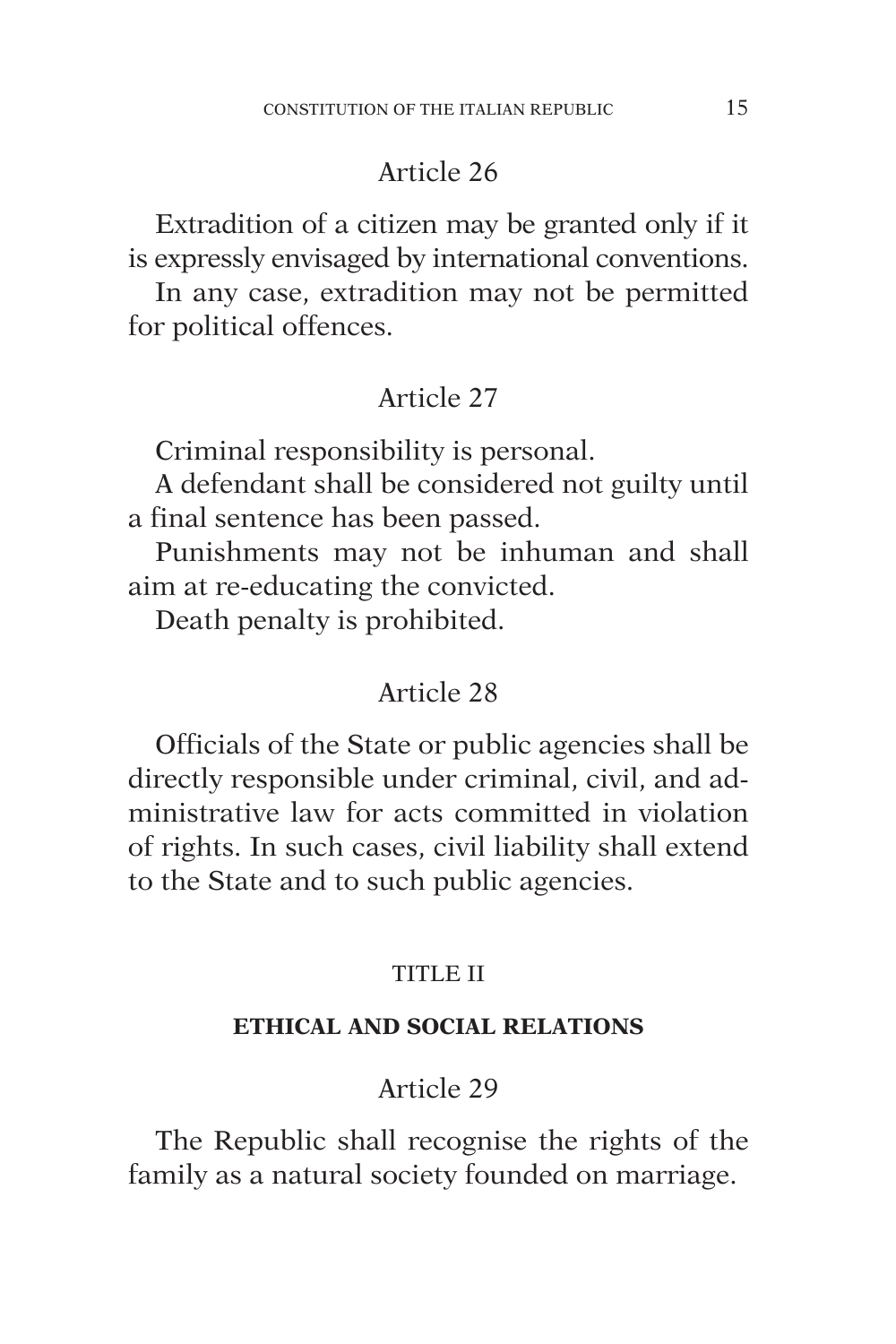Marriage shall be based on the moral and legal equality of the spouses within the limits laid down by law to ensure family unity.

## Article 30

It is the duty and right of parents to support, raise and educate their children, even if born out of wedlock.

Is case of incapacity of the parents, the law shall provide for the fulfilment of their duties.

The law shall ensure any children born out of wedlock the same legal and social protection measures as are recognised to the members of the legitimate family.

The law shall establish rules and limits for the determination of paternity.

## Article 31

The Republic shall assist the development of a family and the fulfilment of its duties, with particular consideration for large families, through economic measures and other benefits.

The Republic shall protect mothers, children and the young by adopting necessary provisions.

## Article 32

The Republic shall safeguard health as a fundamental right of the individual and as a collective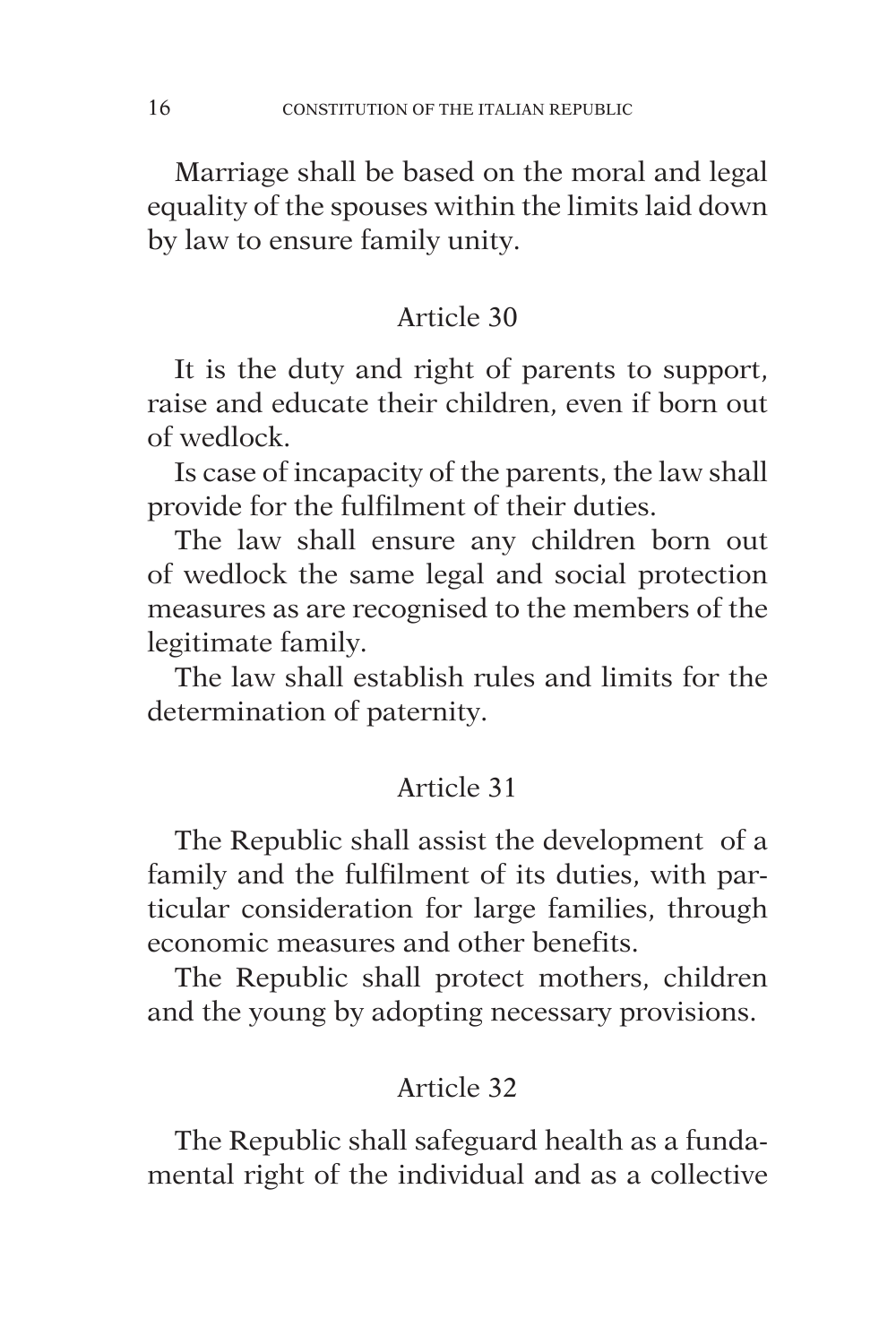interest, and shall ensure free medical care to the indigent.

No-one may be obliged to undergo any health treatment except under the provisions of the law. The law may not under any circumstances violate the limits imposed by respect for the human person.

# Article 33

Arts and science shall be free and may be freely taught.

The Republic shall lay down general rules for education and shall establish State schools of all types and levels.

Entities and private persons shall have the right to establish schools and institutions of education, at no cost for the State.

The law, when setting out the rights and obligations for non-State schools applying for recognition, shall ensure that such schools enjoy full liberty and offer their pupils an education and qualifications of the same standards as those afforded to pupils in State schools.

A State examination shall be required for admission to and graduation from the various types and levels of schools and to acquire qualification to exercise a profession.

Higher education institutions, universities and academies, shall have the right to establish their own regulations within the limits established by the law.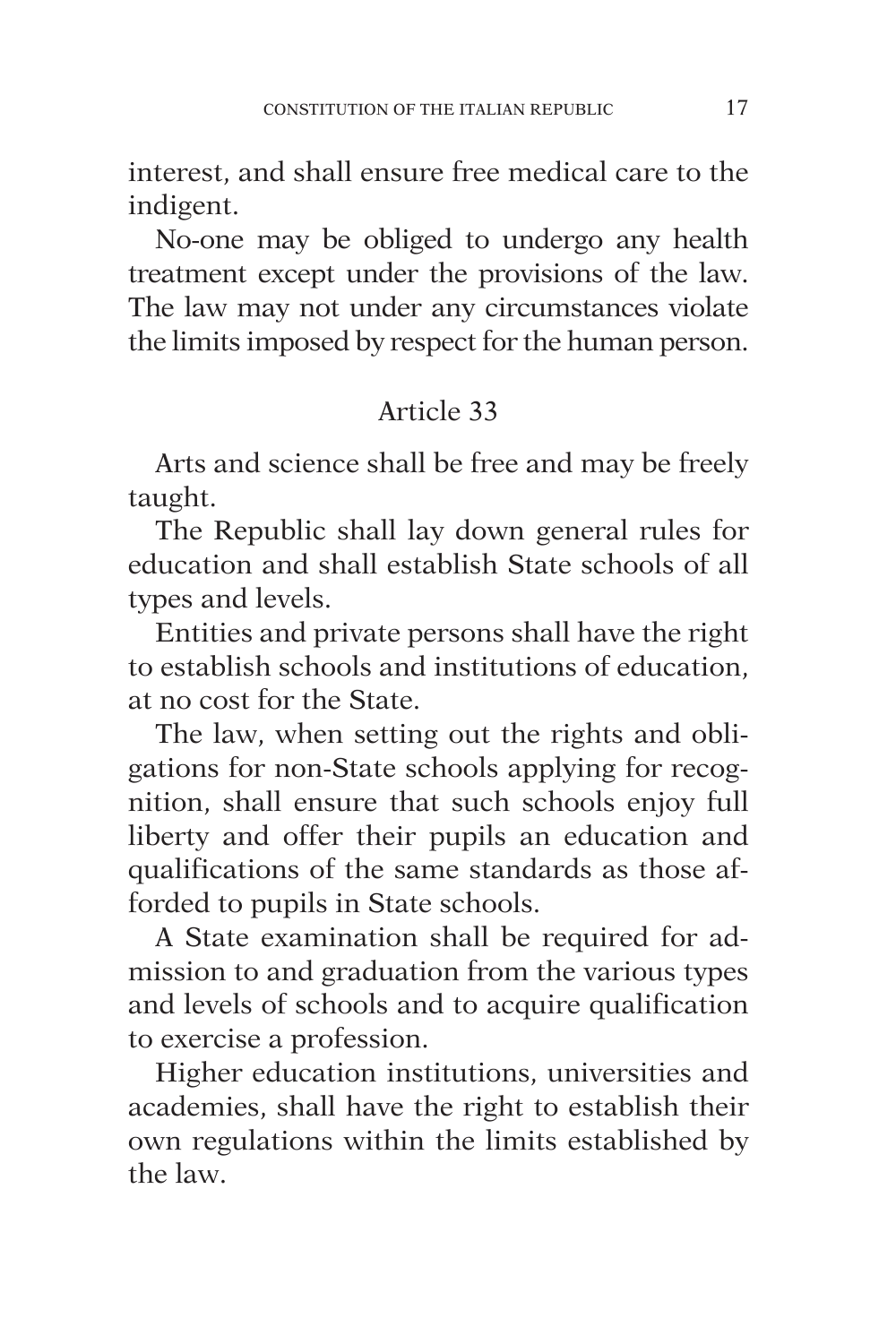Education shall be open to everyone.

Primary education, given for at least eight years, shall be compulsory and free.

Capable and deserving pupils, including those lacking financial resources, shall have the right to attain the highest levels of education.

The Republic shall render this right effective through scholarships, allowances to families and other benefits, which shall be assigned through competitive examinations.

#### TITLE III

#### **ECONOMIC RELATIONS**

#### Article 35

The Republic shall protect labour in all its forms and practices.

It shall provide for the training and professional advancement of workers.

It shall promote and encourage international agreements and organisations which have the aim of establishing and regulating labour rights.

It shall recognise the freedom to emigrate, subject to general-interest obligations established by law, and shall protect Italian workers abroad.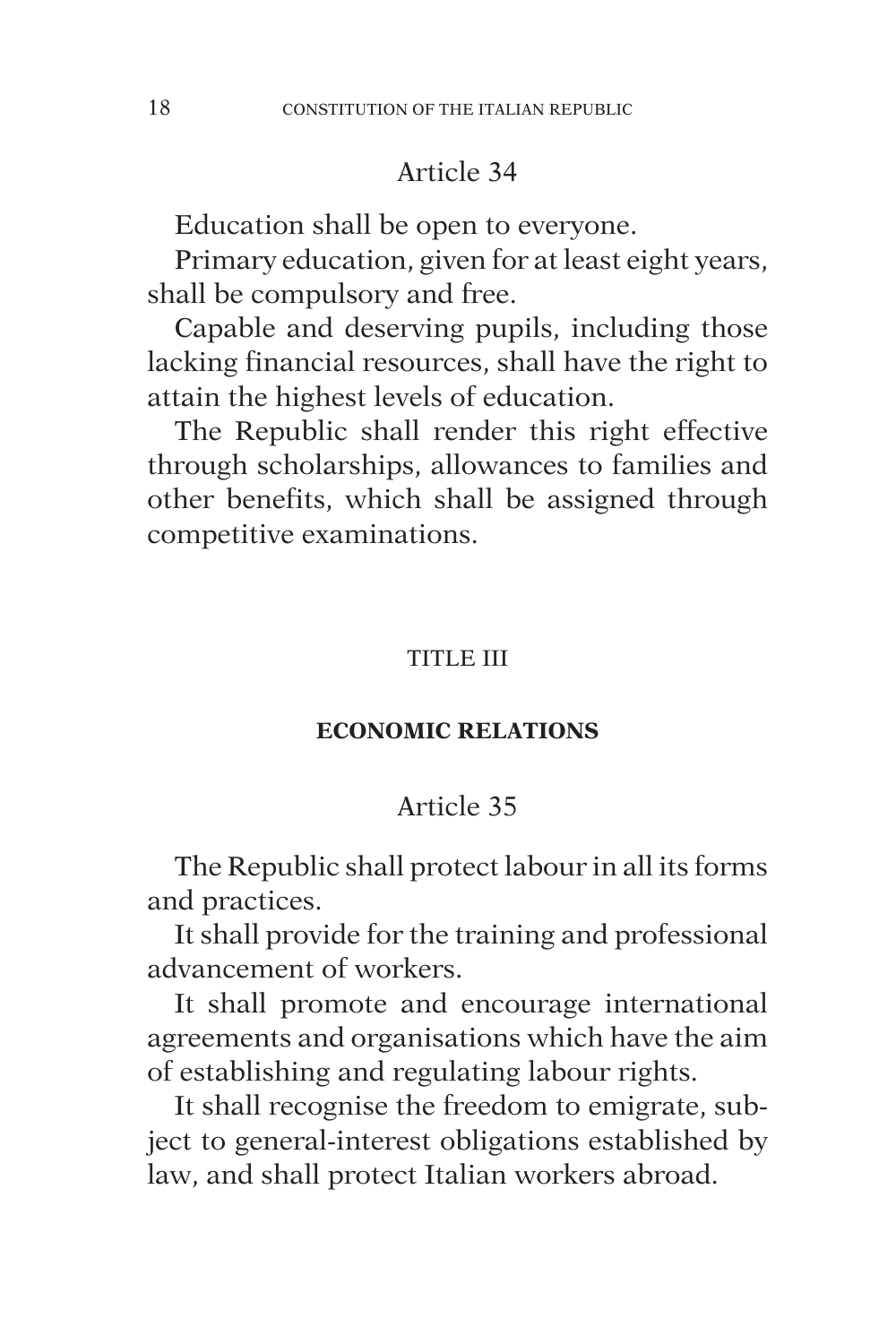Workers shall be entitled to a remuneration commensurate to the quantity and quality of their work and in any case such as to ensure them and their families a free and dignified existence.

The maximum daily working hours shall be established by law.

Workers shall have the right to a weekly rest day and paid yearly holidays. They may not waive this right.

#### Article 37

Women workers shall be entitled to equal rights and equal pay as men for similar jobs. Working conditions shall allow women to fulfil their essential role in the family and ensure appropriate protection for the mother and child.

The law shall establish the minimum age for paid labour.

The Republic shall protect the work of children by means of special provisions and shall ensure that children enjoy equal pay for equal work.

## Article 38

Every citizen unable to work and without the necessary means of subsistence shall be entitled to welfare support.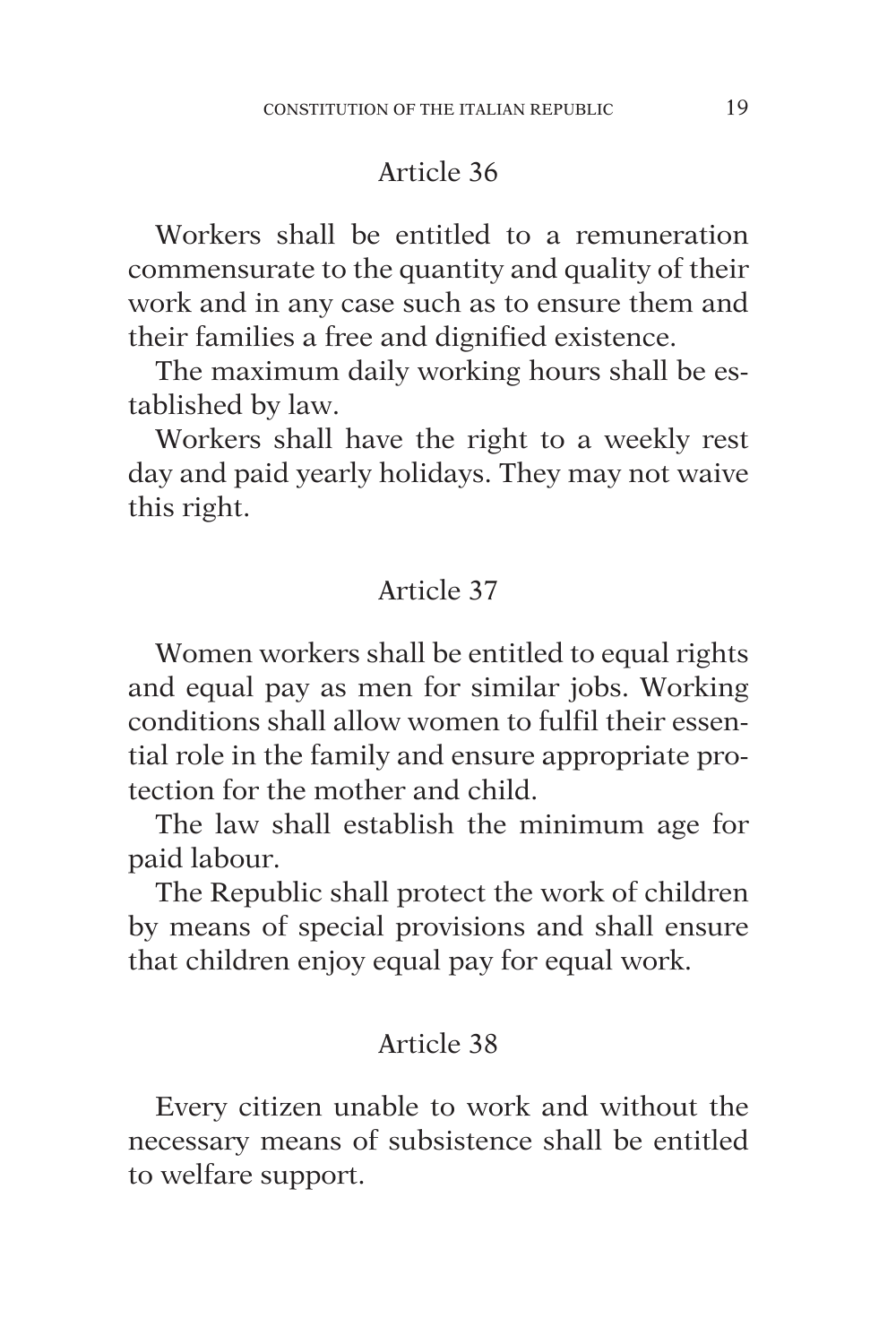Workers shall be entitled to adequate means for their living requirements in case of accidents, illness, disability, old age and involuntary unemployment.

Physically and mentally disabled persons shall be entitled to education and vocational training.

Responsibilities under this Article shall be entrusted to entities and institutions established or supported by the State.

Private-sector assistance may be freely provided.

# Article 39

Trade unions may be freely established.

No obligations may be imposed on trade unions other than registration at local or central offices, according to the provisions of the law.

A prerequisite for registration is that the statutes of trade unions establish their internal organisation on a democratic basis.

Registered trade unions shall be considered legal persons. Through unified representations proportional to their memberships, they may enter into collective labour agreements that have a mandatory effect for all persons belonging to the categories under the agreement.

## Article 40

The right to strike shall be exercised in compliance with the law.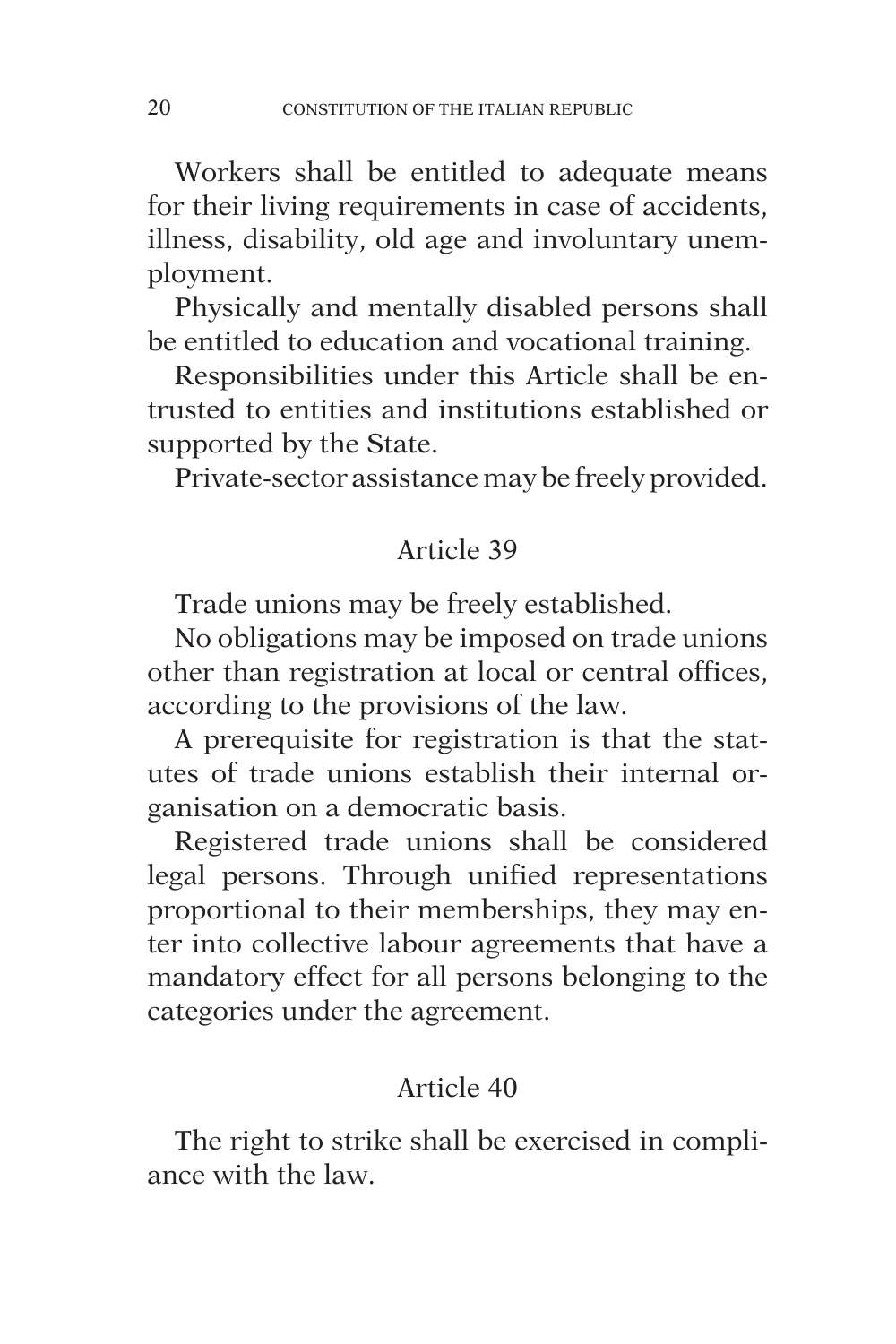Private economic enterprise shall be free.

It may not be carried out against the common good or in such a manner that could damage safety, liberty and human dignity.

The law shall provide for appropriate programmes and controls so that public and private-sector economic activity may be oriented and co-ordinated for social purposes.

## Article 42

Property shall be public or private. Economic assets may belong to the State, to public bodies or to private persons.

Private property shall be recognised and protected by the law, which shall determine how it can be acquired, enjoyed and restrained so as to ensure its social function and render it accessible to all.

In the cases provided for by the law and with provisions for compensation, private property may be expropriated for reasons of general interest.

The law shall regulate and limit legitimate and testamentary inheritance and the rights of the State in matters of inheritance.

## Article 43

For the purposes of the common good, the law may establish that an enterprise or a category there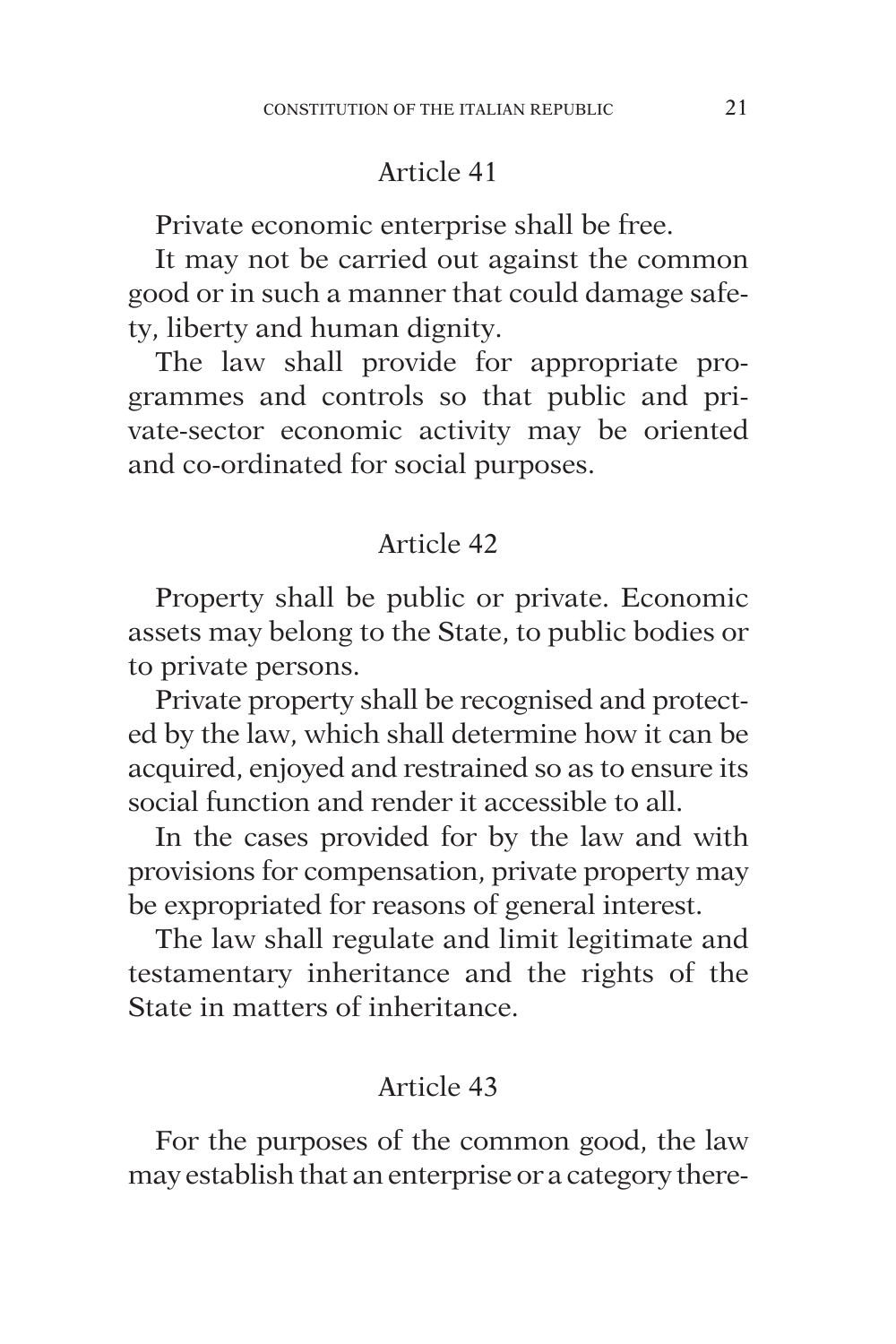of be, through compulsory purchase authority and subject to compensation, reserved to the Government, a public agency, a workers' or users' association, provided that such enterprise operates in the field of essential public services, energy sources or monopolies and is of general public interest.

## Article 44

For the purpose of ensuring a rational use of land and equitable social relationships, the law shall impose obligations and constraints on private land ownership; set limitations to the size of property according to the region and the agricultural area; encourage and impose land reclamation, the conversion of large estates and the reorganisation of farm units; and assist small and medium-sized properties.

The law shall make provisions for mountain areas.

## Article 45

The Republic shall recognises the social function of co-operation of a mutually supportive, non-speculative nature. The law shall promote and encourage cooperation through appropriate means and ensure its character and purposes through appropriate control mechanisms.

The law shall safeguard and promote the handicrafts.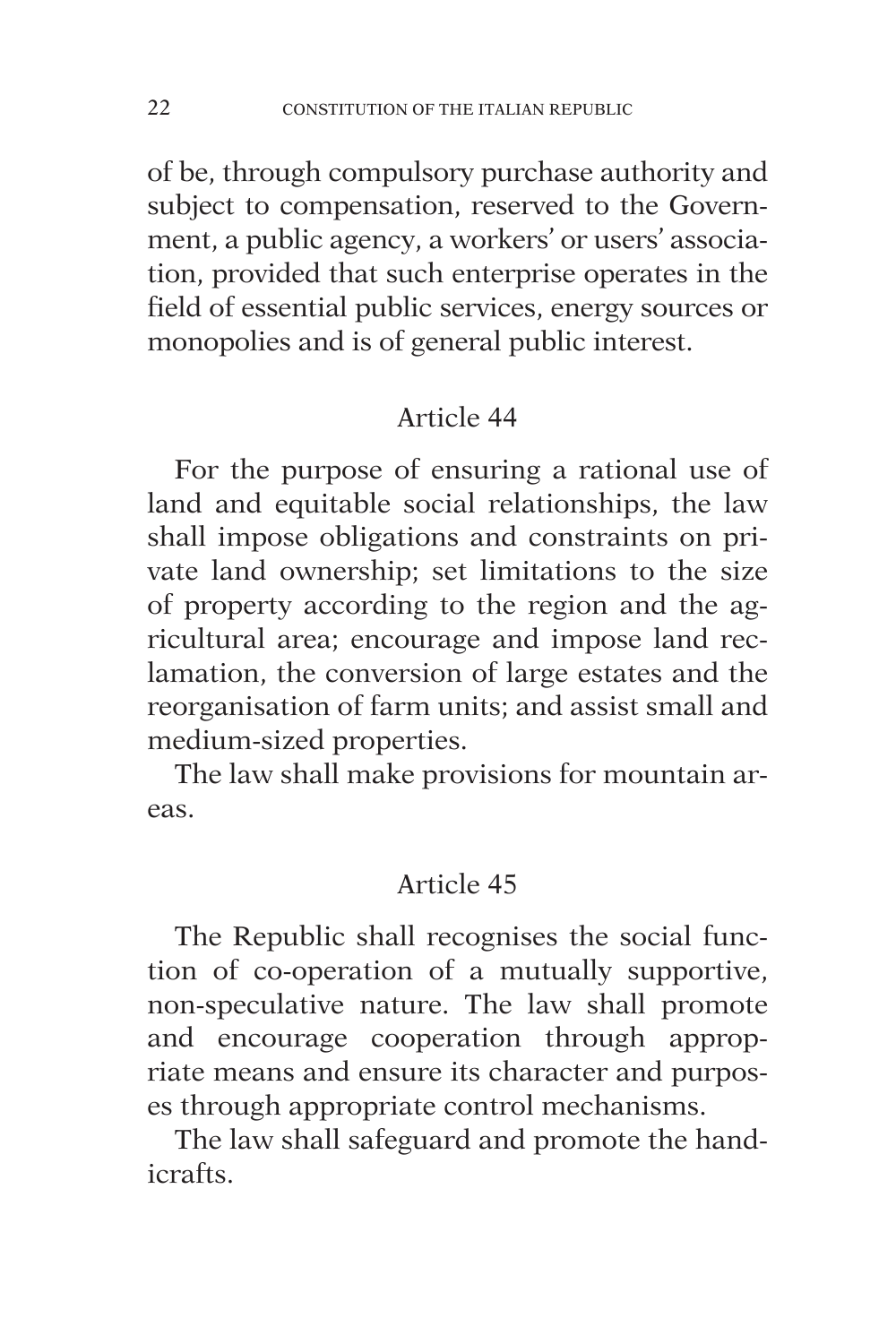For the purposes of economic and social betterment of workers and consistently with the requirements of production, the Republic shall recognise the rights of workers to collaborate in the management of enterprises, in the forms and within the limits established by law.

## Article 47

The Republic shall encourage and protect savings in all forms. It shall regulate, co-ordinate and oversee credit activities.

The Republic shall promote house and farm ownership and direct and indirect shareholding in major national enterprises through the use of private savings.

#### TITLE IV

#### **POLITICAL RELATIONS**

#### Article 48

Any citizen, male or female, who has attained the age of majority, shall be a voter.

The vote is personal and equal, free and secret. The exercise thereof is a civic duty.

The law shall lay down the requirements and modalities for citizens residing abroad to exercise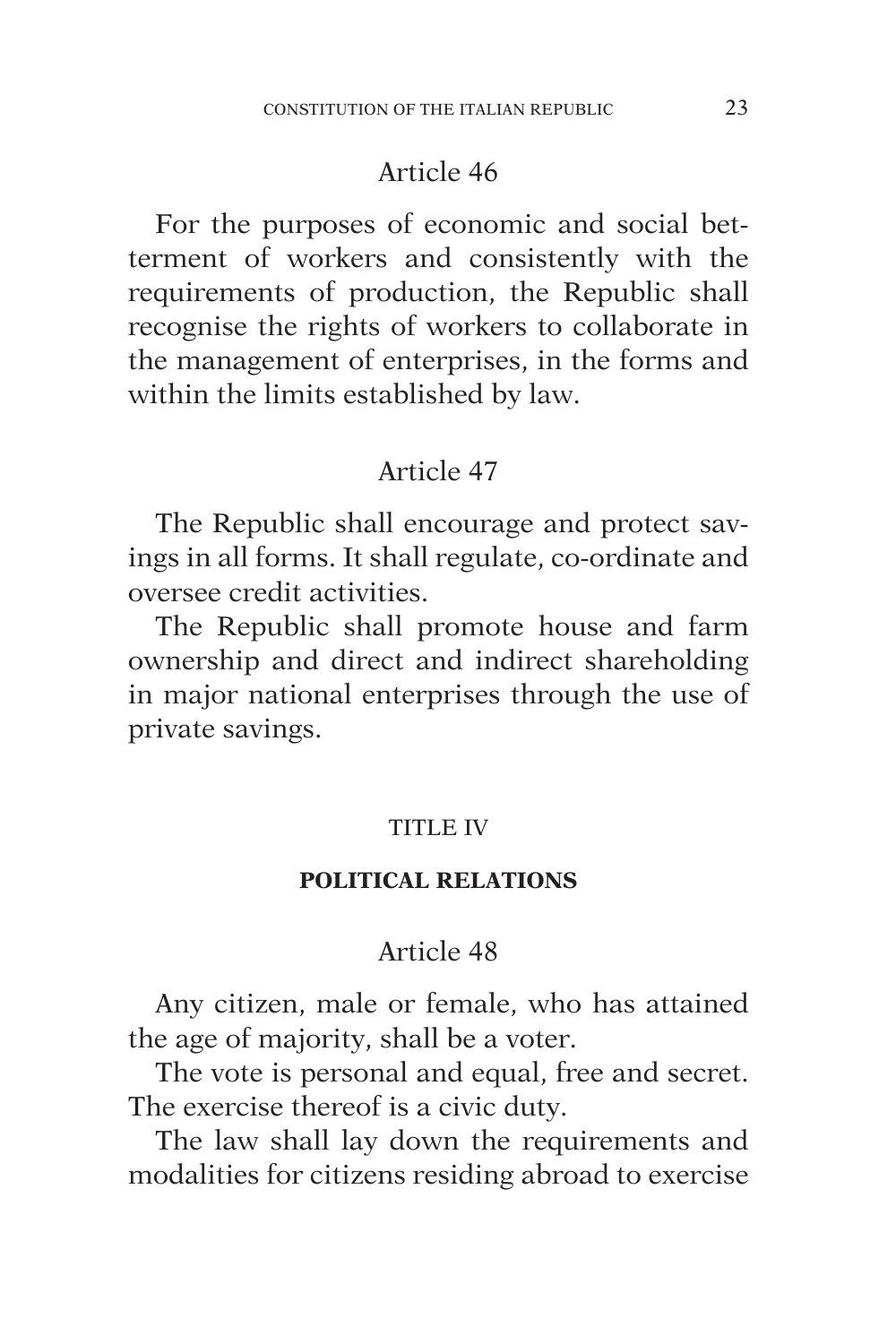their right to vote and shall ensure that this right be effective. A constituency of Italians abroad shall be established for elections to Parliament; the number of seats for such constituency shall be established under this Constitution and under the law.

The right to vote may not be restricted except for civil incapacity, or following an irrevocable conviction or in case of moral unworthiness as shall be laid down by law.

## Article 49

Any citizen shall have the right to freely establish political parties in order to contribute to the development of national policies through the democratic process.

## Article 50

Any citizen may submit petitions to Parliament to request legislative measures or to express collective needs.

## Article 51

Any citizen of either sex is eligible for public and elected offices on equal terms, according to the requirements established by law. To this end, the Republic shall adopt specific measures to promote equal opportunities between women and men.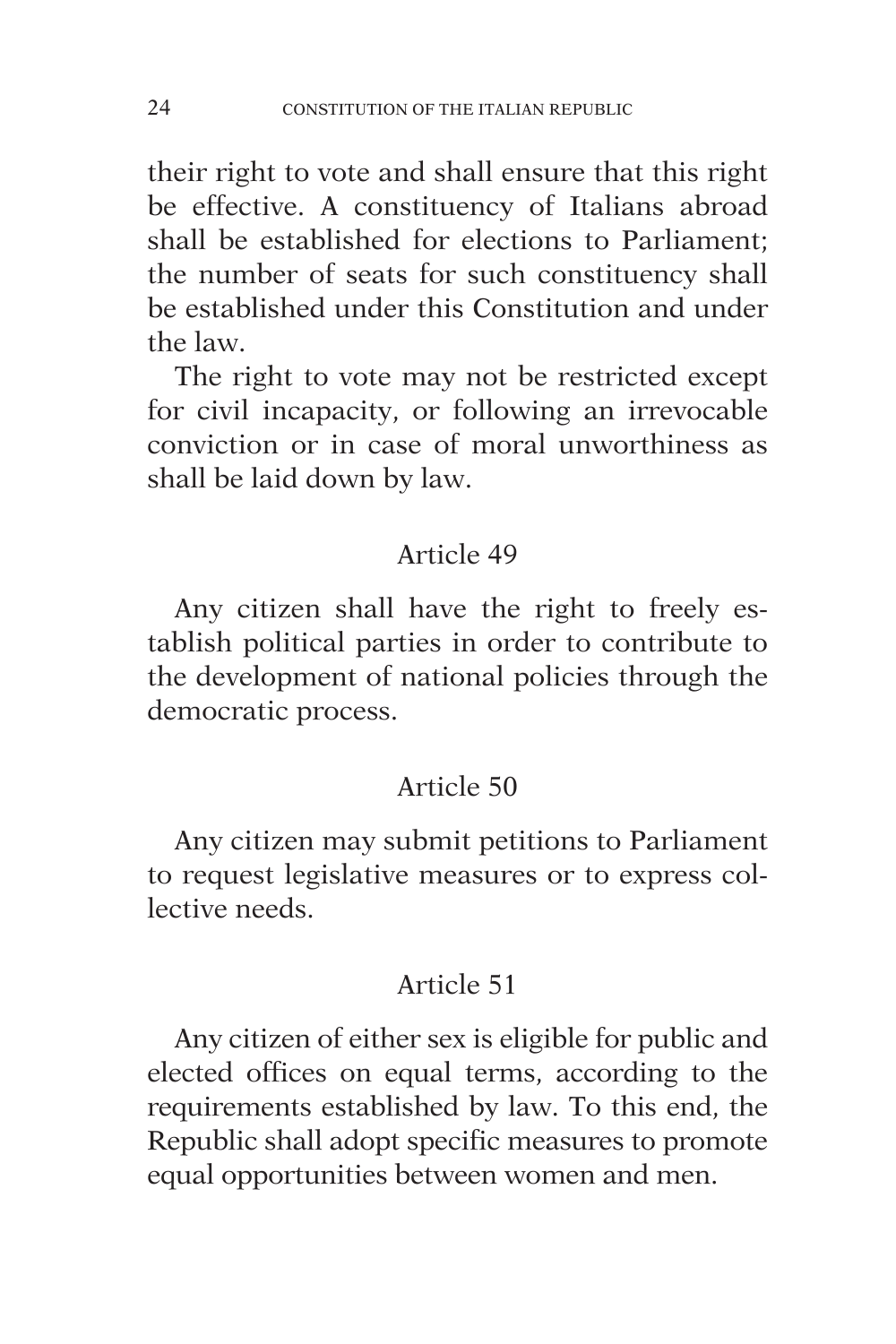The law may grant Italians who are not resident in the Republic the same rights as citizens for the purposes of access to public and elected offices.

Whoever is elected to a public function shall be entitled to the time needed to perform that function and to retain a previously held job.

## Article 52

Defence of the motherland is a sacred duty for every citizen.

Military service is obligatory within the limits and in the manner set by law. Its fulfilment shall not prejudice a citizen's job, nor the exercise of their political rights.

The organisation of the armed forces shall be based on the democratic spirit of the Republic.

## Article 53

Every person shall contribute to public expenditure in accordance with their capabilities.

The tax system shall be progressive.

## Article 54

All citizens have the duty to be loyal to the Republic and to uphold its Constitution and laws.

Those citizens to whom public functions are entrusted shall have the duty to fulfil such functions with discipline and honour, taking an oath in those cases established by law.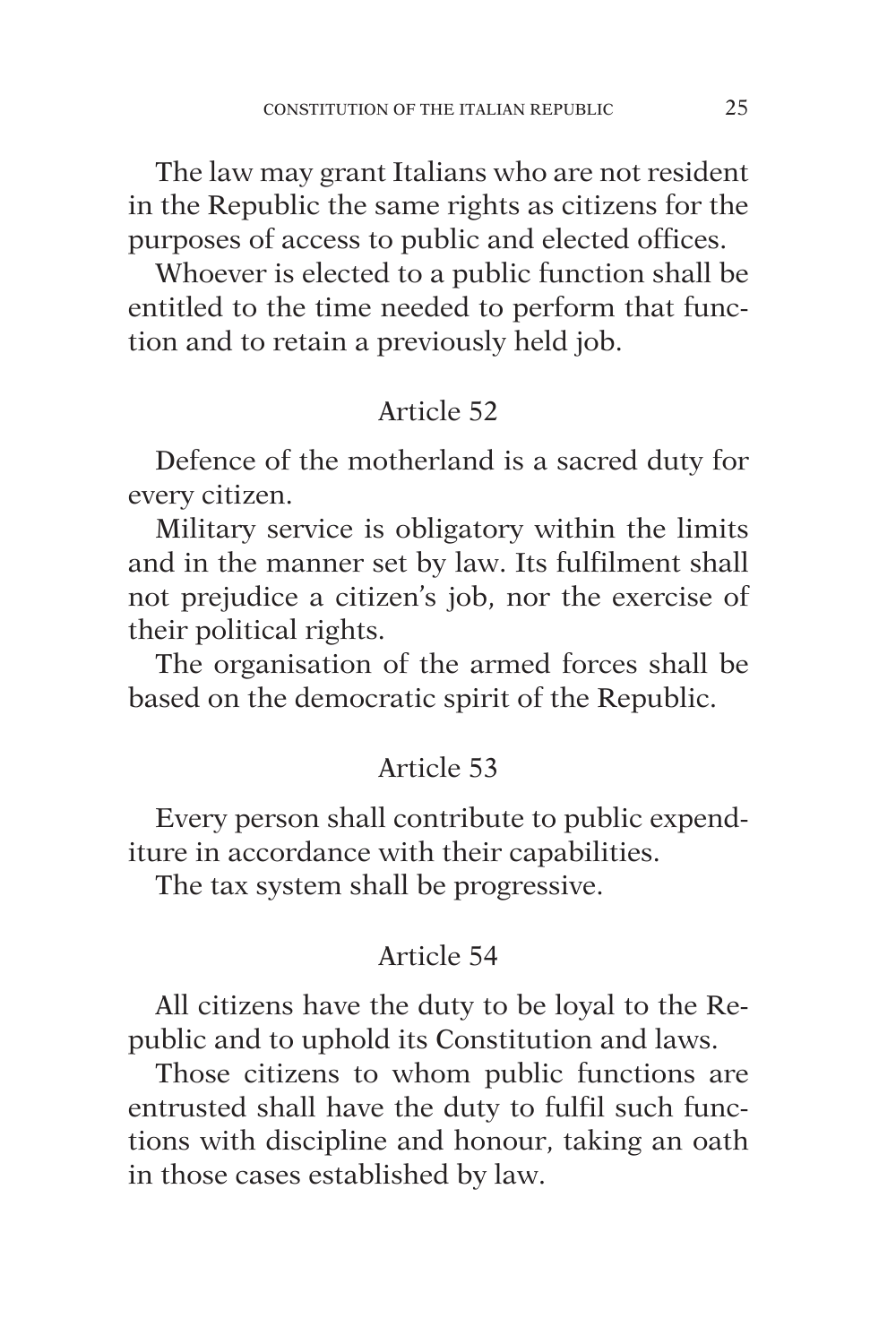## PART II

#### **ORGANISATION OF THE REPUBLIC**

#### TITI E I

#### **PARLIAMENT**

Section I. – *The Houses of Parliament*

#### Article 55

Parliament shall consist of the Chamber of deputies and the Senate of the Republic.

Parliament shall meet in joint session only in cases established by this Constitution.

#### Article 56

The Chamber of deputies shall be elected by universal direct suffrage.

The number of deputies is six hundred and thirty, twelve of which are elected in the overseas constituency.

All voters who have attained the age of twenty-five on the day of elections shall be eligible to be deputies.

The division of seats among the constituencies, with the exception of the seats of the overseas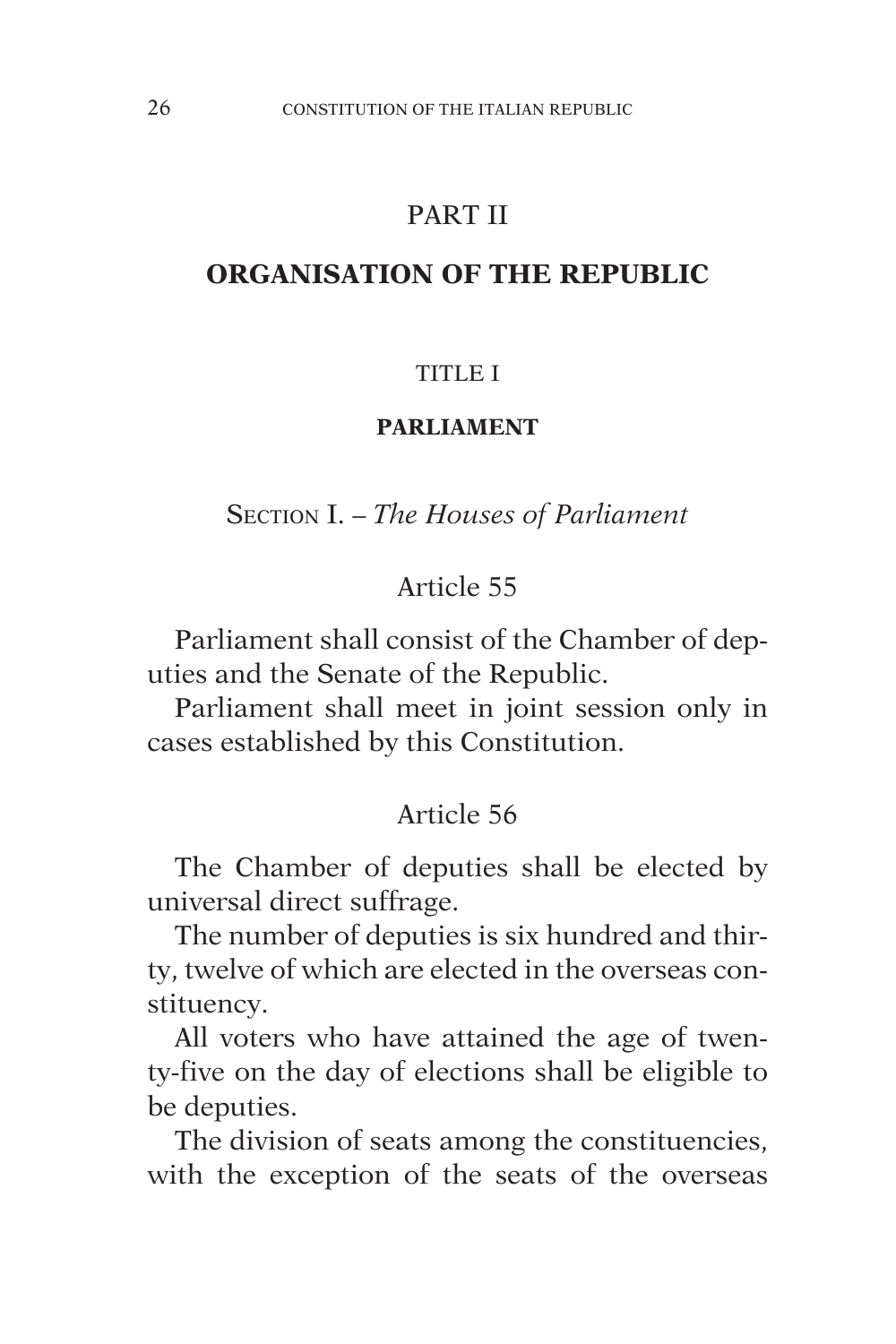constituency, shall be calculated by dividing the number of inhabitants of the Republic, as per the latest general census, by six hundred and eighteen and by distributing the seats in proportion to the population in every constituency, on the basis of whole shares and highest remainders.

## Article 57

The Senate of the Republic shall be elected on a regional basis, with the exception of the seats of the overseas constituency.

The number of senators to be elected is three hundred and fifteen, six of whom are elected in the overseas constituency.

No Region may have fewer than seven Senators; Molise shall have two, Valle d'Aosta one.

The division of seats among Regions, with the exception of the number of seats assigned to the overseas constituency and in accordance with the provisions of Article 56 above, shall be calculated in proportion to the population of each Region as per the latest general census, on the basis of whole shares and highest remainders.

## Article 58

Senators shall be elected by universal direct suffrage by voters who are over twenty-five years of age.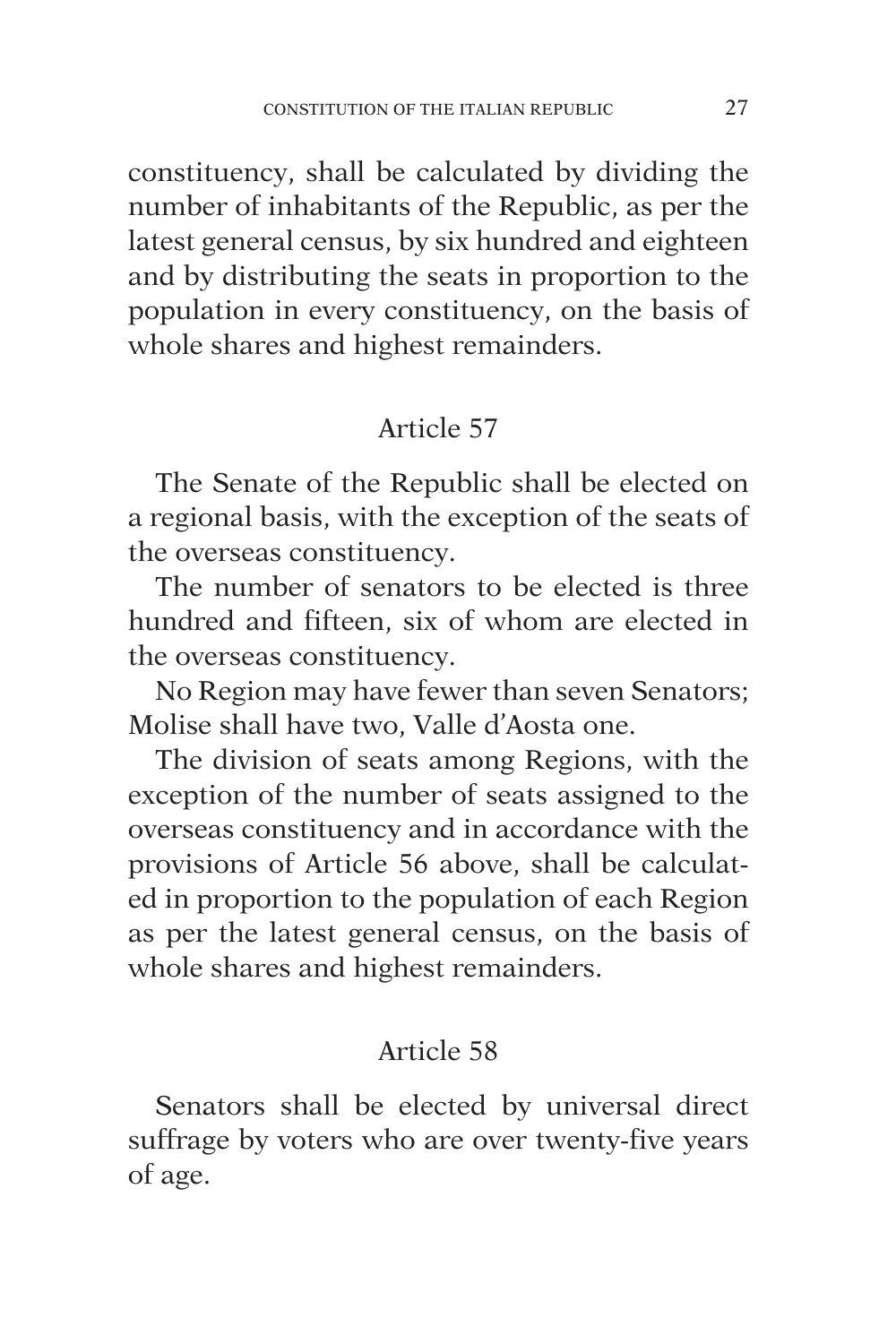Voters who have attained the age of forty shall be eligible to the Senate.

## Article 59

Former Presidents of the Republic shall be ex officio life Senators unless they renounce the office.

The President of the Republic may appoint as life Senators five citizens who have honoured the Nation through their outstanding achievements in the social, scientific, artistic and literary fields.

## Article 60

The Chamber of deputies and the Senate of the Republic shall be elected for five years.

The term for each House may not be extended, save by law and only in the case of war.

## Article 61

Elections for a new Parliament shall take place within seventy days from the end of the term of the previous Parliament. A new Parliament shall be convened no later than twenty days following the election.

Until such time as the new Parliament meets, the authority of the previous Parliament shall be extended.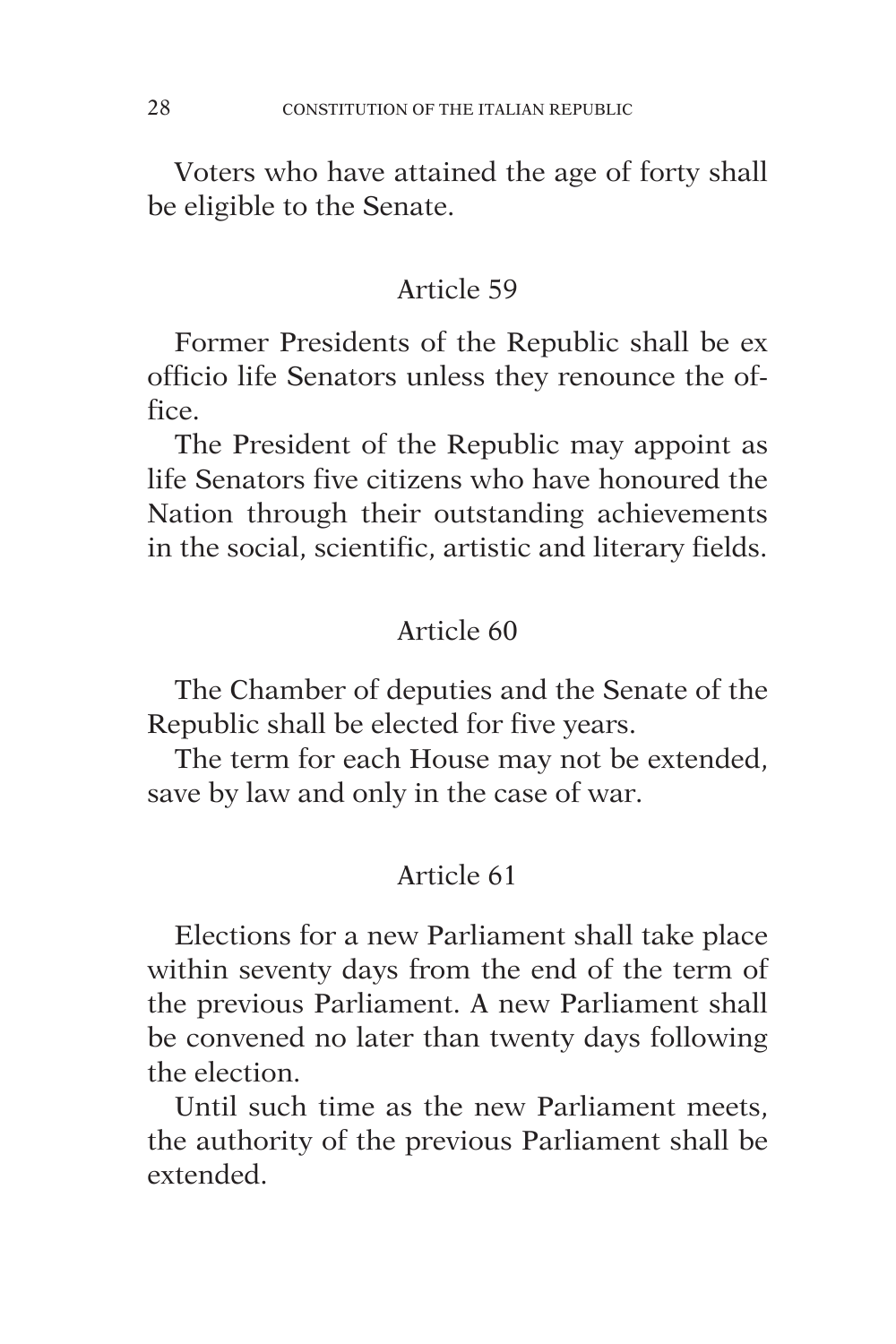In default of any other arrangements, Parliament shall be convened on the first working day of February and October.

Each House may be convened in special session on the initiative of its President, the President of the Republic or a third of its members.

When one House is convened in special session, the other House shall be convened as a matter of course.

#### Article 63

Each House shall elect a President and a Bureau from among its members.

When Parliament meets in joint session, the President and the Bureau shall be those of the Chamber of deputies.

#### Article 64

Each House shall adopt its own Rules by an absolute majority of its members.

Sittings shall be public; however, either House and Parliament in joint session may decide to convene an in camera sitting.

A decision of a House and of Parliament shall not be valid unless a majority of members is present, and such decision is passed by a majority of members present, save for those cases where a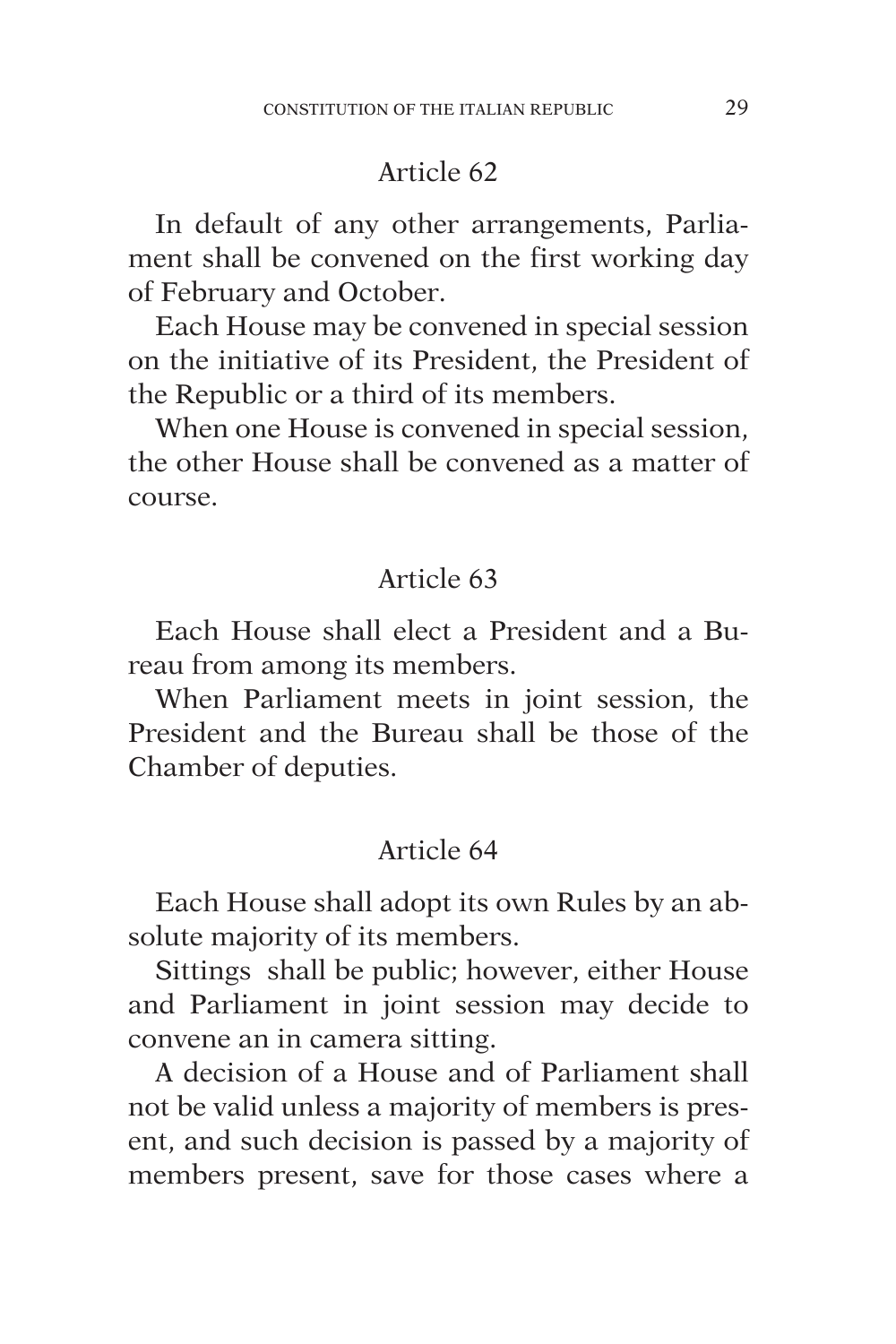special majority is required under the Constitution.

Members of the Government, even if they are not members of Parliament, shall have the right and, if so requested, the obligation to attend the sittings. They shall be heard every time they so request.

# Article 65

The law shall determine the cases of disqualification from the office of deputy or senator.

No one may be a member of both Houses at the same time.

## Article 66

Each House shall verify the credentials of its members and the causes of disqualification that may arise at a later stage.

# Article 67

Each Member of Parliament shall represent the Nation and carry out their duties without a binding mandate.

# Article 68

Members of Parliament may not be held liable for the opinions expressed or votes cast in the performance of their function.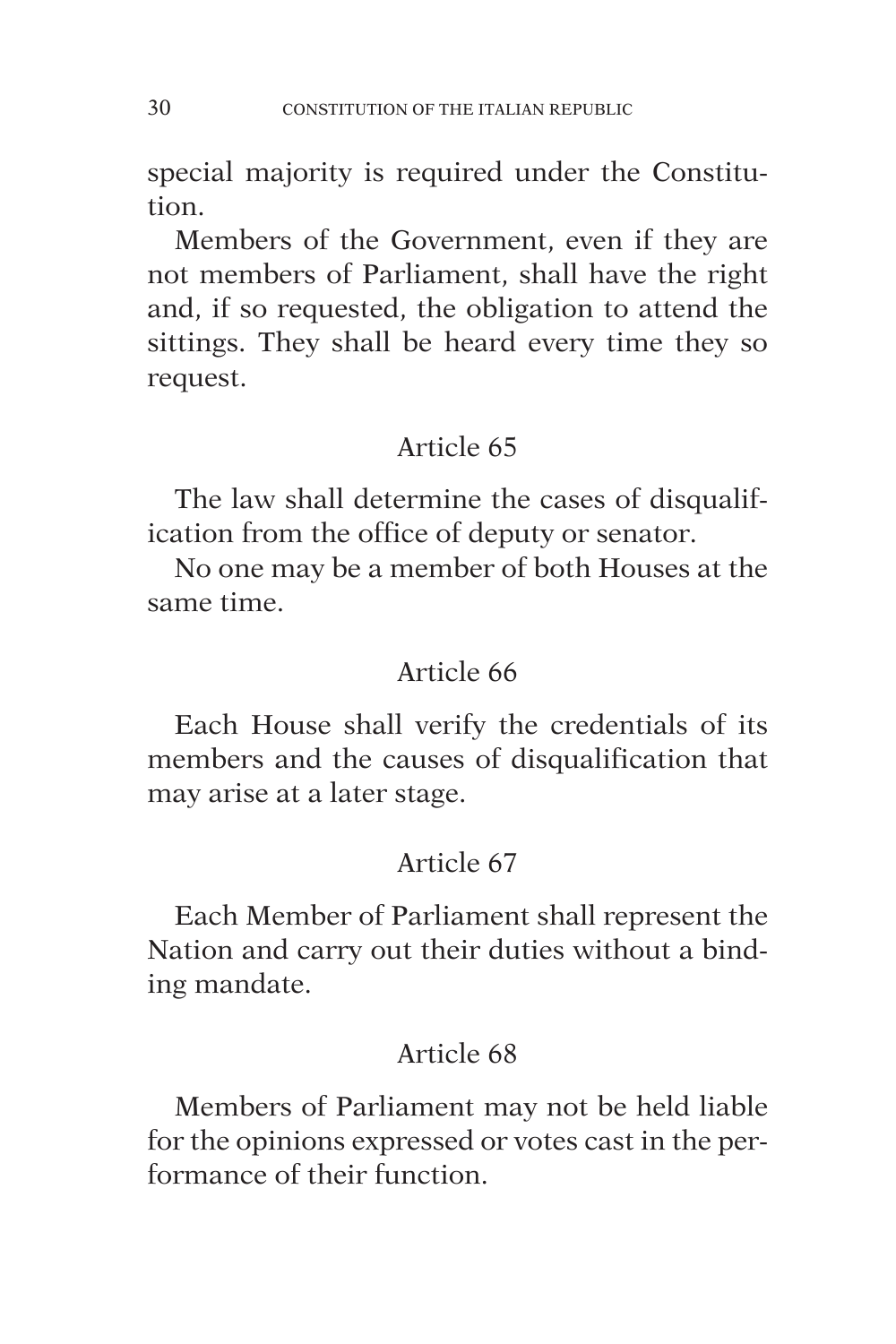In default of the authorisation of his or her House, no Member of Parliament may be subjected to personal or home search, nor may he or she be arrested or otherwise deprived of personal freedom, nor held in custody, except when a final court sentence is enforced, or when a Member is apprehended in the act of committing an offence for which arrest flagrante delicto is mandatory.

Such an authorization shall also be required in order to intercept a Member's conversations or communications, or to forfeit a Member's mail.

#### Article 69

Members of Parliament shall receive an allowance established by law.

## Section II. – *The Making of Legislation*

#### Article 70

The law-making function shall be exercised collectively by both Houses.

#### Article 71

Legislation may be introduced by the Government, by a Member of Parliament or by such agencies and bodies as may be so empowered by constitutional amendment law.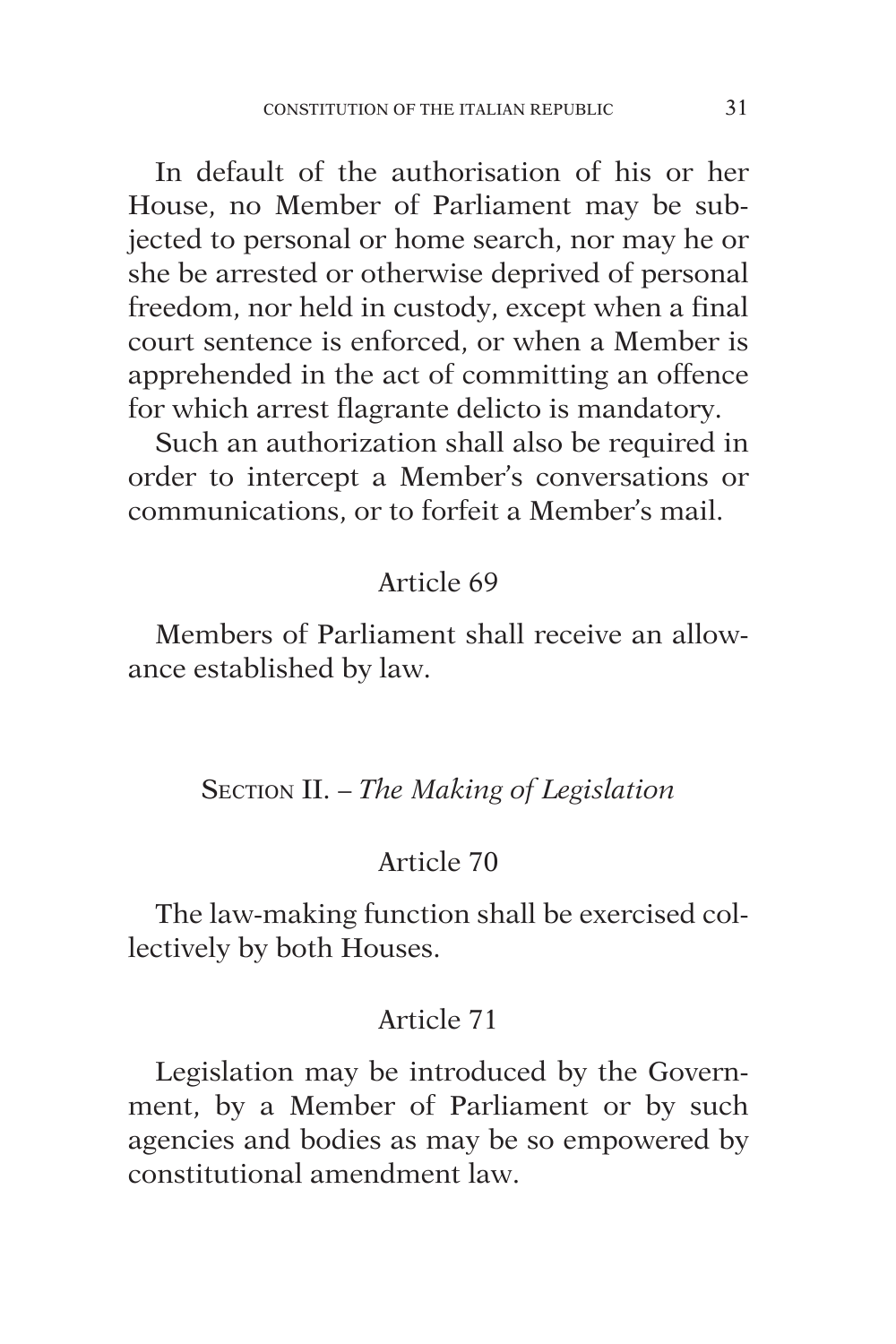The people may initiate legislation by proposing a bill drawn up in sections and signed by at least fifty thousand voters.

## Article 72

A bill introduced in either House of Parliament shall, under the Rules of procedure of such House, be referred to a Committee and then to the plenary, which shall consider it section by section and then put it to the final vote.

The Rules shall establish shorter procedures to consider a bill that has been declared urgent.

The Rules may also establish when and how a bill may be considered and definitively passed by a Committee, including a Standing Committee, composed so as to reflect the proportion of Parliamentary Groups. Even in such cases, a bill under committee scrutiny may be referred back to the plenary, if the Government or one-tenth of the members of the House or one-fifth of the Committee request that it be debated and voted on by the House or that it be submitted to the House for final approval, following explanations of vote. The Rules shall establish how committee proceedings are made public.

The ordinary procedure for consideration and direct approval in plenary shall always be followed for bills on constitutional and electoral matters, delegation of law-making authority, ratification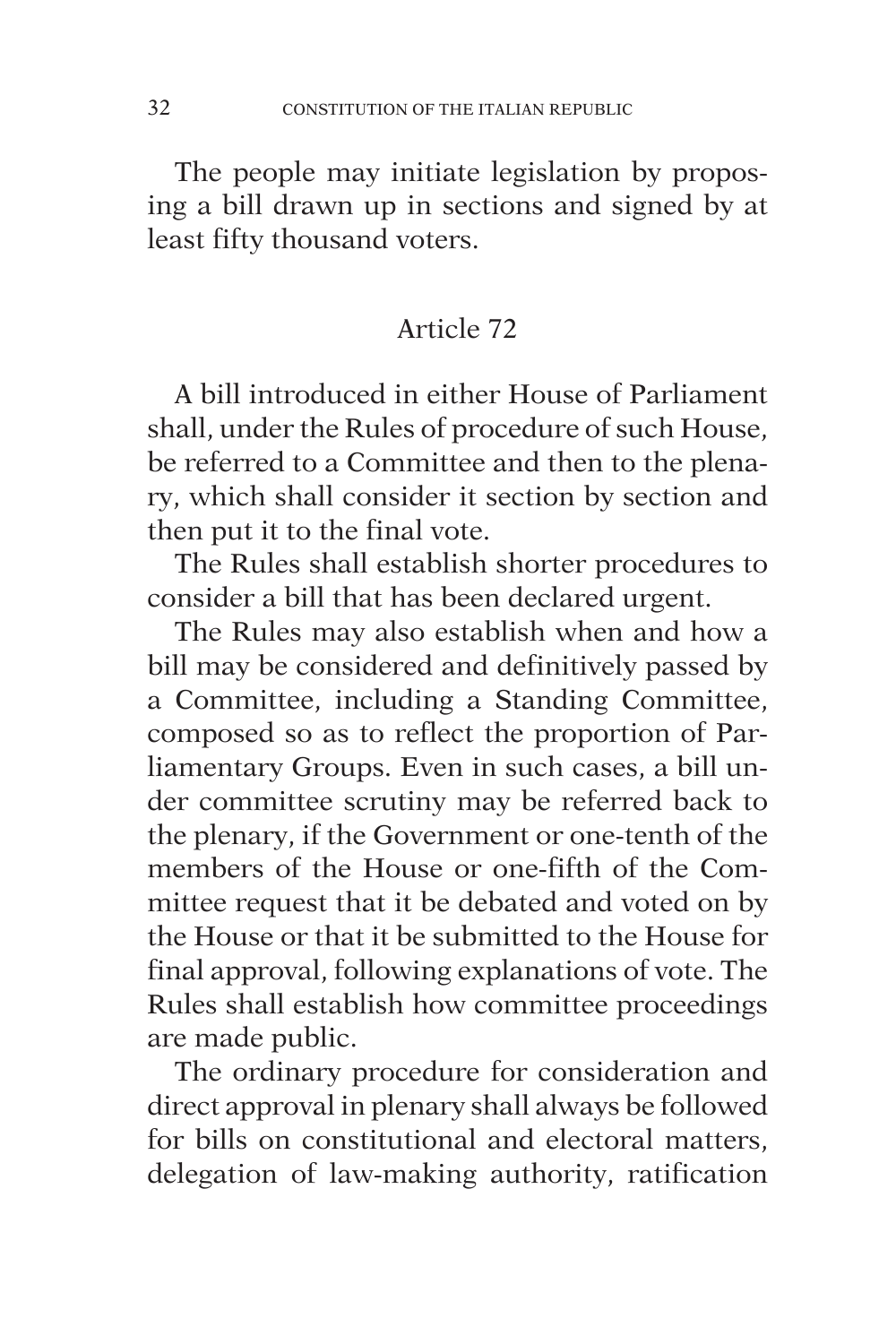of international treaties, approval of budgets and accounts.

## Article 73

Laws shall be promulgated by the President of the Republic within one month of their approval.

If a House of Parliament, following a decision adopted by an absolute majority of its members, declares a law to be urgent, such law shall be promulgated within the deadline established therein.

A law shall be published immediately after promulgation and come into force on the fifteenth day following publication, unless such law establishes a different deadline.

#### Article 74

The President of the Republic may send Parliament a reasoned opinion to request that a law scheduled for promulgation be considered anew.

If such law is passed again, it shall be promulgated.

## Article 75

A general referendum may be held to repeal, in whole or in part, a law or a measure having he force of law, when so requested by five hundred thousand voters or five Regional Councils.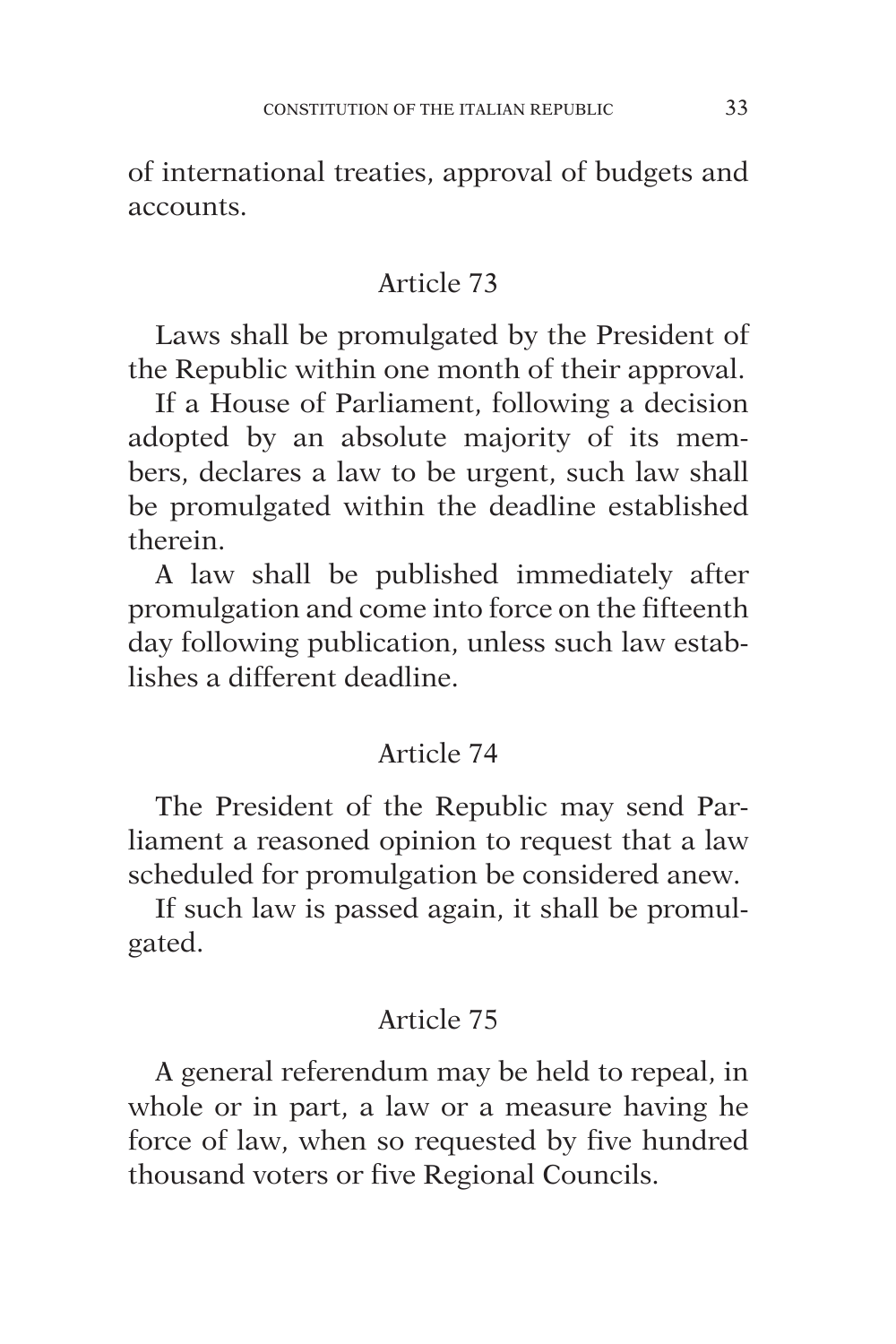No referendum may be held on a law regulating taxes, the budget, amnesty or pardon, or a law ratifying an international treaty.

Any citizen entitled to vote for the Chamber of deputies shall have the right to vote in a referendum.

The referendum shall be considered to have been carried if the majority of those eligible has voted and a majority of valid votes has been achieved.

The law shall establish the procedures to hold a referendum.

## Article 76

The law-making function may not be delegated to the Government unless principles and criteria have been established and then only for a limited time and for specific purposes.

# Article 77

The Government may not, without a delegation from Parliament, issue a decree having force of law.

When the Government, in case of necessity and urgency, adopts under its own responsibility a temporary measure, it shall submit such measure to Parliament for enactment. During dissolution, Parliament shall be convened within five days after any such measure has been submitted.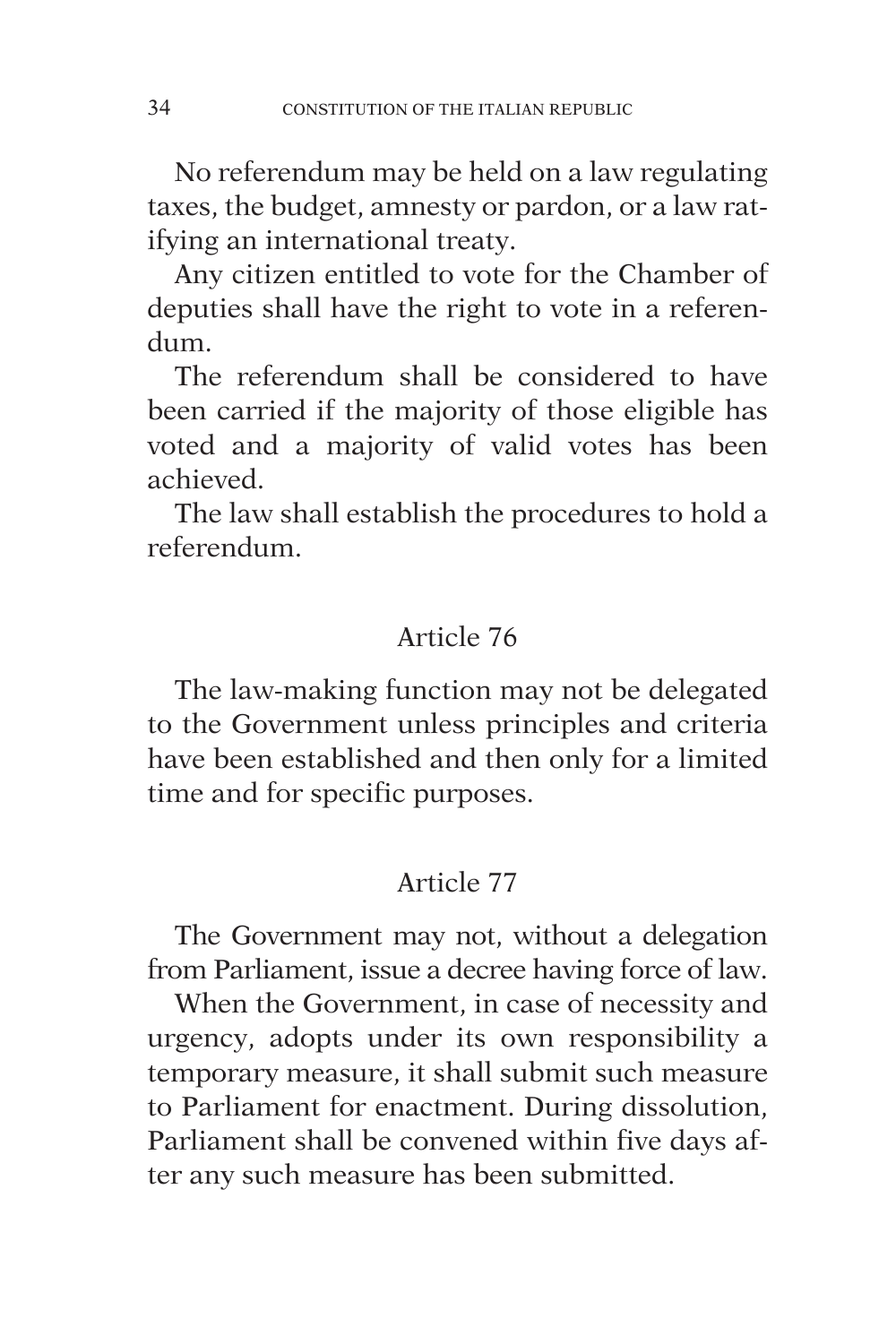Such a measure shall lose effect from the beginning unless it is transposed into law by Parliament within sixty days of its publication. Parliament may regulate the legal relations arisen from a rejected decree.

# Article 78

Parliament has the authority to declare a state of war and vest the necessary powers into the Government.

# Article 79

Amnesty and pardon may be granted by a law adopted by a two-thirds majority in both Houses of Parliament, on each Article and on the final vote.

Such law shall set the deadline for the implementation of amnesty or pardon.

Amnesty and pardon thus introduced may not be granted in case of a crime committed after the introduction of such bill.

# Article 80

Parliament shall authorise by law the ratification of such international treaties as have a political nature, require arbitration or legal settle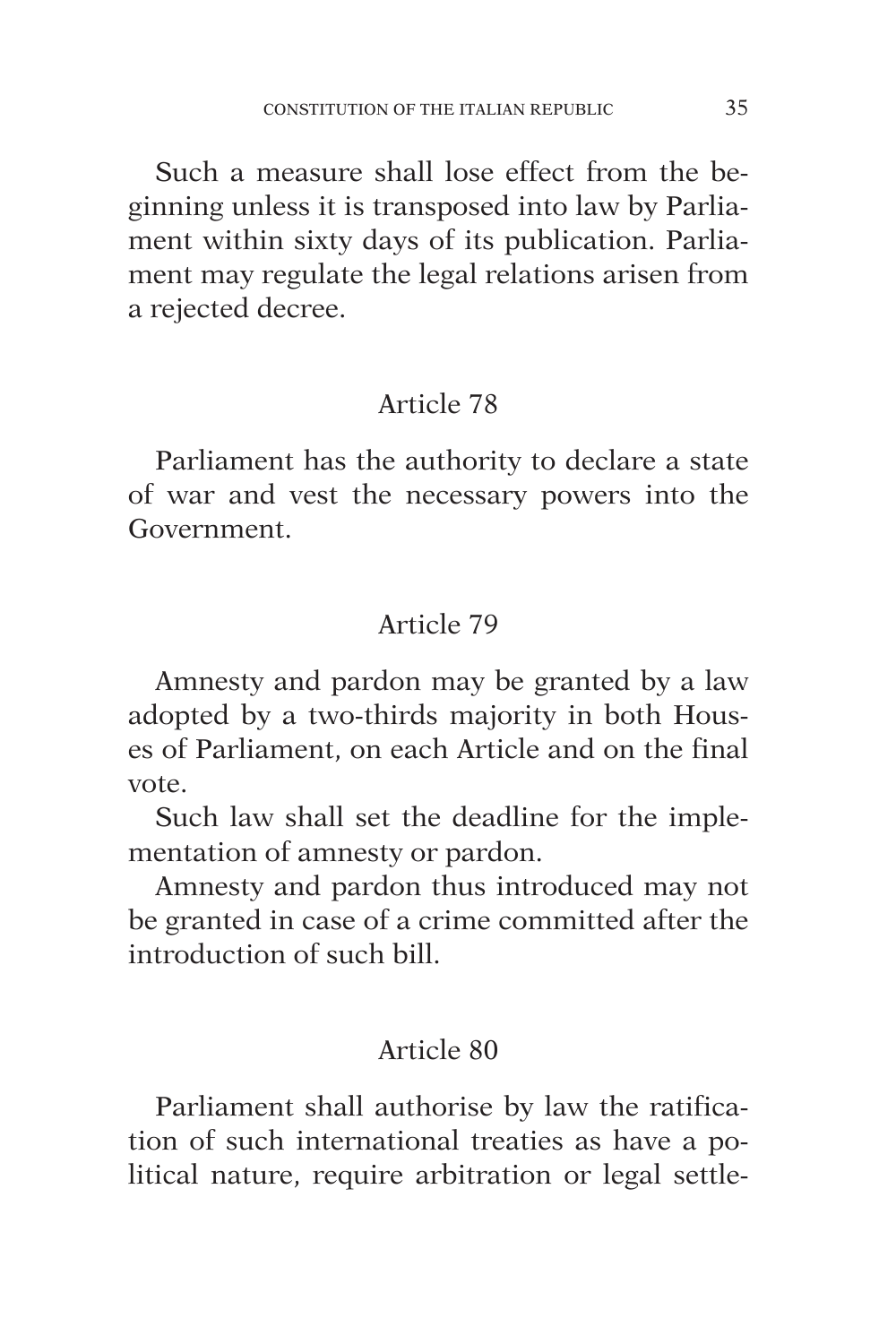ments, entail border changes, new expenditure or new legislation.

# Article 81

The State shall balance revenue and expenditure in its budget, taking account of any adverse and favourable phases of economic cycles.

No recourse shall be made to borrowing except for the purposes of taking account of the effects of an economic cycle or, subject to authorisation by Parliament passed by an absolute majority vote of members, in exceptional circumstances.

Any law involving new or increased expenditure shall provide for the resources to cover such expenditure.

Every year Parliament shall pass a law approving the budget and the accounts submitted by the Government.

Provisional budget implementation shall not be allowed except by an Act of Parliament and only for a period not exceeding four months in total.

The content of the budget law, the fundamental rules and the criteria adopted to ensure balance between revenue and expenditure and the sustainability of general government debt shall be established by an Act of Parliament approved by an absolute majority of the Members of each House in compliance with the principles established by a constitutional amendment act.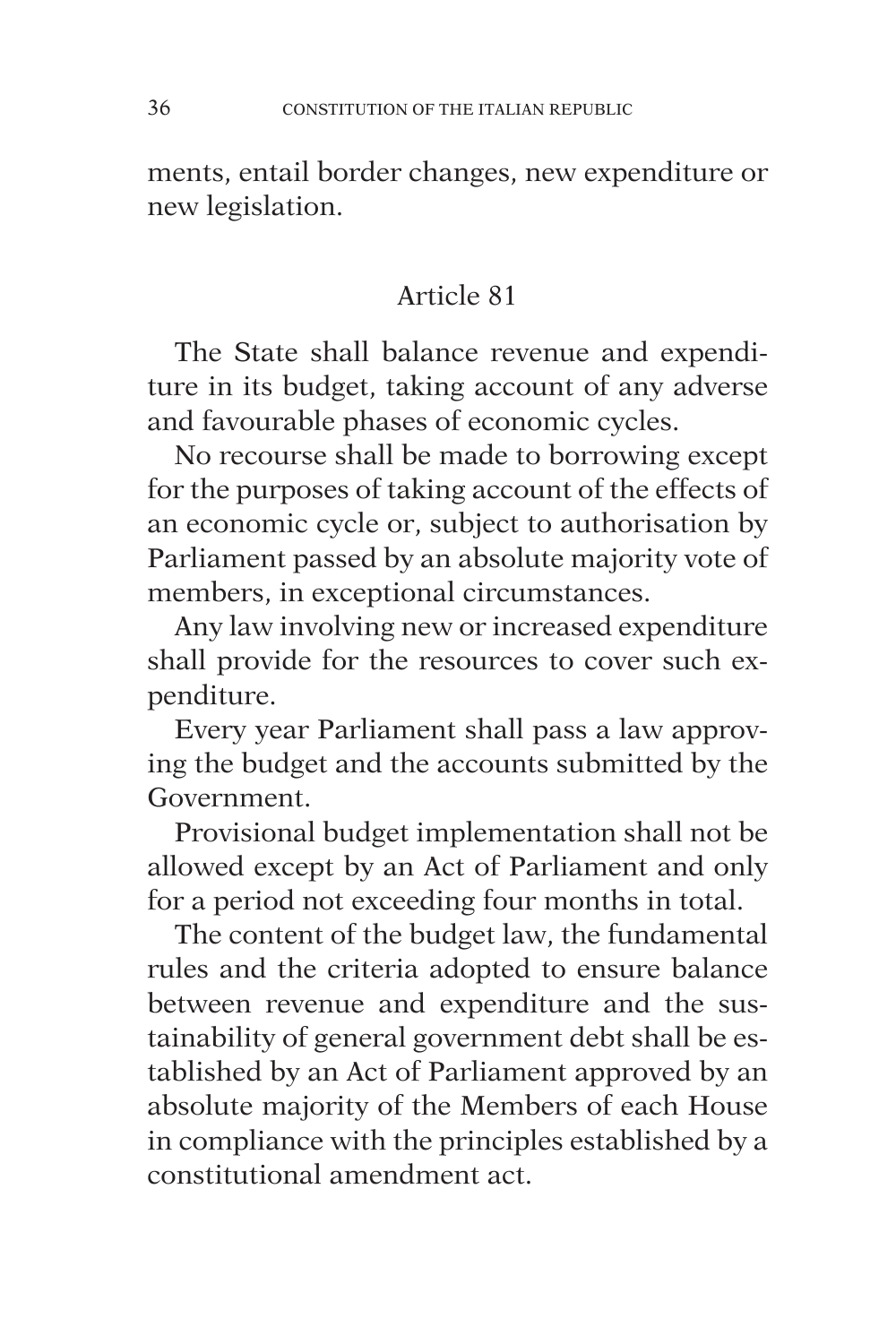Each House of Parliament may conduct enquiries on matters of public interest.

For this purpose, it shall detail from among its members a Committee formed in such a way so as to represent the proportionality of existing Parliamentary Groups. A Committee of Enquiry may conduct investigations and examination with the same powers and limitations as the judiciary.

#### TITLE II

#### **THE PRESIDENT OF THE REPUBLIC**

#### Article 83

The President of the Republic shall be elected by Parliament in joint session.

Three delegates from each Region, as shall have been elected by their respective Regional Councils so as to ensure the representation of the opposition, shall participate in the election. Valle d'Aosta shall have one delegate.

The President of the Republic shall be elected by secret ballot by a majority of two thirds of the assembly. After the third ballot an absolute majority shall suffice.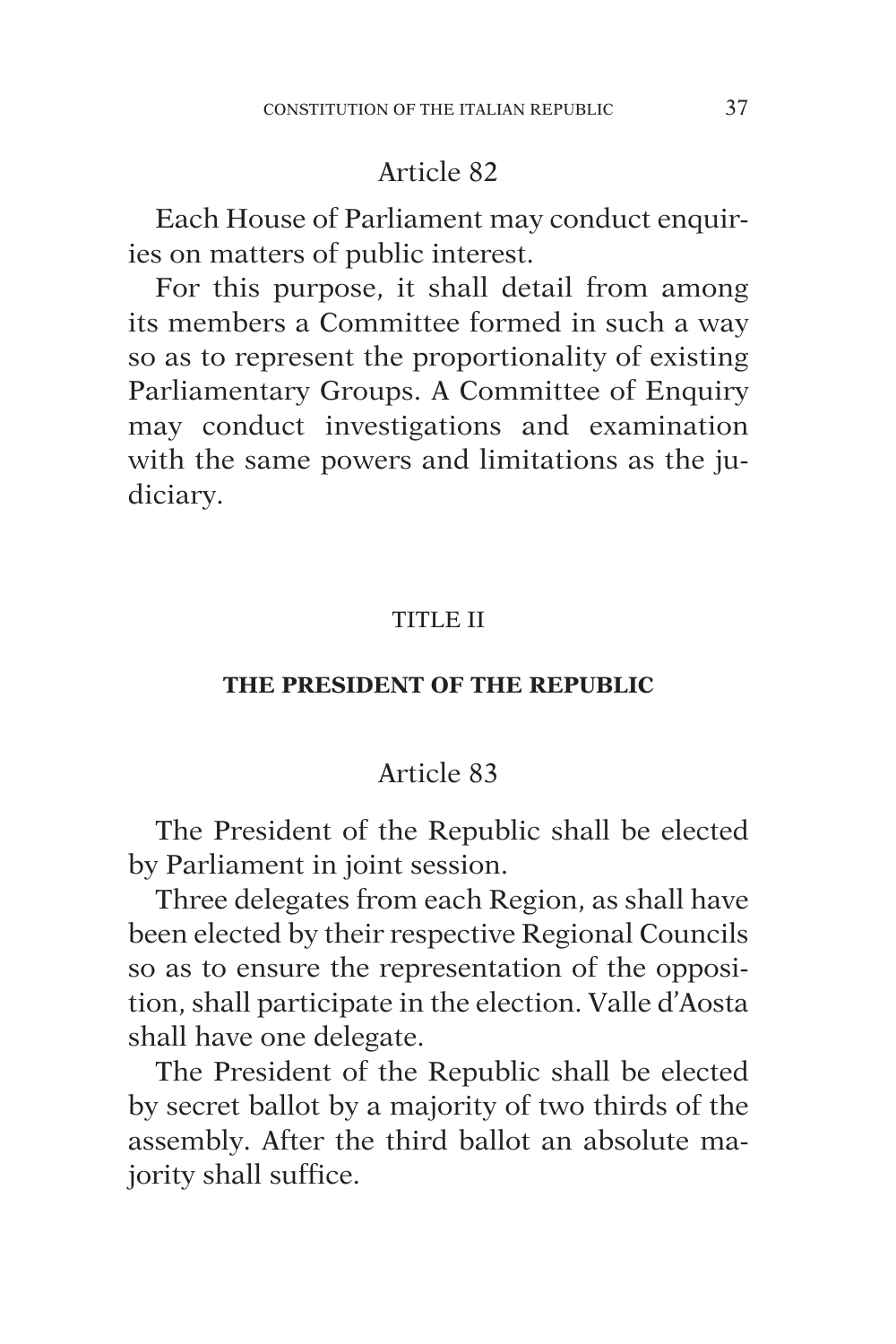Any citizen who has attained fifty years of age and enjoys civil and political rights may be elected President of the Republic.

The office of President of the Republic shall be incompatible with any other office.

The remuneration and entitlements of the President shall be established by law.

## Article 85

The President of the Republic shall be elected for seven years.

Thirty days before the expiration of the term, the President of the Chamber of Deputies shall summon a joint session of Parliament and regional delegates to elect a new President of the Republic.

During dissolution of Parliament or in the three-month period prior to dissolution, the election shall be held within the first fifteen days of the first sitting of a new Parliament. In the intervening time, the powers of the incumbent President shall be extended.

## Article 86

The functions of the President of the Republic, in all cases in which the President cannot dis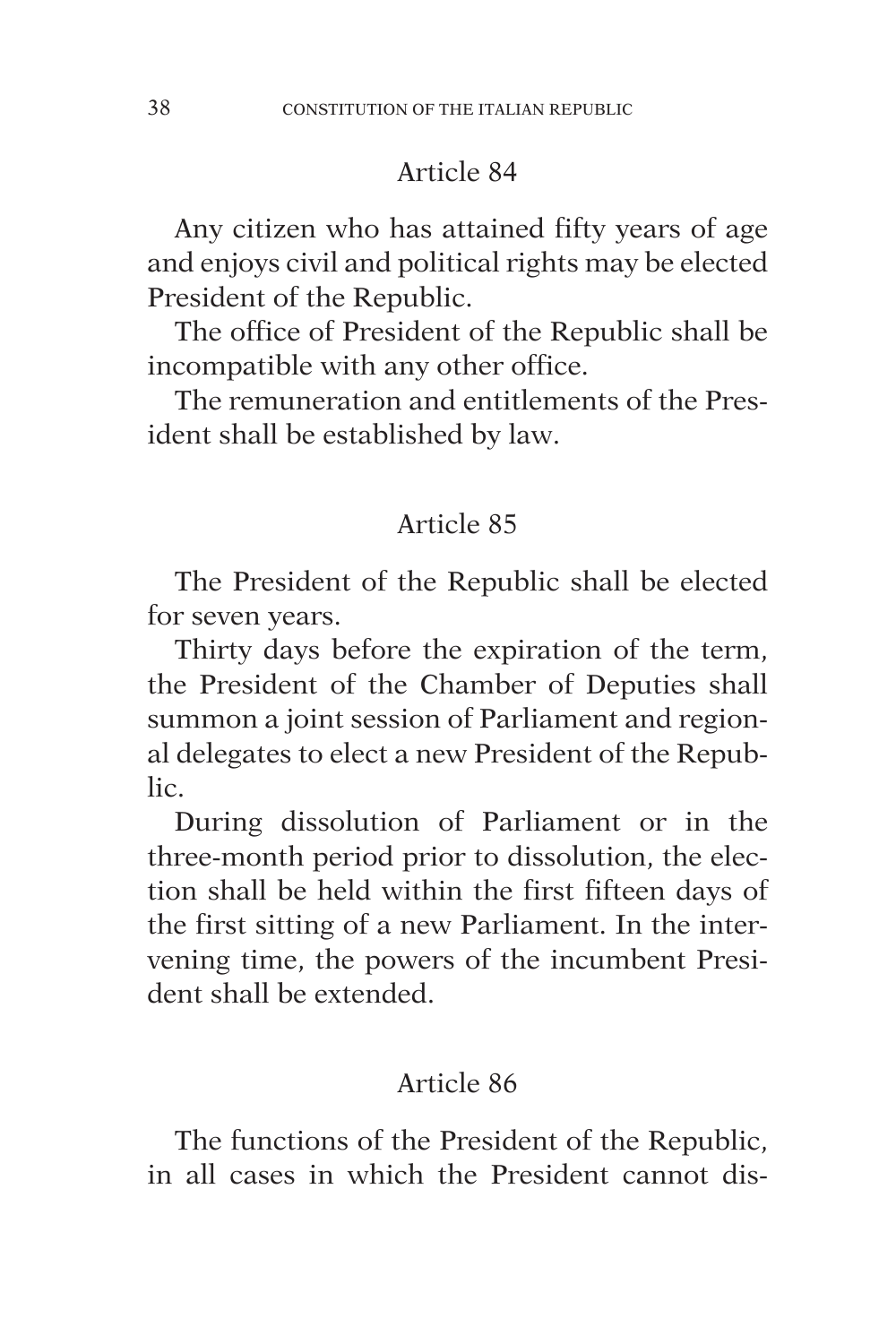charge them, shall be performed by the President of the Senate.

In case of permanent incapacity or death or resignation of the President of the Republic, the President of the Chamber of Deputies shall call the election of a new President of the Republic within fifteen days, notwithstanding the longer term envisaged during dissolution of Parliament or in the three months preceding dissolution.

## Article 87

The President of the Republic is the Head of the State and represents national unity.

The President may send messages to Parliament.

The President shall call the election of a new Parliament and set the date of its first sitting.

The President shall authorise the introduction to Parliament of bills submitted by the Government.

The President shall enact laws, and issue decrees having force of law and regulations.

The President shall call a general referendum in the cases provided for by the Constitution.

The President shall appoint State officials in the cases provided for by the law.

The President shall accredit and receive diplomats and ratify international treaties that have, where required, been authorised by Parliament.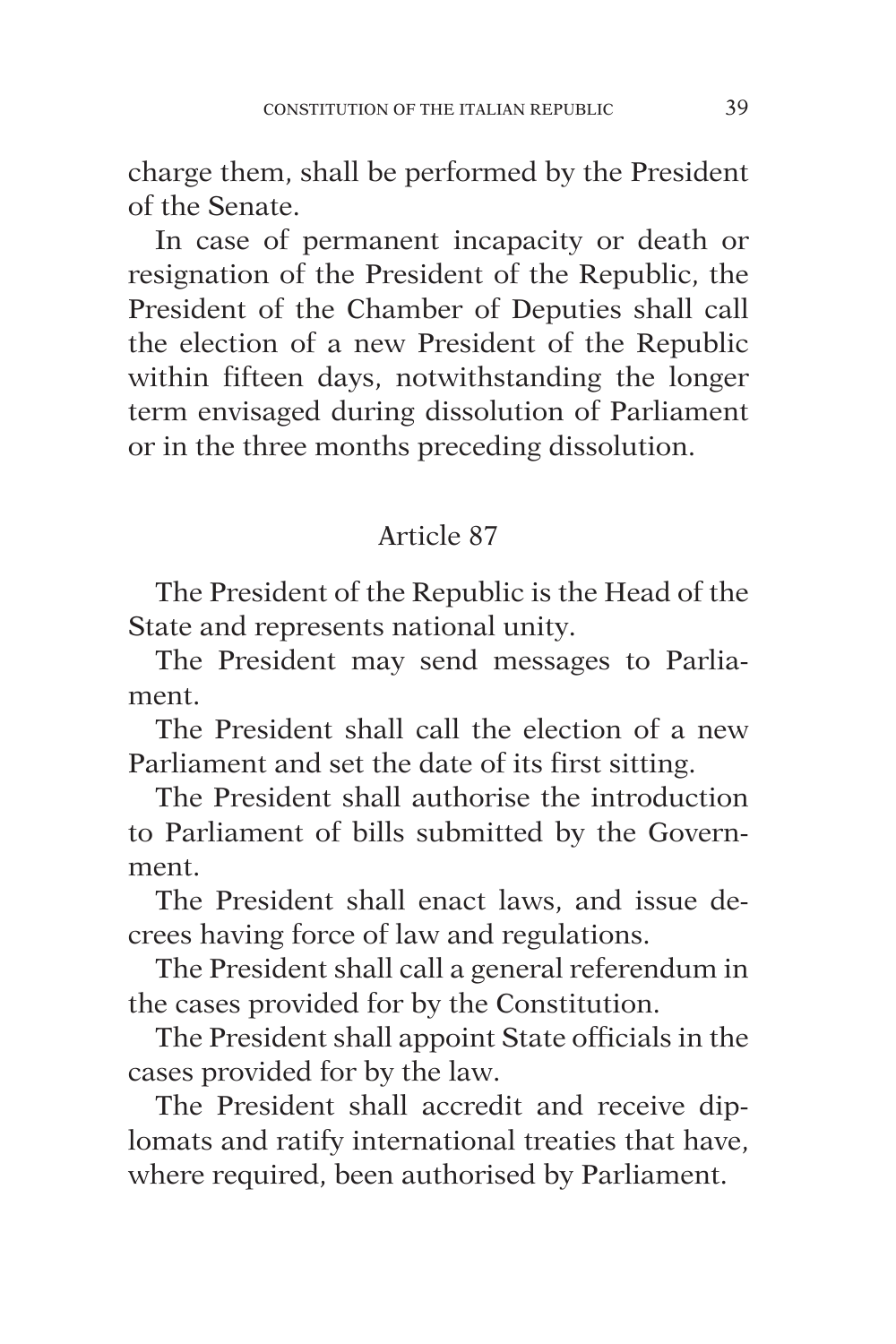The President shall be the commander-in-chief of the armed forces, shall preside over the Supreme Council of Defence established by law, and shall make declarations of war as have been agreed by Parliament.

The President shall preside over the High Council for the Judiciary.

The President may grant pardons and commute punishments.

The President shall confer the honorary distinctions of the Republic.

#### Article 88

In consultation with the presiding officers of Parliament, the President may dissolve one or both Houses of Parliament.

The President of the Republic may not exercise such right during the final six months of the presidential term, unless said period coincides in full or in part with the final six months of Parliament.

#### Article 89

A writ of the President of the Republic shall not be valid unless signed by the proposing Minister, who shall be accountable for it.

A writ having force of law and other writs issued by virtue of a law shall be countersigned by the President of the Council of Ministers.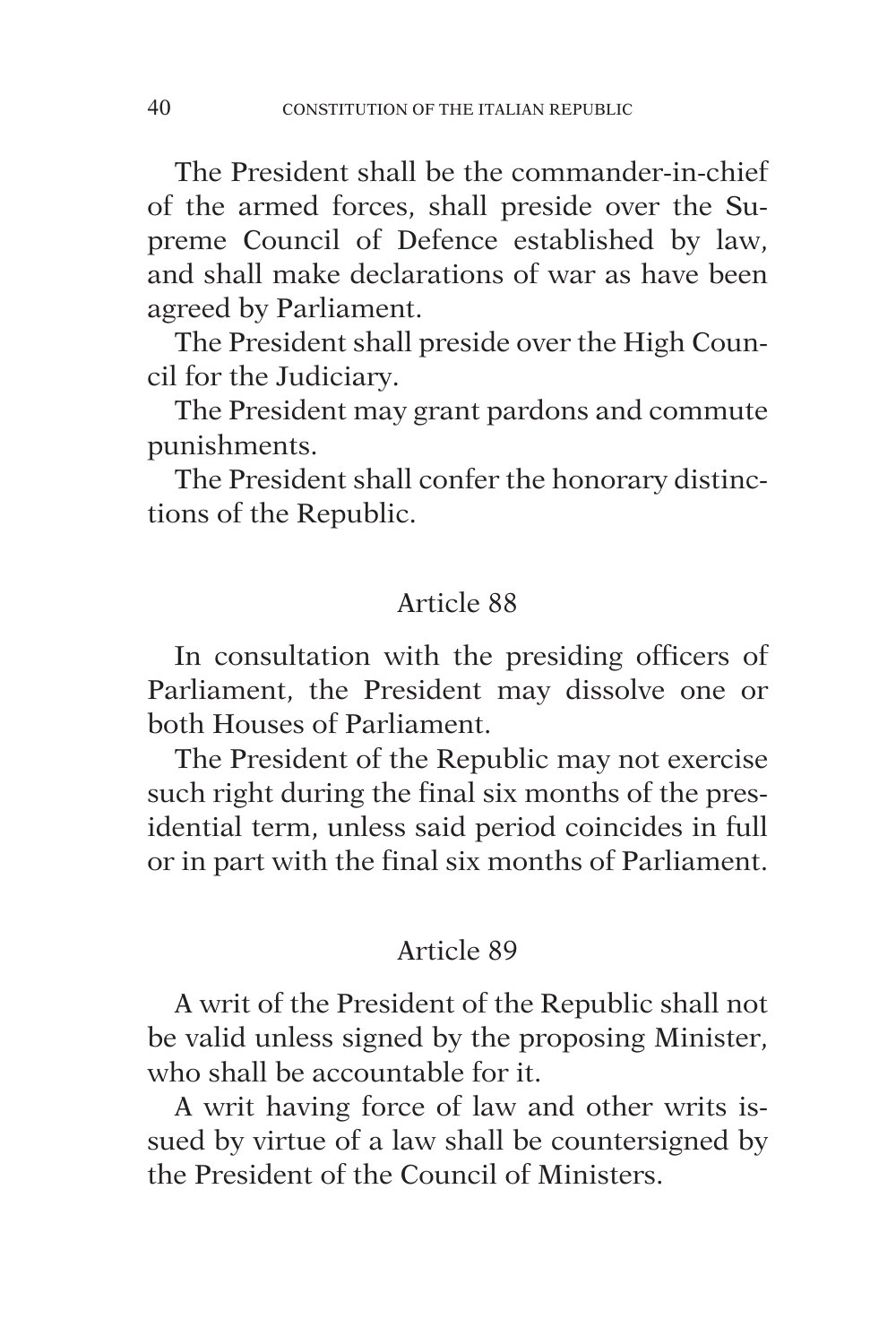The President of the Republic shall not be responsible for the actions performed in the exercise of presidential duties, except in case of high treason or attack on the Constitution.

In such cases, the President may be impeached by Parliament in joint session, with an absolute majority of its members.

## Article 91

Before taking office, the President of the Republic shall take an oath of allegiance to the Republic and pledge to uphold the Constitution before Parliament in joint session.

#### TITLE III

#### **GOVERNMENT**

Section I. – *The Council of Ministers*

#### Article 92

The Government of the Republic is made up of the President of the Council and the Ministers who together form the Council of Ministers.

The President of the Republic shall appoint a President of the Council of Ministers, on whose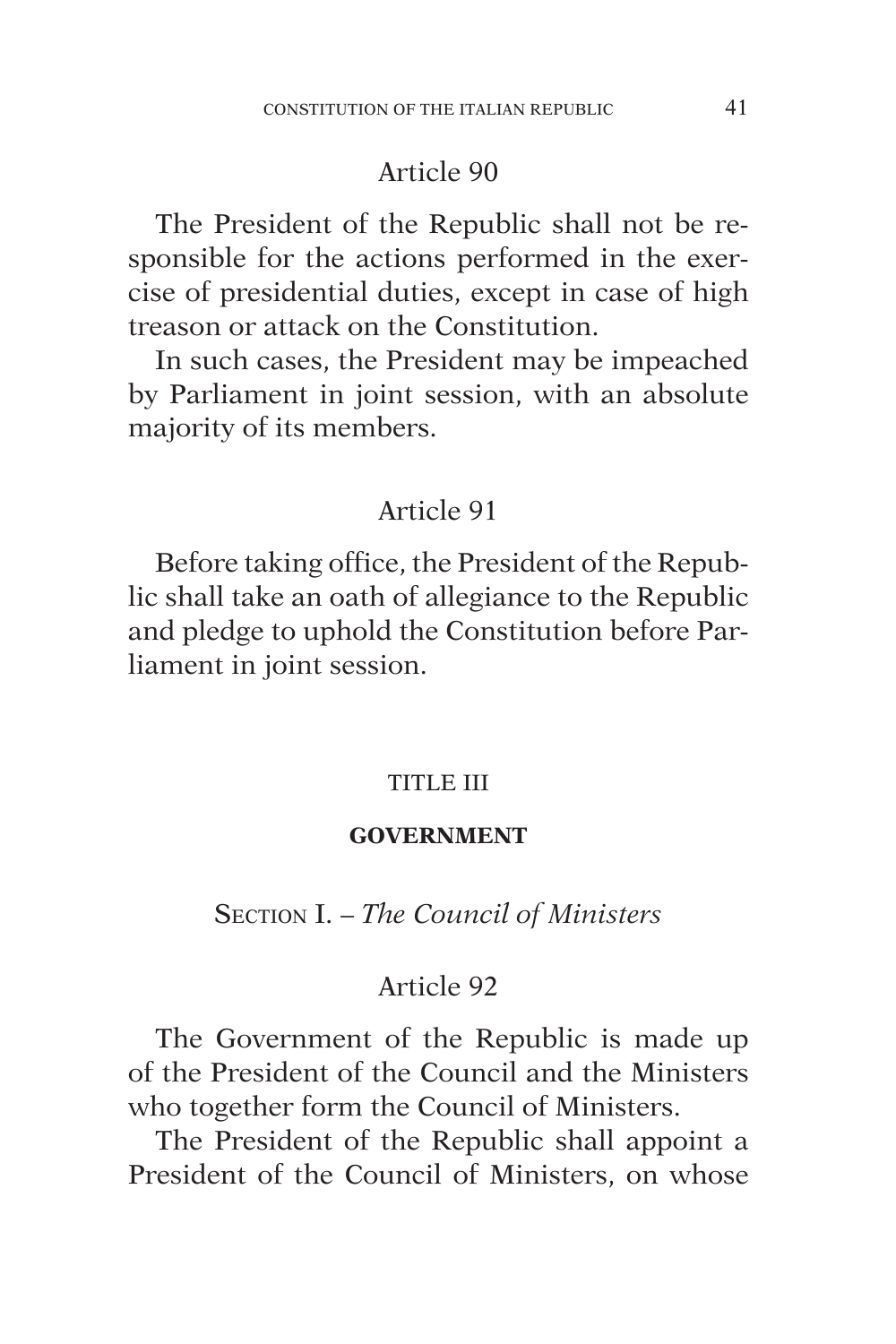proposal the President of the Republic shall appoint Ministers.

## Article 93

Before taking office, the President of the Council of Ministers and the Ministers shall be sworn in by the President of the Republic.

# Article 94

The Government must receive the confidence of both Houses of Parliament.

Each House shall grant or withdraw its confidence through a reasoned motion voted by roll-call.

Within ten days of its establishment the Government shall come before Parliament to obtain confidence.

Rejection of a Government proposal by one or both Houses, shall not call for resignation of the Government.

A motion of no-confidence must be signed by at least one-tenth of the members of a House and may be debated at least three days following its submission.

# Article 95

The President of the Council shall conduct and be accountable for the general policy of the Government. The President of the Council shall en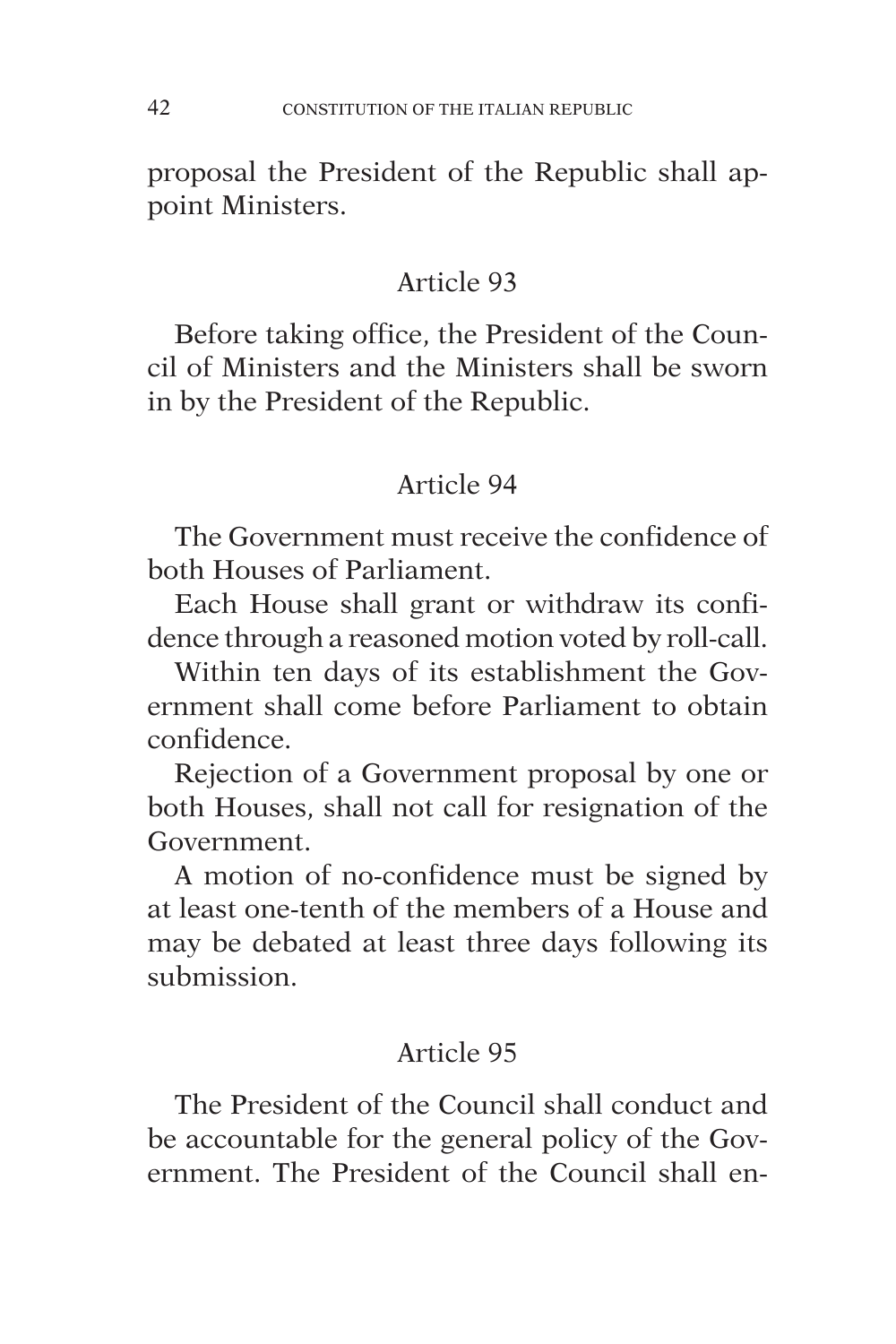sure the consistency of political and administrative policies, by promoting and co-ordinating the activities of Ministers.

The Ministers shall be collectively responsible for the decisions of the Council of Ministers; they shall be individually responsible for the decisions of their own ministries.

The law shall establish the organisation of the Presidency of the Council, as well as the number, competence and organisation of ministries.

## Article 96

The President of the Council of Ministers and the Ministers, even if no more in office, shall be subject to ordinary justice for any crimes committed in the exercise of their duties, provided authorisation is given by the Senate of the Republic or the Chamber of Deputies, in accordance with the norms established by Constitutional Law.

## Section II. – *The Civil Service*

#### Article 97

In accordance with European Union law, Government agencies shall ensure that their budgets are balanced and that public debt be sustainable.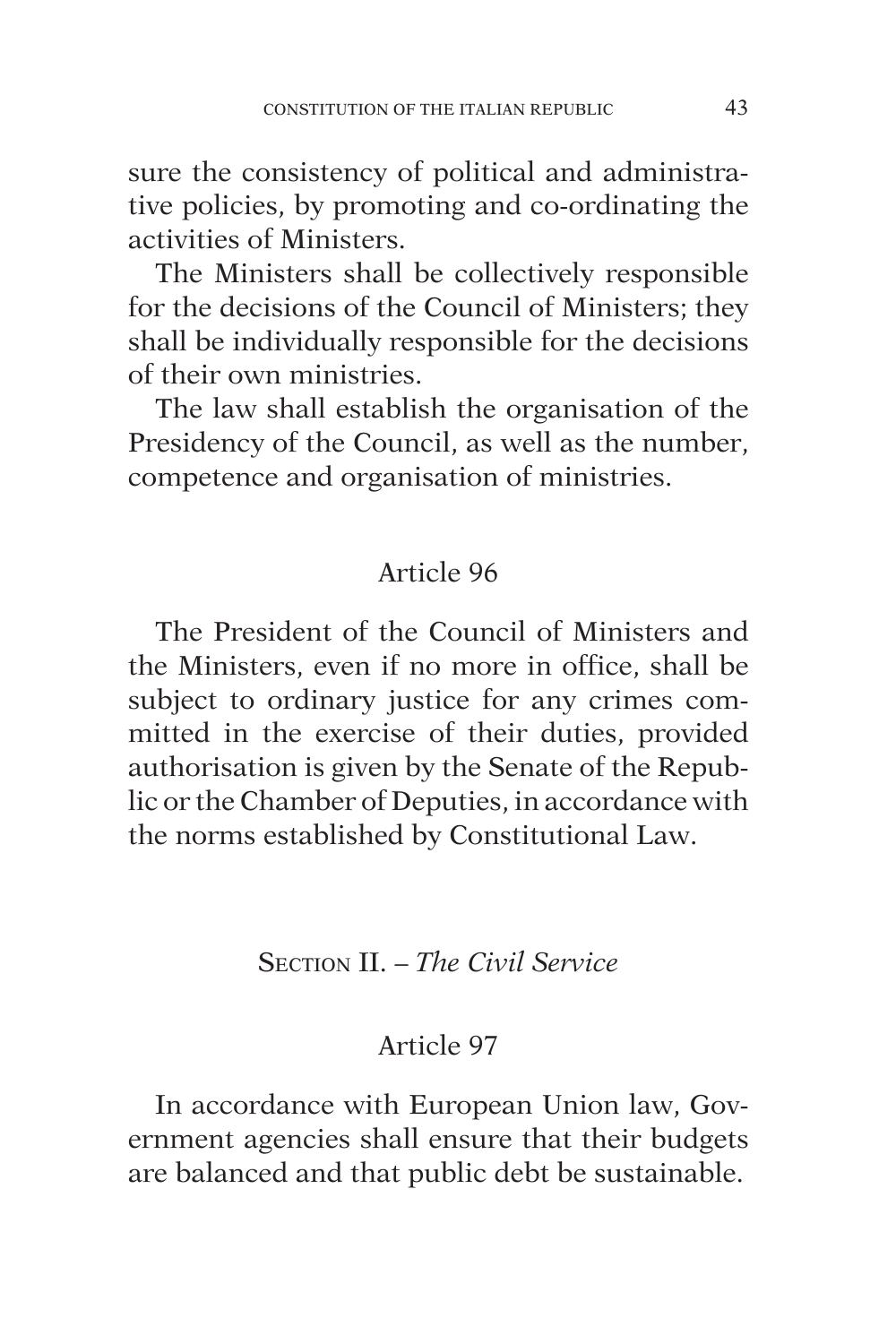Public offices shall be organised under the law and so as to ensure smooth and impartial operation.

Civil service rules shall establish the jurisdiction, duties and responsibilities of civil servants.

Access to the civil service shall be through competitive examinations, except in the cases established by law.

#### Article 98

Civil servants shall be exclusively at the service of the Nation.

If they are Members of Parliament, they may not be promoted, except through seniority.

The law may set limitations on the right to become members of political parties in the case of magistrates, serving military staff, law enforcement officers, and diplomatic and consular representatives abroad.

## Section III. – *Auxiliary Bodies*

#### Article 99

The National Council for Economics and Labour shall be composed, as set out by law, of experts and representatives of the economic categories, in such a proportion so as to take account of their numerical and qualitative importance.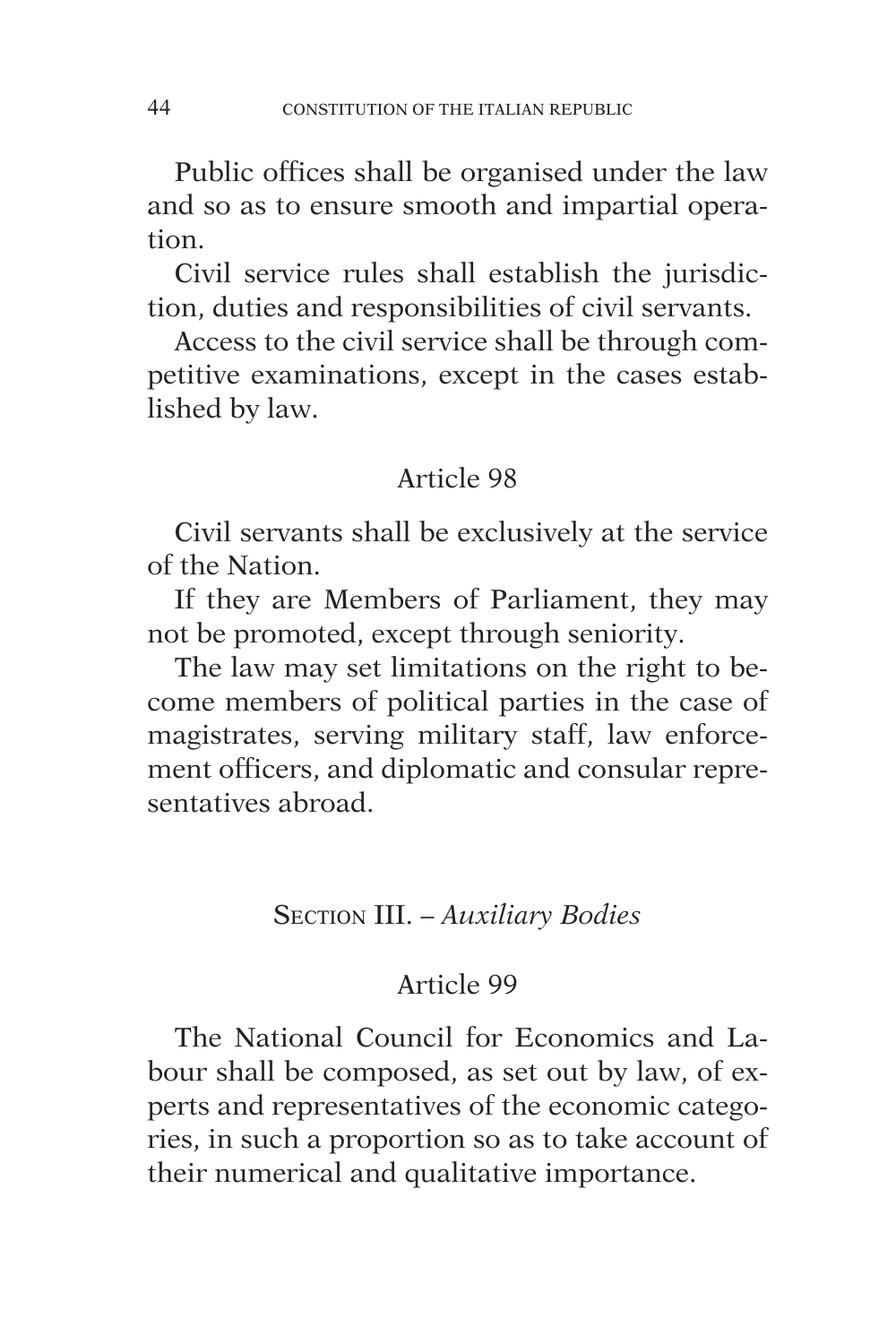It shall serve as a consultative body for Parliament and the Government on such matters and functions as may be vested into it by the law.

It may initiate legislation and contribute to drafting economic and social legislation according to the principles and within the limitations set by law.

# Article 100

The Council of State shall be a consultative body in administrative law and the guarantor of administrative justice.

A Court of Auditors shall exercise preventive control over the legitimacy of Government measures, and also ex-post auditing on the implementation of the State Budget. It may participate, in such cases and ways as may be established by the law, in auditing the financial management of entities receiving regular budgetary support from the State. It shall report to Parliament on the outcome of its audits.

The law shall ensure that the two bodies above and the members thereof shall be independent of the Government.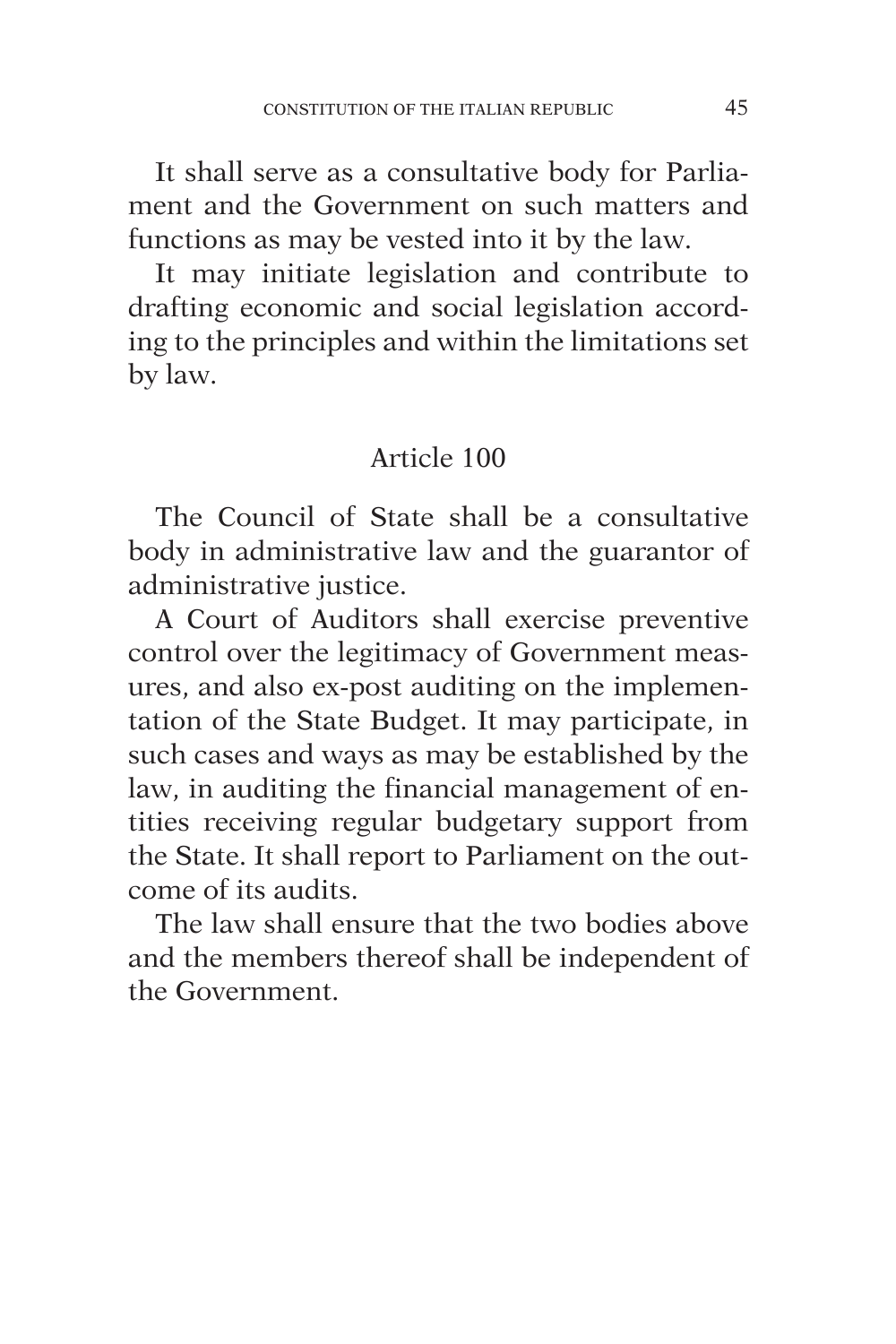#### TITLE IV

#### **THE JUDICIARY**

Section I. – *Organisation of the Justice System*

## Article 101

Justice shall be administered in the name of the people.

Judges shall be subject only to the law.

#### Article 102

Judicial proceedings shall be exercised by ordinary magistrates empowered and regulated by the provisions concerning the Judiciary.

Extraordinary or special judges may not be established. Only specialised sections for specific matters within the ordinary judicial bodies may be established, and these sections may include the participation of qualified citizens who are not members of the Judiciary.

The law shall regulate the cases and forms of direct participation of the people in the administration of justice.

## Article 103

The Council of State and the other administrative justice bodies shall have jurisdiction over the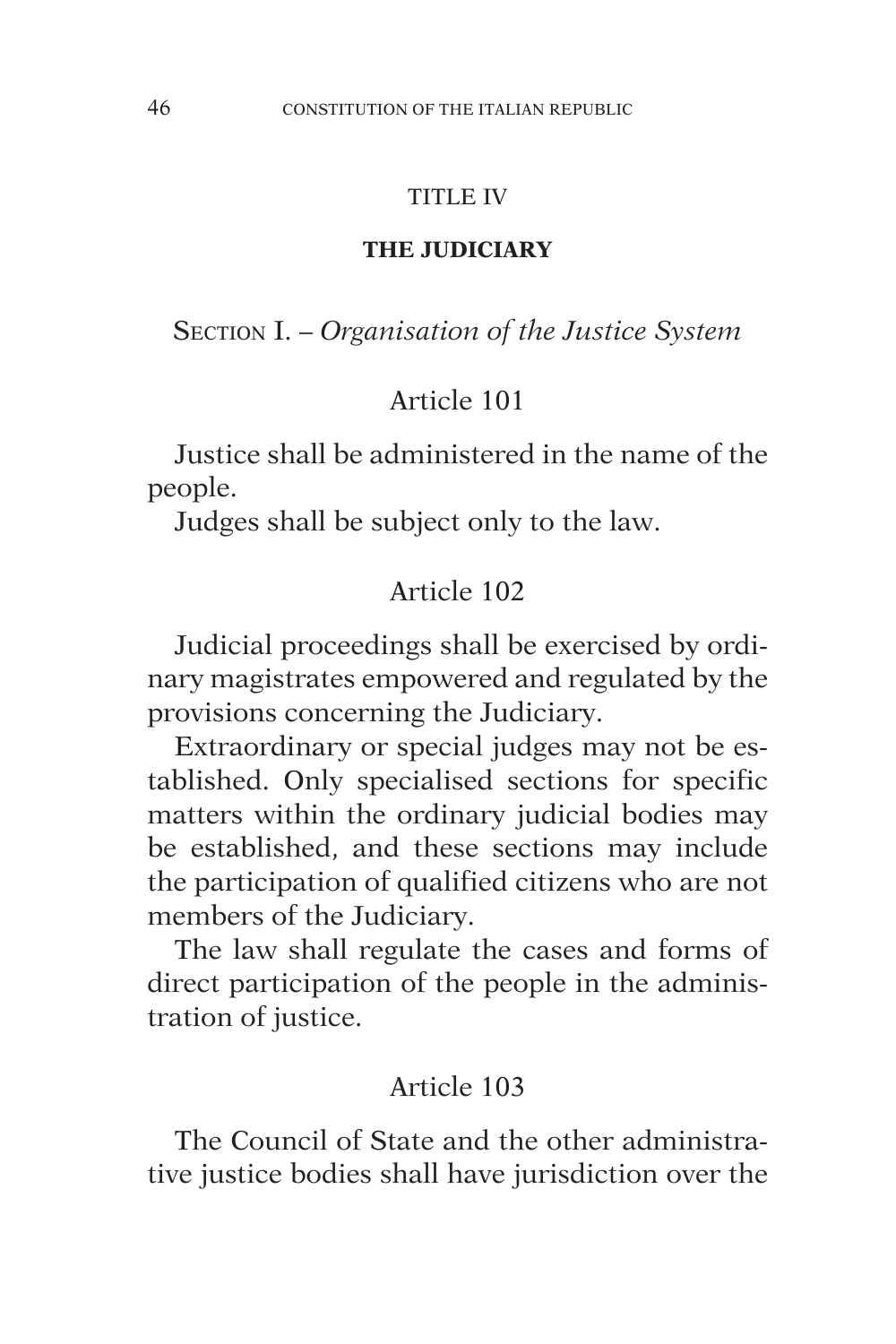protection of legitimate interests before public agencies and, in particular matters laid out by the law, also of subjective rights.

The Court of Auditors shall have jurisdiction in matters of public accounts and in other matters laid out by the law.

Military tribunals in times of war shall have the jurisdiction established by the law. In times of peace they shall have jurisdiction only over military offences committed by members of the armed forces.

## Article 104

The Judiciary shall be autonomous and independent of all other powers.

The High Council for the Judiciary shall be presided over by the President of the Republic.

The first president and the general prosecutor of the Court of Cassation shall be ex officio members thereof.

Two thirds of its members shall be elected by all ordinary judges belonging to the various categories, and one third shall be elected by Parliament in joint session from among university professors of law and lawyers with fifteen years of practice.

The Council shall elect a vice-president from among the members designated by Parliament.

Elected members of the Council shall remain in office for four years and may not be immediately re-elected.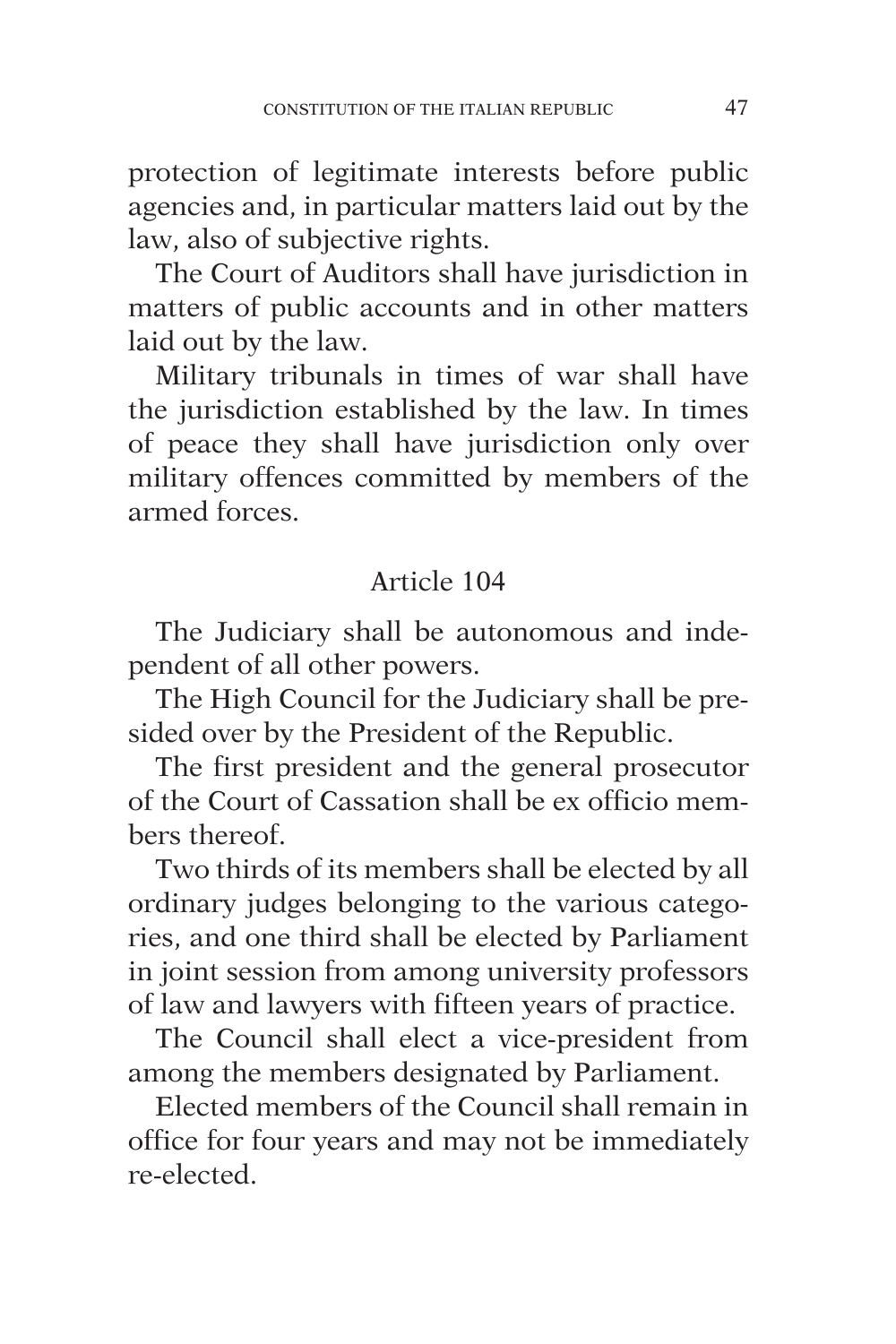They may not, while in office, be registered in professional rolls, nor serve in Parliament or on a Regional Council.

## Article 105

The High Council for the Judiciary, in accordance with the regulations of the Judiciary, shall have jurisdiction on recruitment, posting and transfer, promotion and disciplinary measures of member of the Judiciary.

## Article 106

Judges shall be recruited through competitive examinations.

The law regulating the Judiciary may envisage the appointment, also by election, of honorary judges for all the functions performed by individual judges.

Following a proposal by the High Council for the Judiciary, university professors of law and lawyers with fifteen years of practice and registered in the special professional rolls for the higher courts may be appointed Cassation councillors for their outstanding merits.

# Article 107

Judges may not be removed from office; they may not be dismissed or suspended from office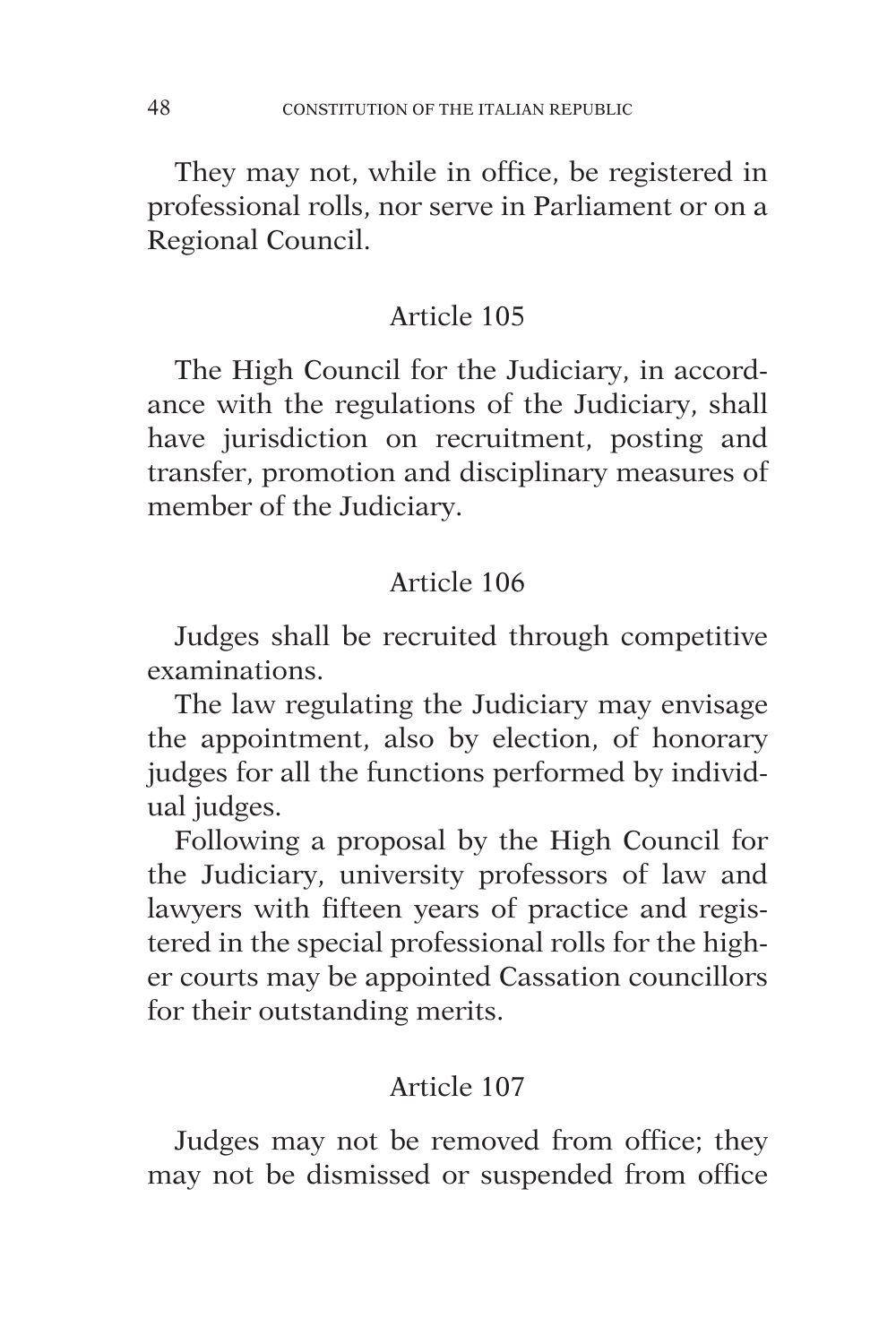or assigned to other courts or functions unless by a decision of the High Council for the Judiciary, taken either for the reasons and in compliance with the defence rights established by the law regulating the Judiciary or with the consent of the judges themselves.

The Minister of Justice shall have the power to originate disciplinary action.

Judges shall be distinguished only by their different functions.

The State prosecutor shall enjoy the safeguards envisaged by the law regulating the Judiciary.

# Article 108

The law regulating the Judiciary and its categories shall be an ordinary law.

The law shall ensure the independence of special court judges and prosecutors, and of any outside persons participating in the administration of justice.

# Article 109

Criminal police shall be at the service of the Judiciary.

# Article 110

Without prejudice to the authority of the High Council for the Judiciary, the Minister of Justice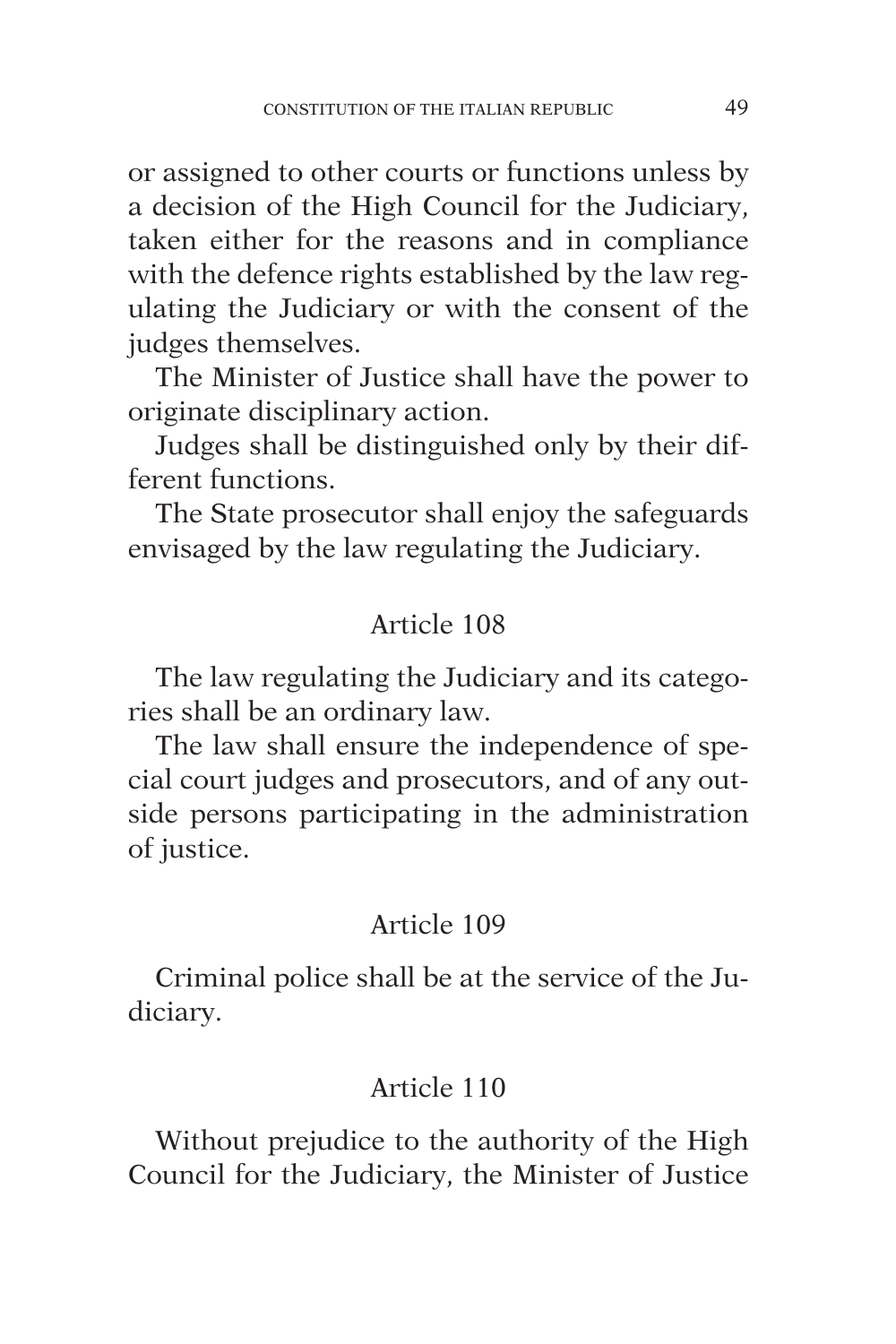shall have responsibility for the organisation and implementation of services relating to the administration of justice.

## Section II. – *Rules on Jurisdiction*

# Article 111

Jurisdiction shall be implemented through due process regulated by law.

All court trials shall be conducted with adversary proceedings and parties shall be entitled to equal conditions before a third-party and impartial judge. The law shall provide for a reasonable duration of trials.

In criminal law trials, the law shall establish that the accused be promptly and confidentially informed of the nature and reasons of the charges and be given adequate time and conditions to prepare a defence. A defendant shall have the right to cross-examine witnesses for the prosecution, or to have them cross-examined before a judge; examine witnesses for the defence in the same conditions as the prosecutor; and the right to produce any evidence for the defence. The defendant shall be entitled to the assistance of an interpreter in the case such defendant cannot speak or understand the language in which court proceedings are conducted.

The formation of evidence in criminal law trials shall be based on an adversarial process. The guilt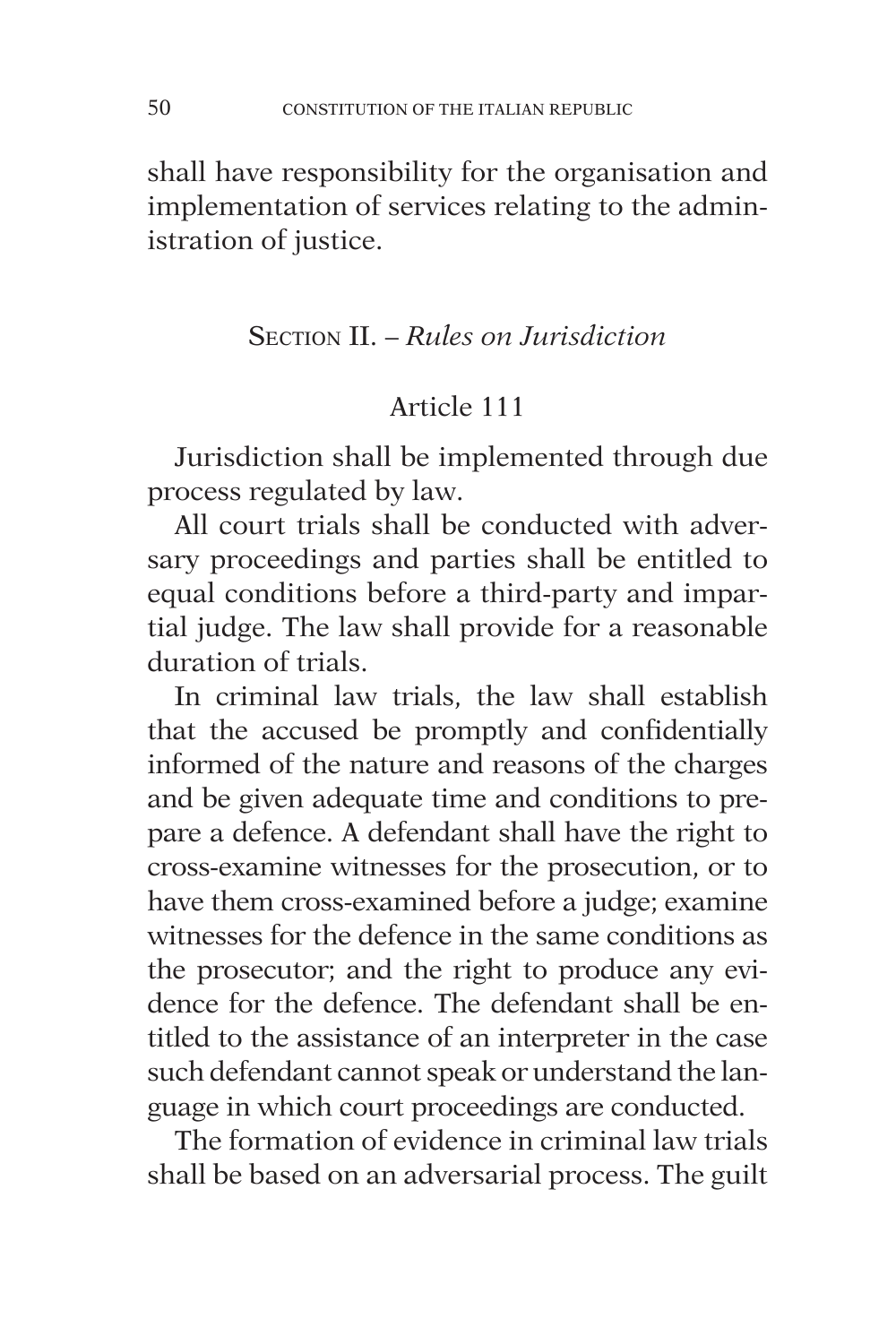of the defendant may not be established on the basis of statements by persons who have willingly refused cross-examination by the defendant or the defendant's counsel.

The law shall regulate the cases in which the formation of evidence may not occur in an adversarial process, with the consent of the defendant or owing to verified objective impossibility or proven illicit conduct.

All judicial decisions shall include a statement of reasons.

Appeals to the Court of Cassation in cases of violations of the law shall always be allowed against sentences and against measures affecting personal freedom pronounced by ordinary and special courts. This rule can only be waived in cases of sentences by military tribunals in time of war.

Appeals to the Court of Cassation against decisions of the Council of State and the Court of Accounts are permitted only for reasons of jurisdiction.

# Article 112

The public prosecutor shall have the obligation to institute criminal proceedings.

# Article 113

Judicial protection of legitimate interests and rights against acts of the civil service before bod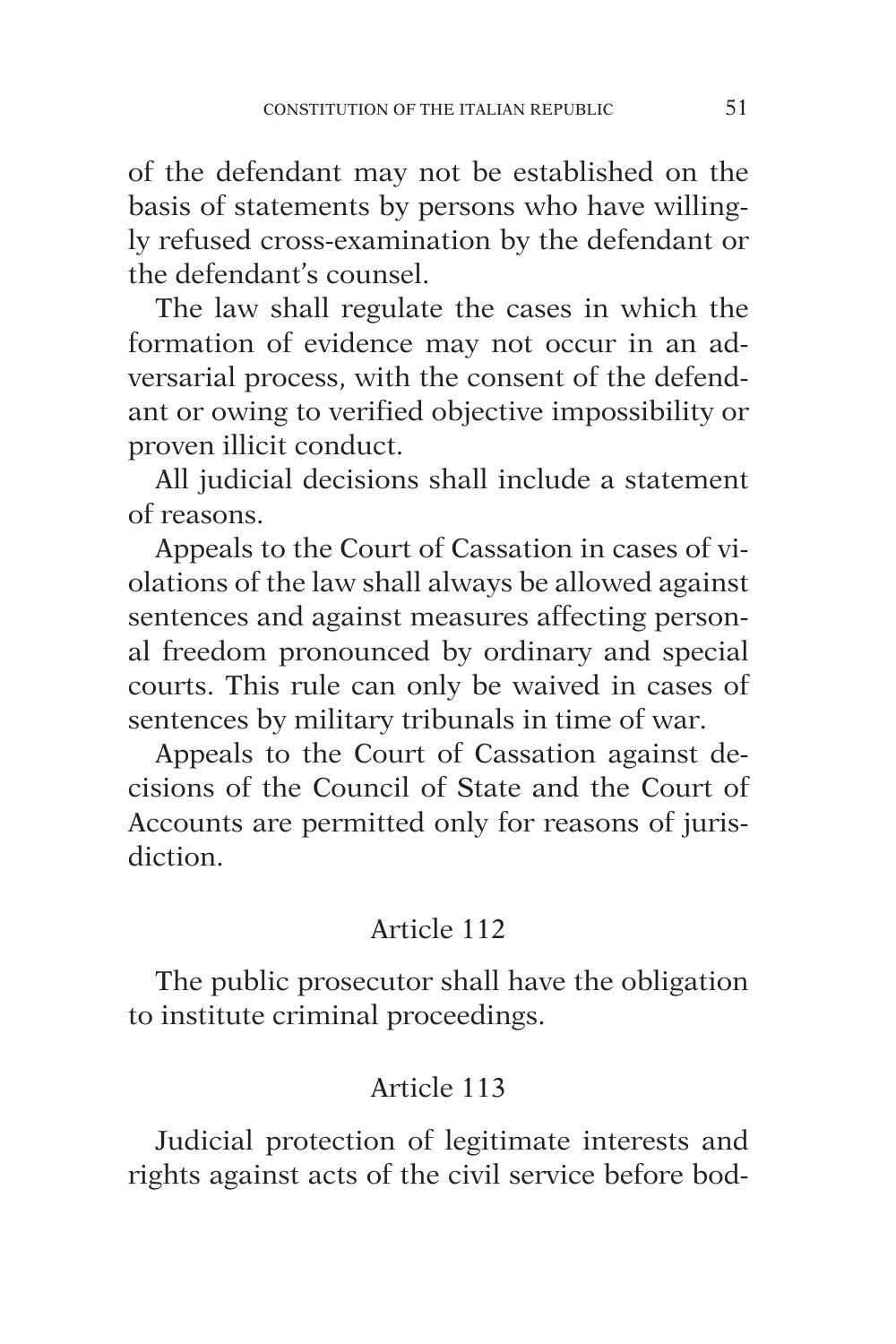ies of ordinary or administrative justice shall always be permitted.

Such judicial protection may not be excluded or limited to particular kinds of appeal or to particular categories of acts.

The law shall determine which judicial bodies shall be empowered to annul acts of the civil service in the cases and with the consequences provided for by the law itself.

## TITLE V

## **REGIONS, PROVINCES, MUNICIPALITIES**

# Article 114

The Republic shall be composed of municipalities, provinces, metropolitan cities, regions and the State.

Municipalities, provinces, metropolitan cities and regions shall be autonomous entities having their own statutes, powers and functions in accordance with the principles laid down in the Constitution.

Rome shall be the capital of the Republic. Its status shall be regulated by State Law.

# Article 115

[Repealed]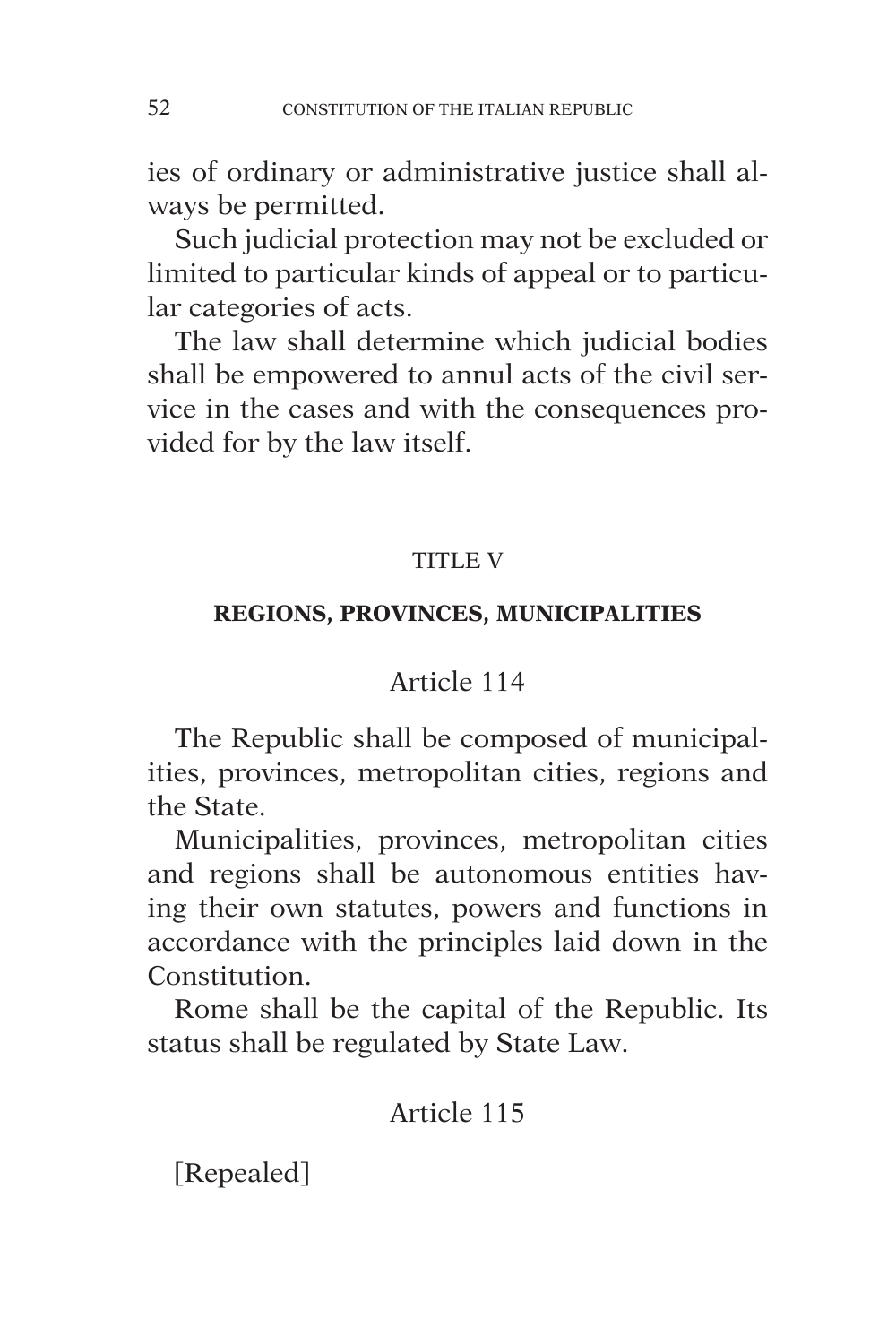Friuli-Venezia Giulia, Sardinia, Sicily, Trentino-Alto Adige/Südtirol and Valle d'Aosta/Vallée d'Aoste shall have special forms and conditions of autonomy pursuant to the special statutes adopted by constitutional law.

The Trentino-Alto Adige/Südtirol Region shall be composed of the autonomous provinces of Trento and Bolzano.

Additional special forms and conditions of autonomy, related to the areas specified in Article 117, paragraph three and paragraph two, letter l) – limited to the organisational requirements of the Justice of the Peace – and letters n) and s) below, may be attributed to Regions by State Law, upon the initiative of the Region concerned, after consultation with the local authorities and in compliance with the principles under Article 119 below. Such State law shall have to be passed by an absolute majority of members in both Houses of Parliament and on the basis of an agreement between the State and the Region concerned.

## Article 117

Legislative powers shall be vested in the State and the Regions in compliance with the Constitution and the constraints deriving from EU legislation and international obligations.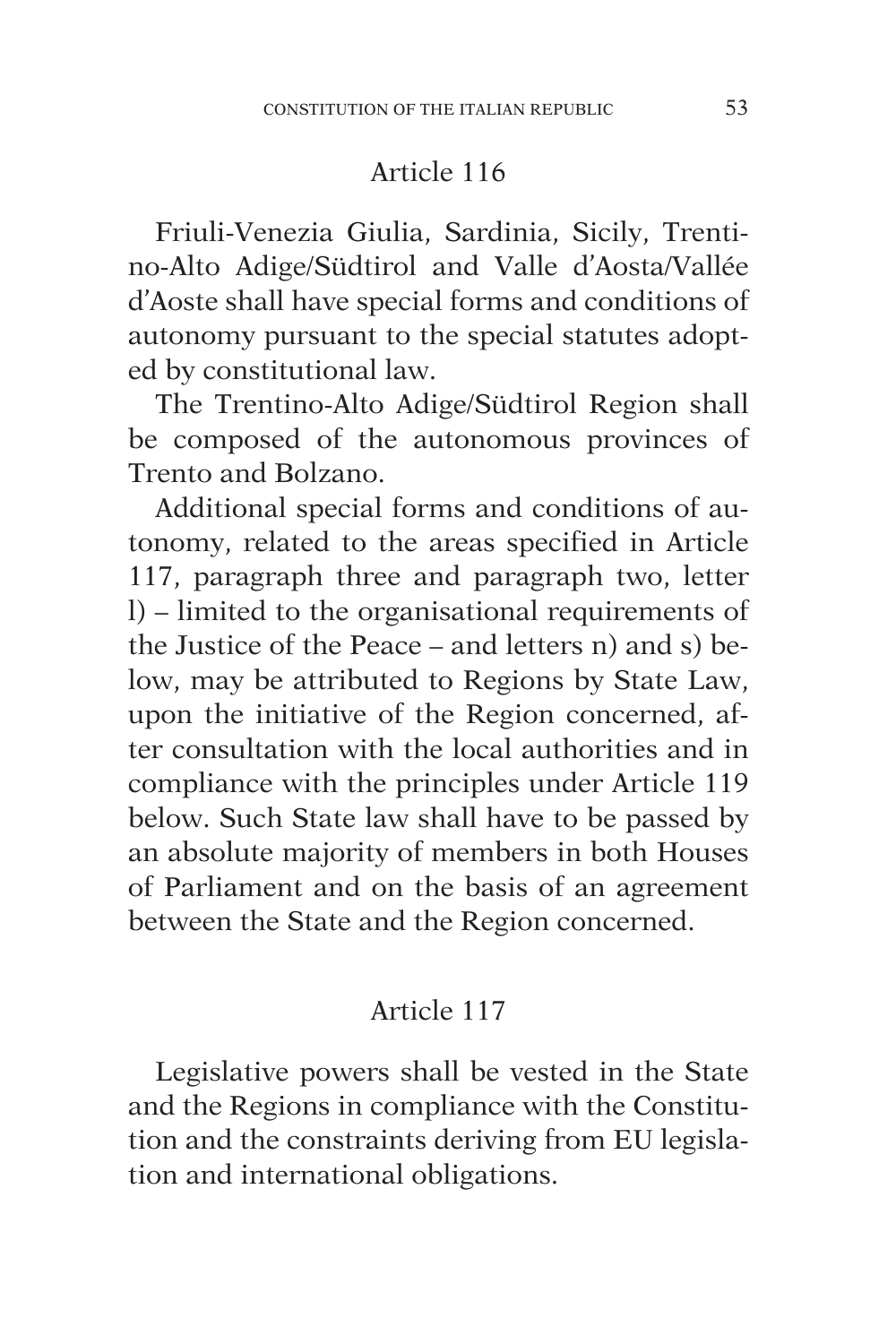The State shall have exclusive legislative powers in the following fields:

a) foreign policy and international relations of the State; relations between the State and the European Union; right of asylum and legal status of non-EU citizens;

b) immigration;

c) relations between the Republic and religious denominations;

d) defence and armed forces; State security; armaments, ammunition and explosives;

e) currency, financial markets and protection of savings; protection of competition; foreign exchange system; state taxation and accounting systems; harmonisation of public accounts; equalisation of financial resources;

f) state bodies and relevant electoral laws; state referendums; elections to the European Parliament;

g) legal and administrative organisation of the State and national governmental agencies;

h) public order and security, with the exception of local administrative police;

i) citizenship, vital records and registry offices;

l) jurisdiction and procedural rules; civil and criminal law; administrative justice;

m) determination of the minimum levels of benefits relating to civil and social entitlements to be ensured throughout the national territory;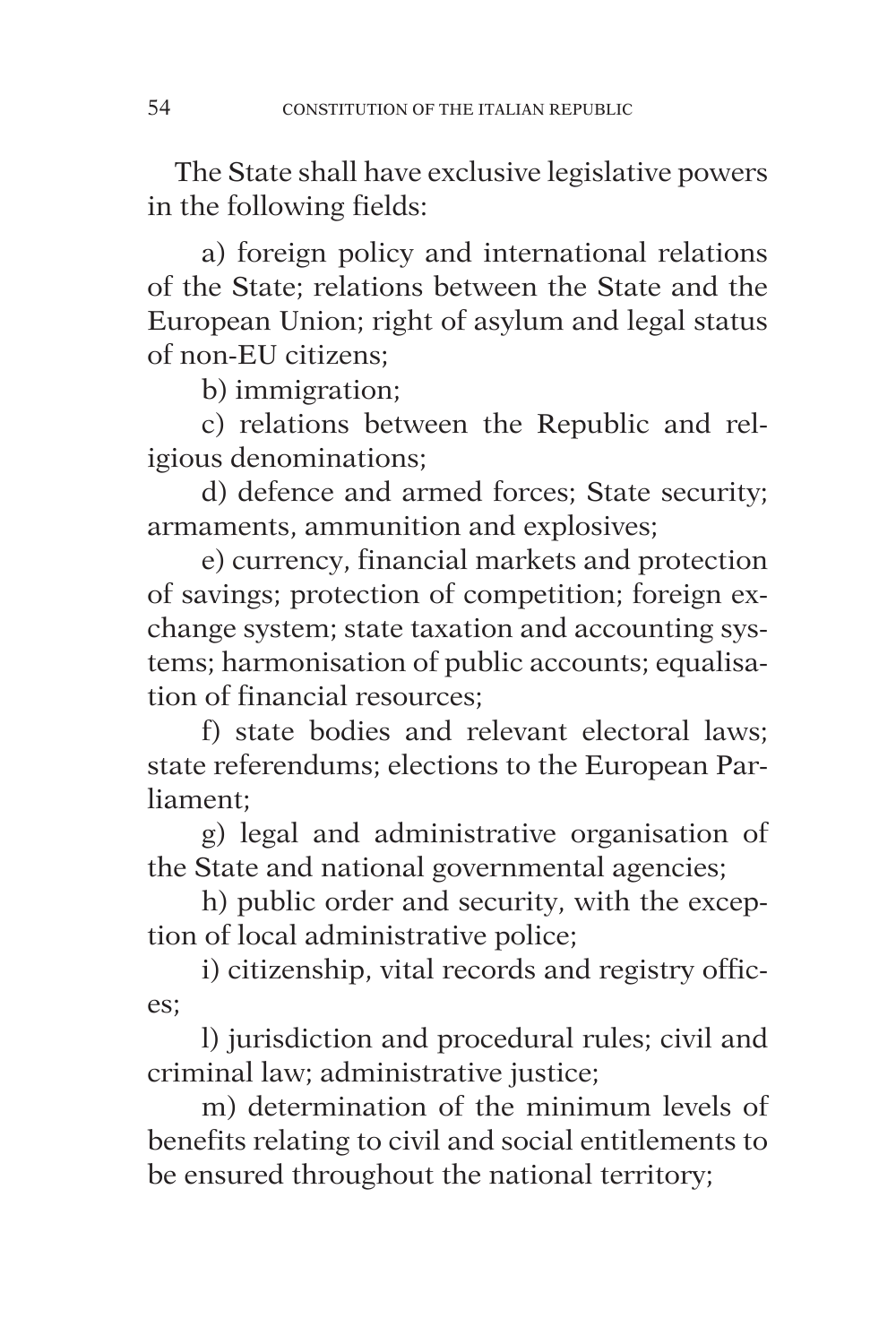n) general provisions on education;

o) social security;

p) electoral legislation, governing bodies and fundamental functions of municipalities, provinces and metropolitan cities;

q) customs, protection of national borders and international preventive healthcare;

r) weights and measures; standard time; statistical and computerised co-ordination of data in state, regional and local administrations; products of the intellect;

s) protection of the environment, the ecosystem and cultural heritage.

Concurrent legislative authority shall apply to the following fields:

international and EU relations of the Regions; foreign trade; job protection and safety; education, subject to the autonomy of educational institutions and with the exception of vocational education and training; professions; scientific and technological research and innovation in support of productive sectors; health protection; nutrition; sports; disaster relief; land-use planning; civil ports and airports; large transport and navigation networks; regulation of communications; national production, transport and distribution of energy; complementary and supplementary social security; co-ordination of public finance and taxation; enhancement of cultural and environmen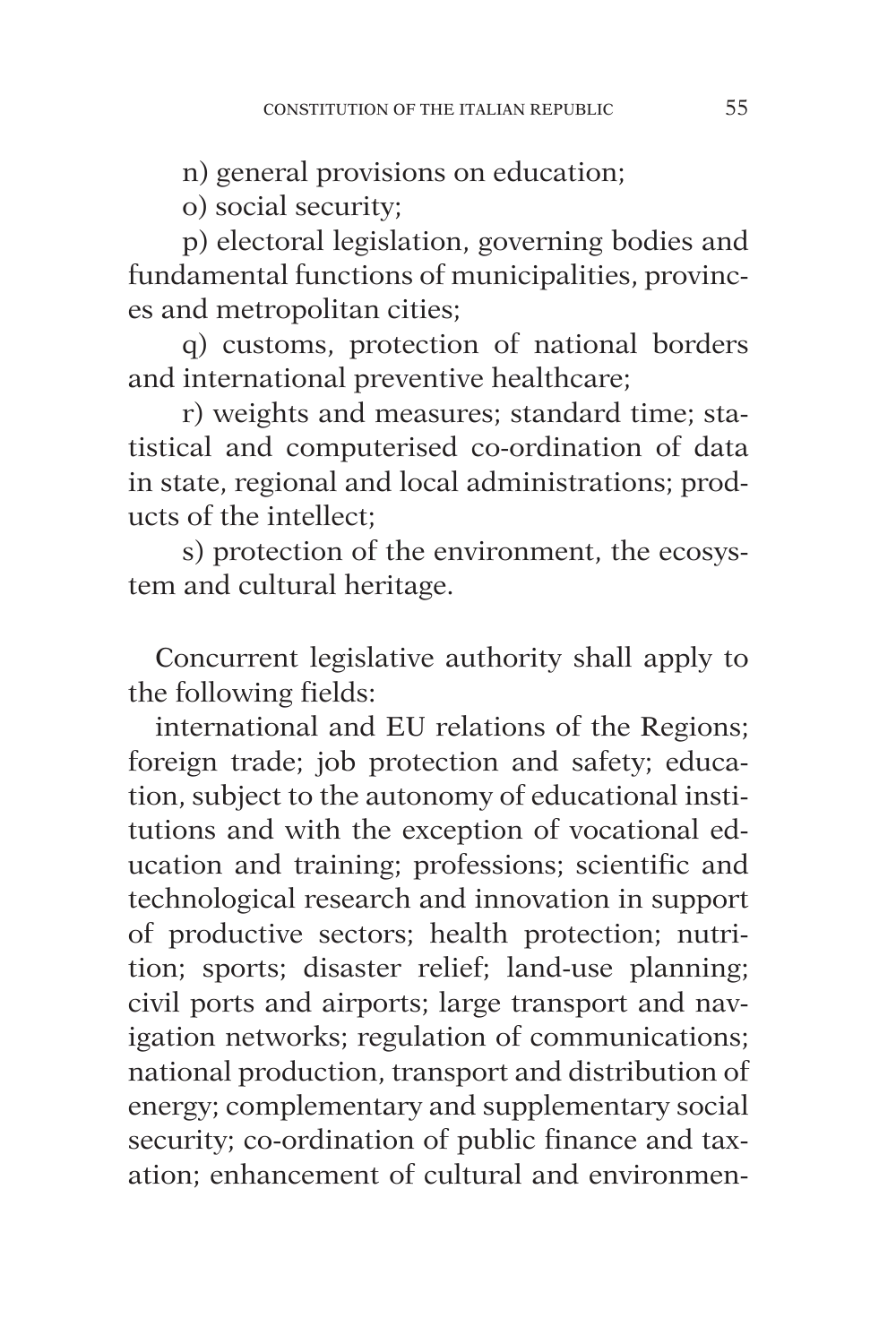tal assets, including the promotion and organisation of cultural activities; savings banks, rural banks, regional credit institutions; regional land and agricultural credit institutions. In the sectors of concurrent legislation, legislative powers shall be vested in the Regions, except for the determination of fundamental principles, which shall be established by State legislation.

Regions shall have legislative powers in all fields that are not expressly attributed to the State.

The Regions and autonomous provinces of Trento and Bolzano shall take part in the preparatory decision-making process of EU legislative acts in the areas that fall within their responsibilities. They shall also be responsible for the implementation of international agreements and EU measures, subject to the procedural rules set out in State legislation regulating the authority of the State to take over in case of failure to act by Regions or autonomous provinces.

The State shall have regulatory powers in its areas of exclusive legislation, subject to any delegations of such powers to the Regions. Regulatory powers shall be vested in the Regions in all other subject matters. Municipalities, provinces and metropolitan cities shall have regulatory powers as to the organisation and implementation of the functions attributed to them.

Regional laws shall remove any hindrances to the full equality of men and women in social, cul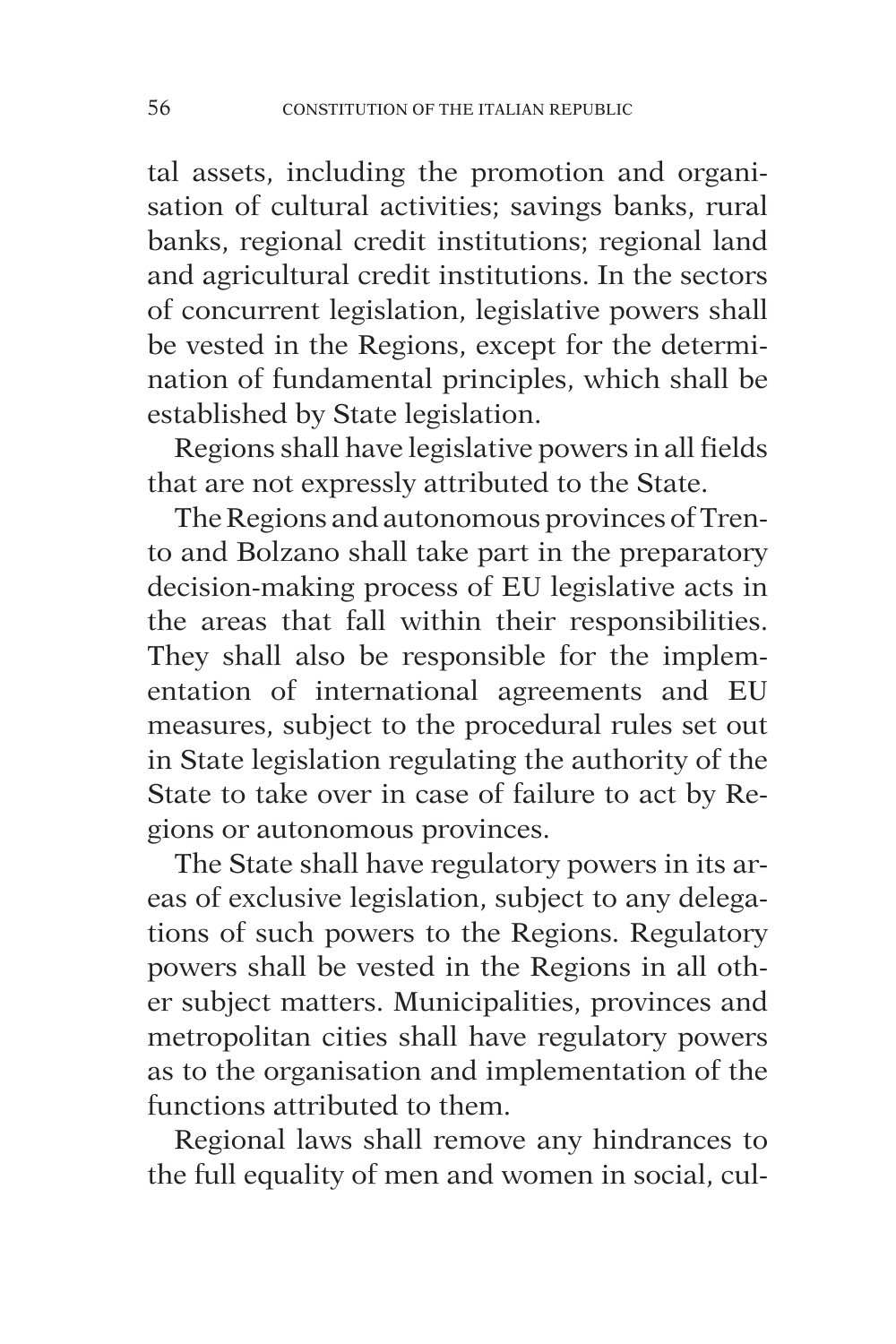tural and economic life and promote equal access to elected offices for men and women.

An agreement between a Region and other Regions aiming to improve the performance of regional functions and also envisaging the establishment of joint bodies shall be ratified by regional law.

In the areas falling within its responsibilities, a Region may enter into agreements with foreign States and local authorities of other States in the cases and according to the forms laid down by State law.

# Article 118

Administrative functions shall be vested into municipalities, unless they are attributed to provinces, metropolitan cities and regions or the State, pursuant to the principles of subsidiarity, differentiation and proportionality, in order to ensure uniform implementation.

Municipalities, provinces and metropolitan cities shall have own administrative functions in addition to any functions assigned to them by State or regional legislation, according to their respective competences.

State legislation shall provide for co-ordinated action between the State and the Regions in the fields under Article 117, paragraph two, letters b) and h) above and also provide for agreements and co-ordinated action in the field of the preservation of cultural heritage.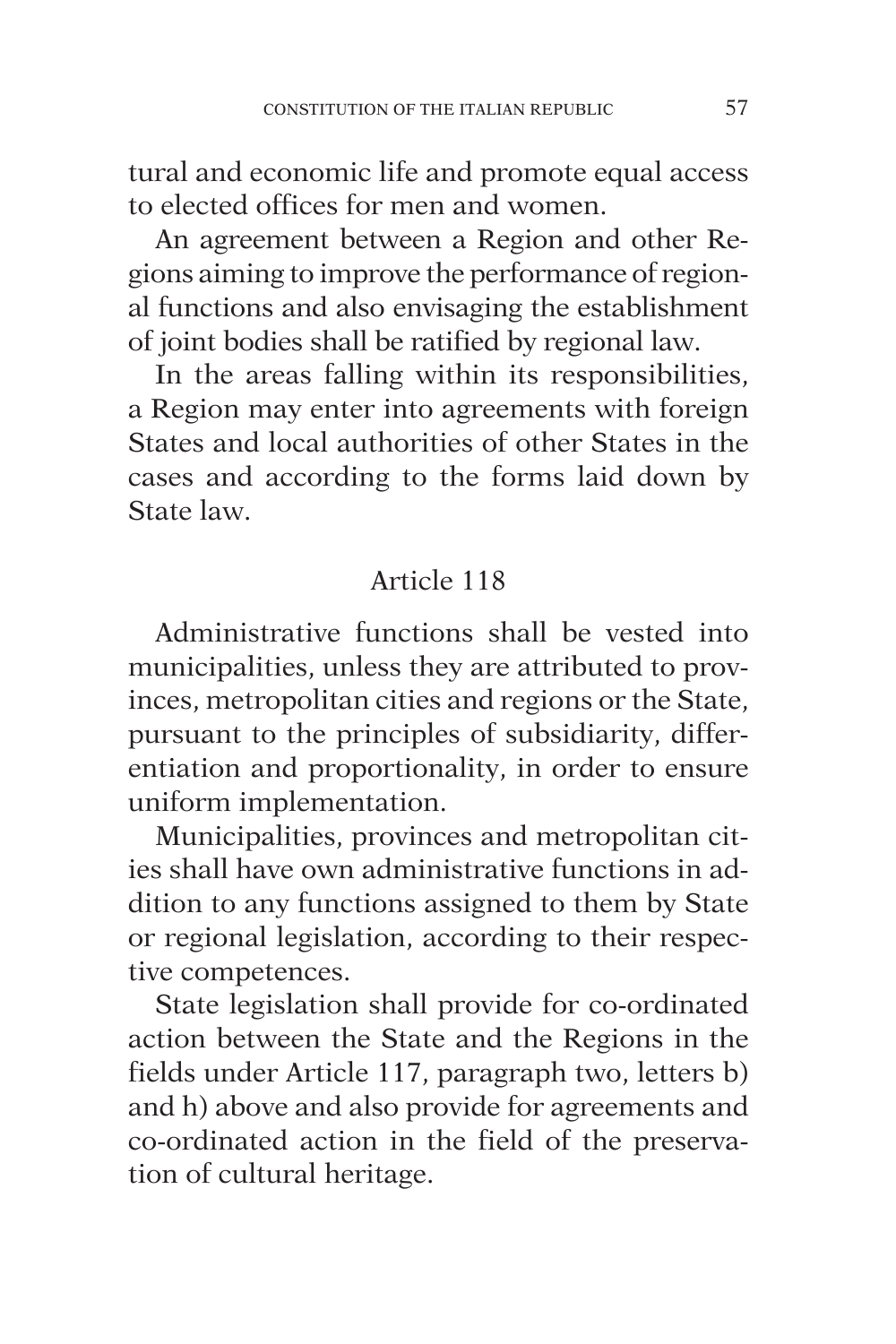The State, regions, metropolitan cities, provinces and municipalities shall promote the autonomous initiatives of citizens, both as individuals and as members of associations, relating to activities of general interest, on the basis of the principle of subsidiarity.

# Article 119

Municipalities, provinces, metropolitan cities and regions shall have revenue and spending autonomy, subject to the obligation to balance their budgets, and shall contribute to ensuring compliance with the economic and financial constraints imposed under European Union legislation.

Municipalities, provinces, metropolitan cities and regions shall have independent financial resources. They may set and levy taxes and collect revenues of their own, in compliance with the Constitution and according to the principles of co-ordination of public finance and the tax system. They shall be entitled to a share of the national revenue originating from their respective territories.

State legislation shall provide for an equalisation fund – to be used with no allocation constraints – for the territories having lower per-capita tax-raising capacity.

Revenues raised from the sources mentioned above shall enable municipalities, provinces, met-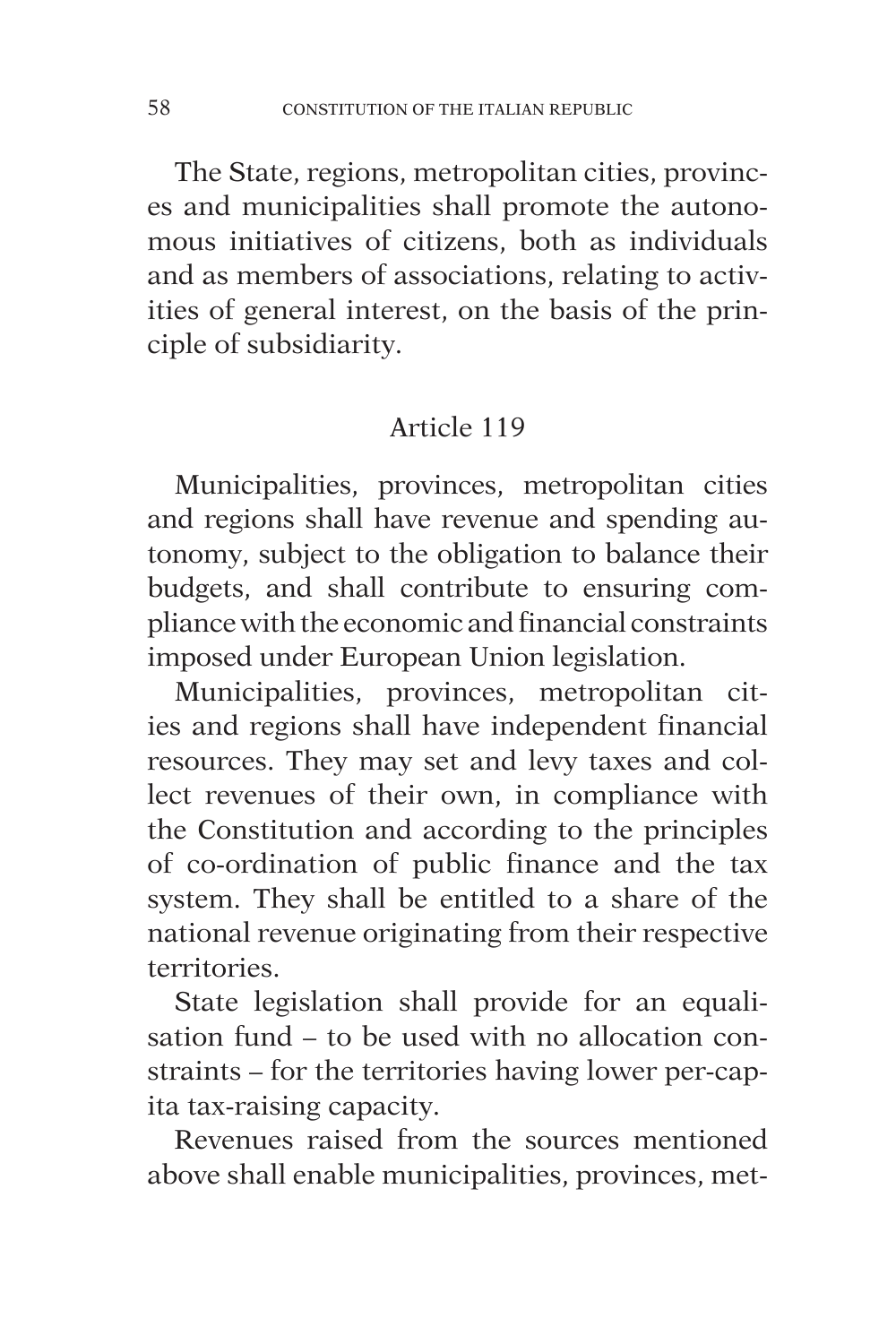ropolitan cities and regions to fully fund the public functions attributed to them.

The State shall allocate supplementary resources and adopt special measures in favour of specific municipalities, provinces, metropolitan cities and regions to promote economic development along with social cohesion and solidarity, to eliminate economic and social imbalances, to foster the exercise of the rights of the person or to achieve goals other than those pursued in the ordinary implementation of their functions.

Municipalities, provinces, metropolitan cities and regions shall have their own assets, which are allocated to them pursuant to general principles under State law. They may have recourse to borrowing only as a means of funding investment, in conjunction with the definition of amortisation plans and subject to the condition that the comprehensive budget of all local authorities in the region be balanced. State collateral on borrowings by such authorities shall not be admissible.

# Article 120

A Region may not levy import or export or transit duties between Regions, nor adopt measures that in any way obstruct freedom of movement of persons or goods between Regions. A Region may not limit the right of citizens to work in any part whatsoever of the national territory.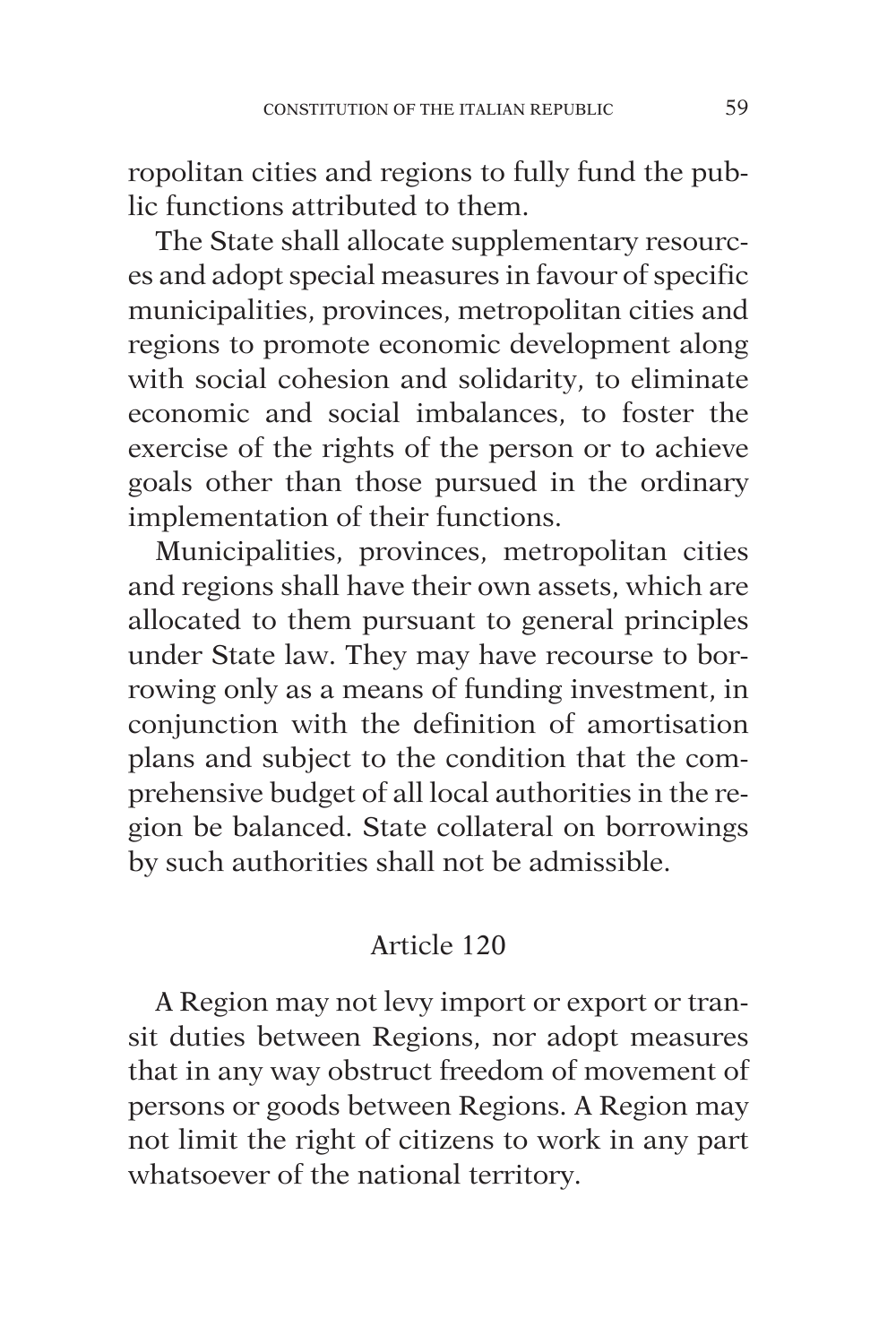The Government can subsume the authority of a Region, metropolitan city, province or municipality if it fails to comply with international rules and treaties or EU legislation, or in case of grave danger for public safety and security, or whenever such action is necessary in order to preserve legal or economic unity and in particular to ensure the minimum level of benefits relating to civil and social entitlements, regardless of the geographic borders of a local authority. The law shall lay down the procedures to ensure that subsidiary powers are exercised in compliance with the principles of subsidiarity and loyal co-operation.

# Article 121

The bodies of the Region are: the Regional Council, the Regional Government and its President.

The Regional Council shall exercise the legislative powers attributed to the Region and the other functions conferred by the Constitution and the laws. It may submit bills to Parliament.

The Regional Government shall be the executive body of the Region.

The President of the Government shall represent the Region, set and be accountable for regional policies, promulgate regional laws and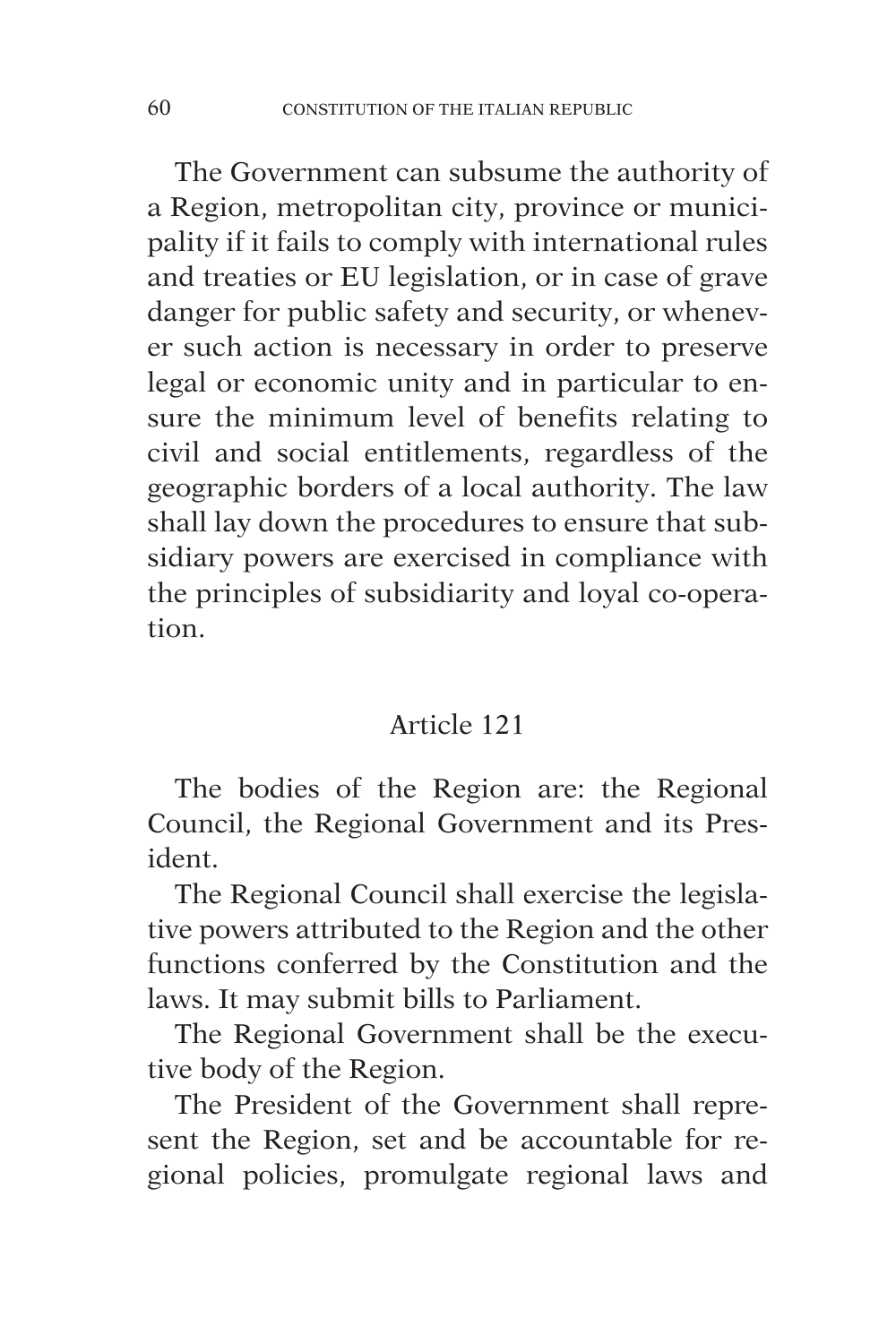regulations, direct the administrative functions delegated to the Region by the State in compliance with the instructions of the Government of the Republic.

## Article 122

The regional electoral system and the causes for disqualification and incompatibility of the President, the other members of the Regional Government and the Regional councillors shall be established by regional law in accordance with the fundamental principles established by a law of the Republic, which shall also establish the terms of elected offices.

No-one may belong at the same time to a Regional Council or a Regional Government and either House of Parliament, another Regional Council, or the European Parliament.

The Council shall elect a President and a Bureau from amongst its members.

Regional councillors may not be held accountable for the opinions expressed and votes cast in the exercise of their functions.

The President of a Regional Government shall be elected by universal and direct suffrage, unless the regional statute provides otherwise. The elected President shall appoint and dismiss members of the regional Government.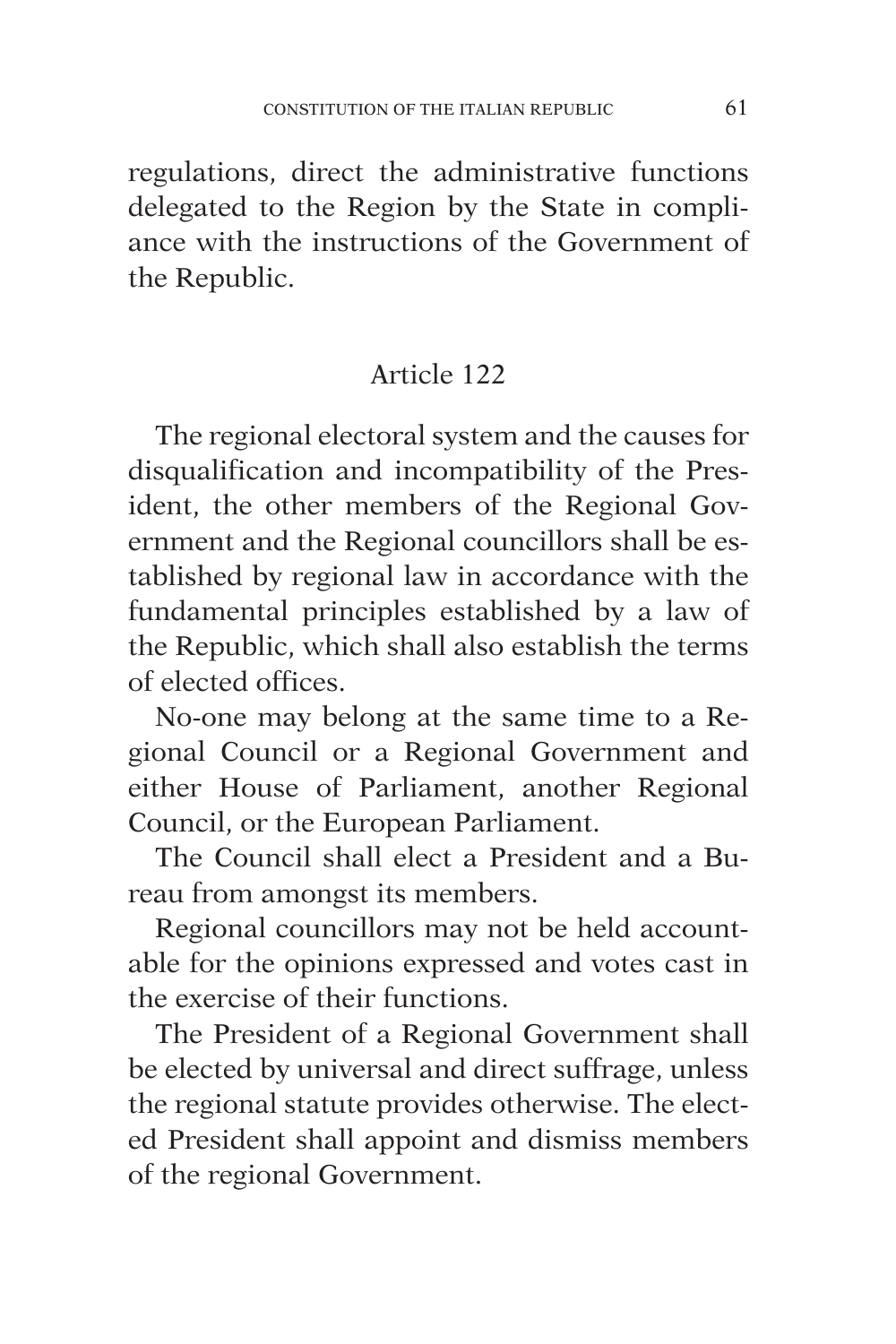Each Region shall have a statute which, in compliance with the Constitution, shall lay down the form of government and basic principles for the organisation of the Region and the conduct of its business. The statute shall regulate the right to initiate legislation and promote referendums on regional laws and administrative measures and the publication of laws and regional regulations.

Regional statutes shall be adopted and amended by a Regional Council by law approved by an absolute majority of its members, in two subsequent decisions at an interval of no less than two months. Such law shall not require the approval of the Government Commissioner. The Government of the Republic may challenge the constitutional legitimacy of a regional statute before the Constitutional Court within thirty days of its publication.

Such statute shall be submitted to referendum if one-fiftieth of the electors of the Region or onefifth of the members of the Regional Council so request within three months of its publication. A statute that is submitted to referendum may not be promulgated unless approved by a majority of valid votes.

In each Region, statutes shall regulate the activity of a Council of local authorities, a consultative body on relations between the Regions and local authorities.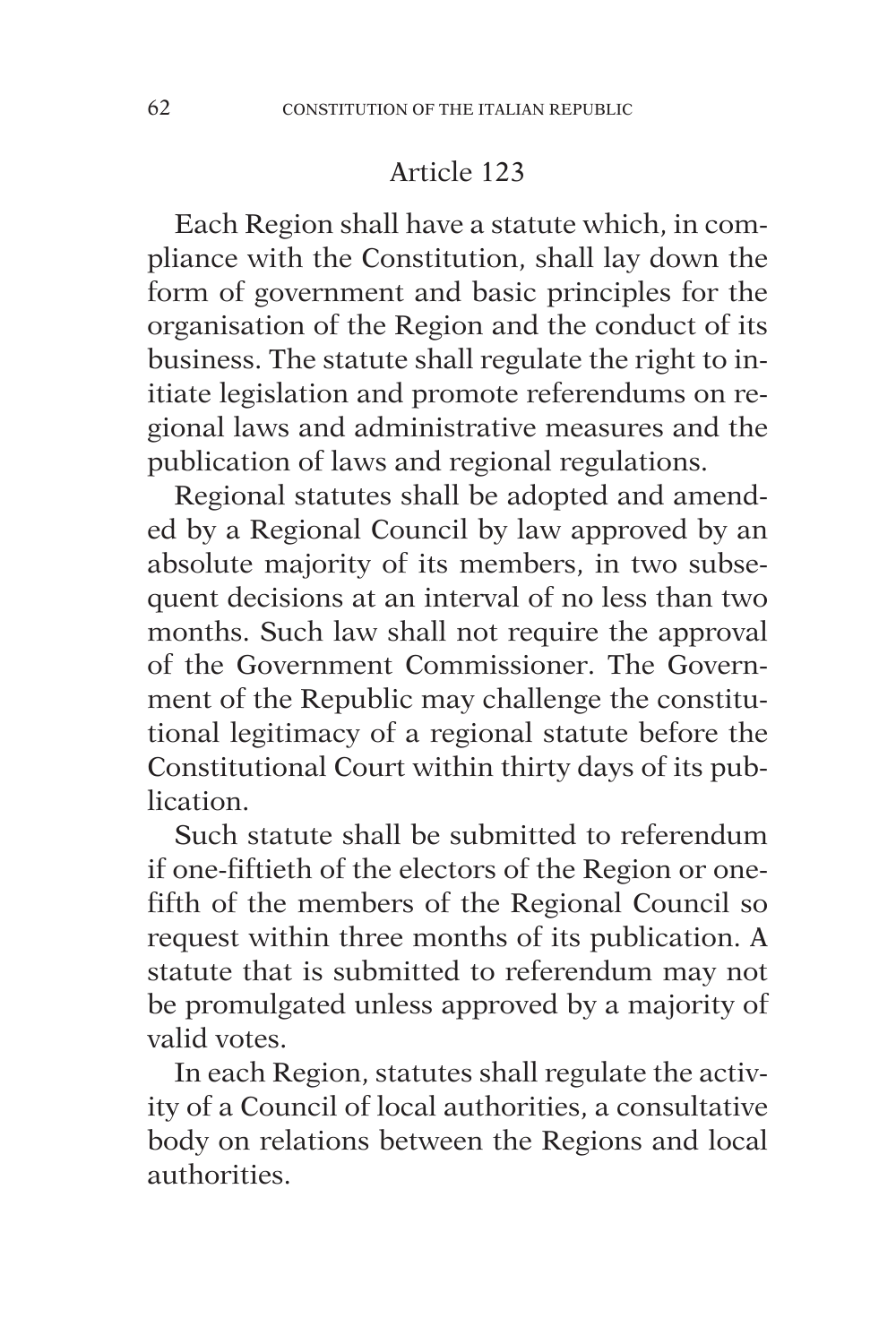[Repealed]

### Article 125

First-tier administrative courts shall be established in the Regions, in accordance with the rules established by law of the Republic. Sections of such courts may be established in places other than the regional capital.

## Article 126

A Regional Council may be dissolved and a President of the Government may be removed by reasoned decree of the President of the Republic in case of acts in contrast with the Constitution or grave violations of the law. Dissolution or removal may also be decided for reasons of national security. Such a decree shall be adopted after consultation with a committee of deputies and senators for regional affairs which shall be established in the manner established by a law of the Republic.

A Regional Council may adopt a reasoned motion of no confidence against the President of the Government that shall be undersigned by at least one-fifth of its members and adopted by roll call vote with an absolute majority of members. The motion may not be debated before three days have elapsed since its introduction.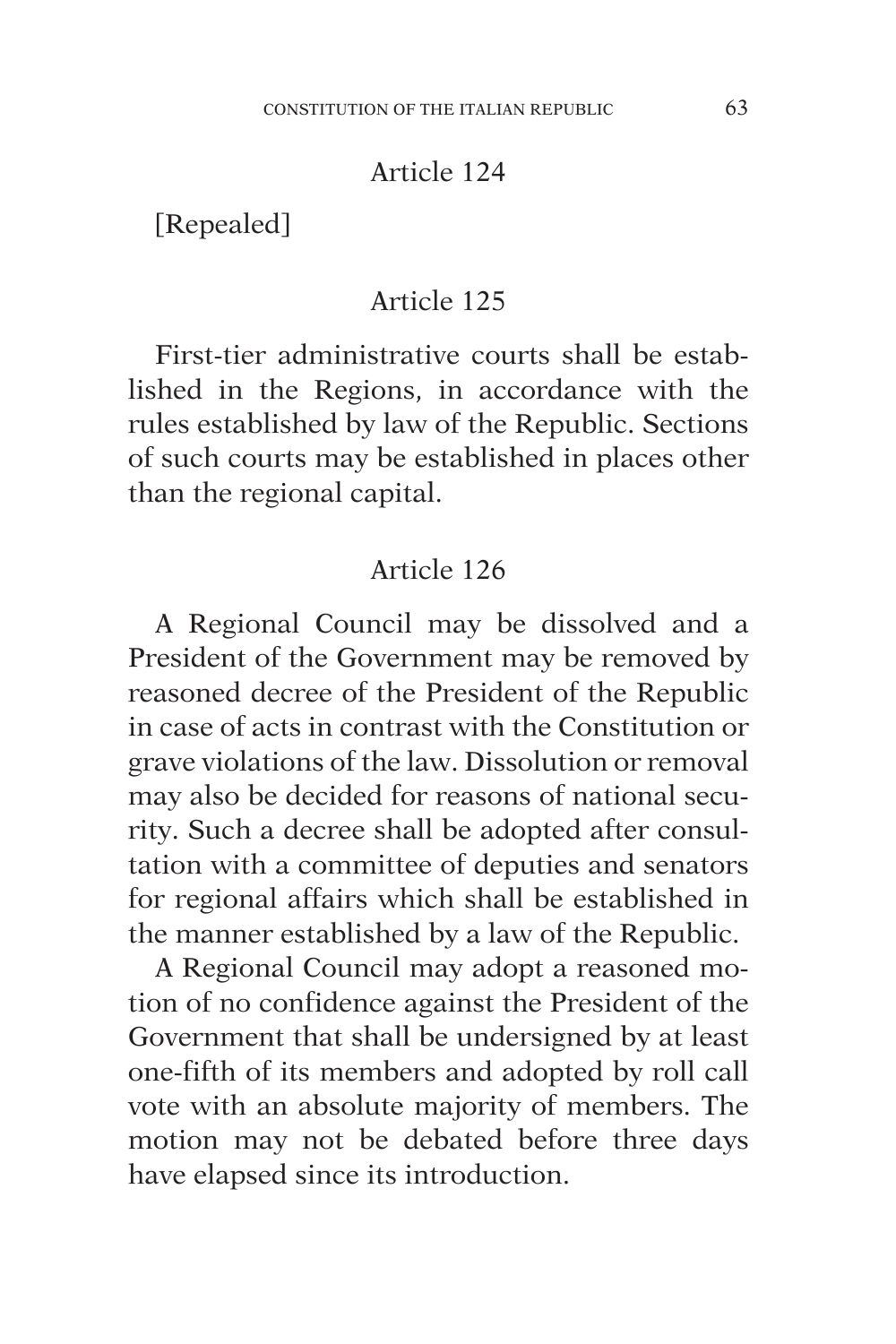The adoption of a no confidence motion against a President of a Regional Government elected by universal and direct suffrage, and the removal, permanent inability, death or voluntary resignation of the President of the Regional Government shall entail the resignation of the Government and the dissolution of the Council. The same effect shall be produced by the simultaneous resignation of the majority of the Council members.

## Article 127

The central Government may challenge the constitutional compliance of a regional law before the Constitutional Court within sixty days of its publication, if it deems that such law exceeds the jurisdiction of the Region.

A Region may challenge the constitutional compliance of a law or measure having the force of law adopted by the State or by another Region before the Constitutional Court within sixty days of its publication, if it deems that such law or measure infringes upon its competence.

## Article 128

[Repealed]

## Article 129

[Repealed]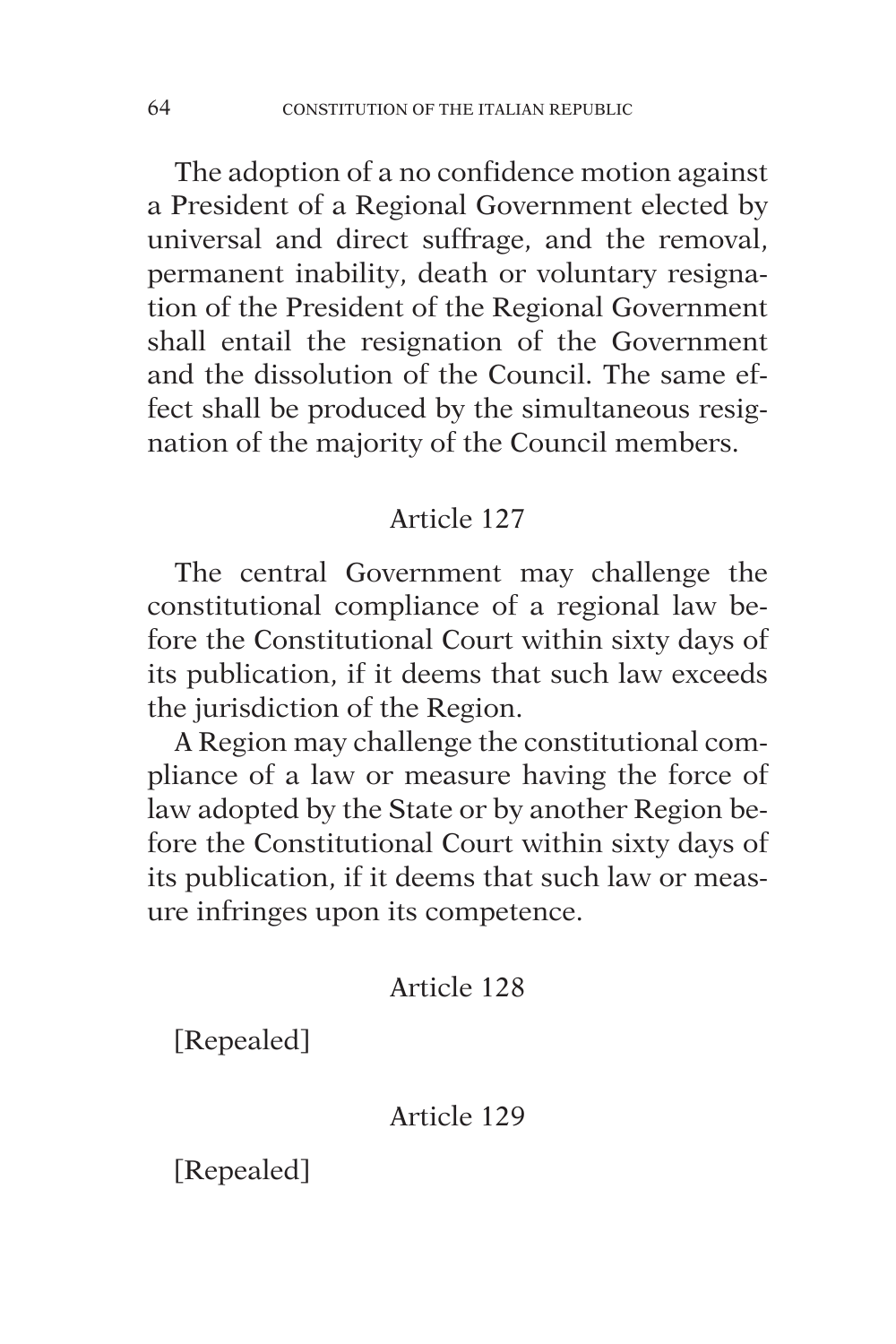[Repealed]

# Article 131

The following Regions shall be established:

Piedmont; Valle d'Aosta; Lombardy; Trentino-Alto Adige; Veneto; Friuli-Venezia Giulia; Liguria; Emilia-Romagna; Tuscany; Umbria; Marche; Latium; Abruzzi; Molise; Campania; Apulia; Basilicata; Calabria; Sicily; Sardinia.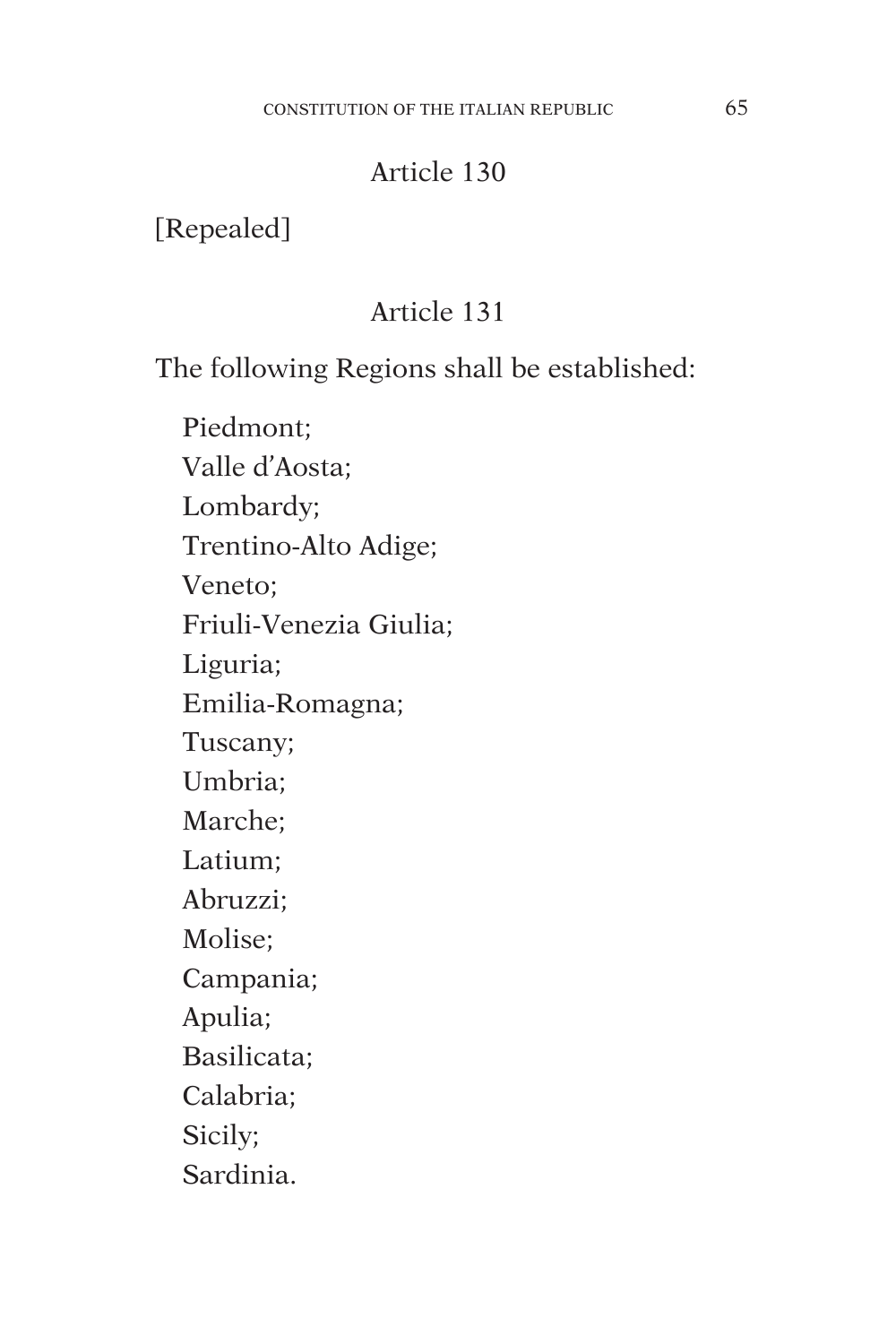Following consultation with the regional Councils, a Constitutional amendment law merging existing Regions or creating new Regions with a minimum of one million inhabitants may be agreed, if such request has been made by a number of municipal Councils representing no less than one third of the population involved and has been approved by referendum by a majority of such population.

A province or municipality requesting to be detached from a region and incorporated into another may be allowed to do so, following a successful referendum in the provinces and municipalities concerned, after consultation with regional Councils and passage of a State law.

### Article 133

Changes in provincial borders and the establishment of a new province within a region shall be regulated by the laws of the Republic, upon the initiative of a municipality and after consultation with the region.

The Region, after consultation with the population involved, may adopt legislation to establish new municipalities within its own borders and modify their districts and names.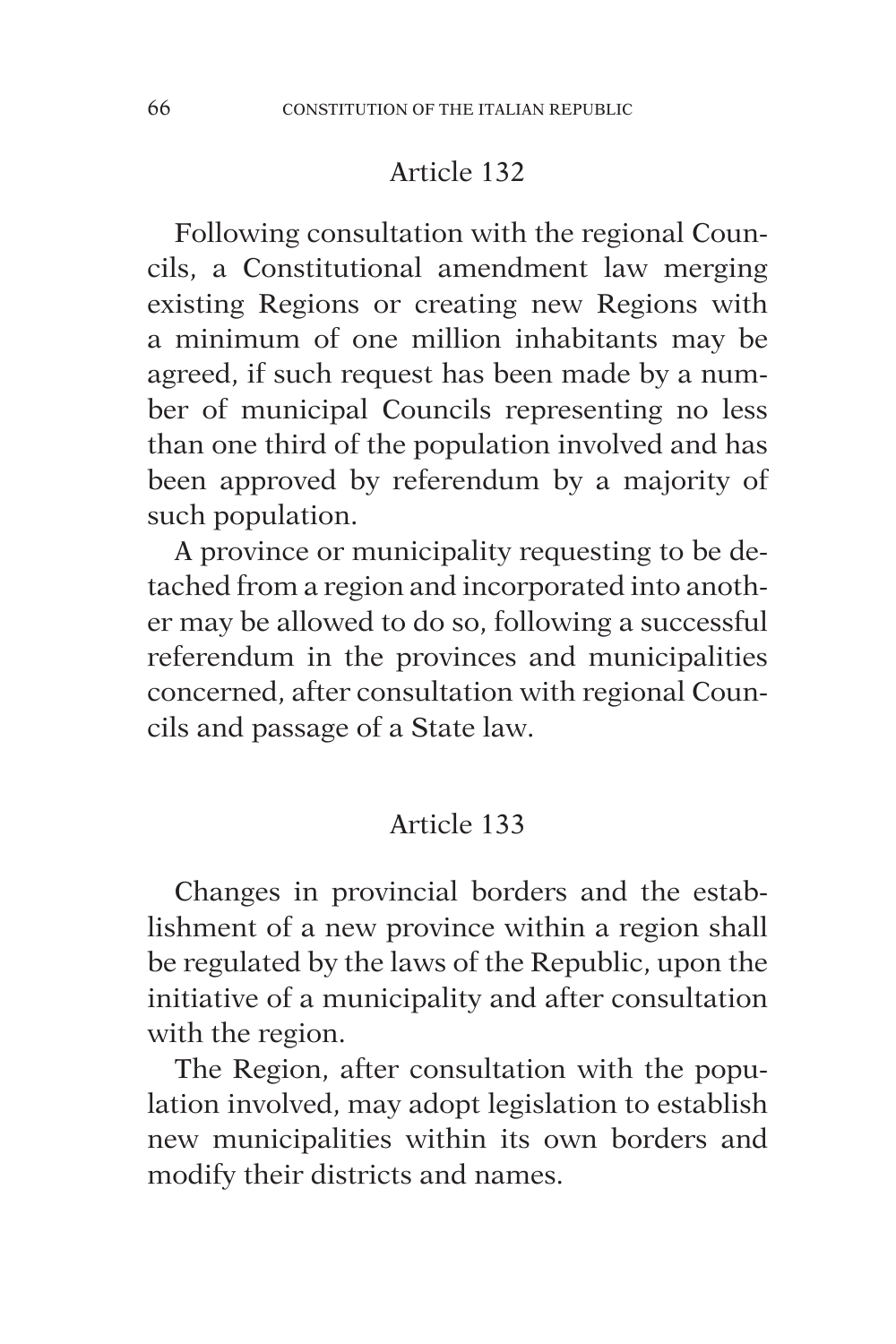#### TITLE VI

#### **CONSTITUTIONAL SAFEGUARDS**

Section I. – *The Constitutional Court*

#### Article 134

The Constitutional Court shall pass judgement on:

controversies on the constitutional legitimacy of laws and measures having force of law issued by the State and Regions;

conflicts of authority between central institutions, between State and Regions, and between Regions;

charges brought against the President of the Republic, according to the provisions of the Constitution.

#### Article 135

The Constitutional Court shall be composed of fifteen judges, a third nominated by the President of the Republic, a third by Parliament in joint sitting and a third by the ordinary and administrative supreme Courts.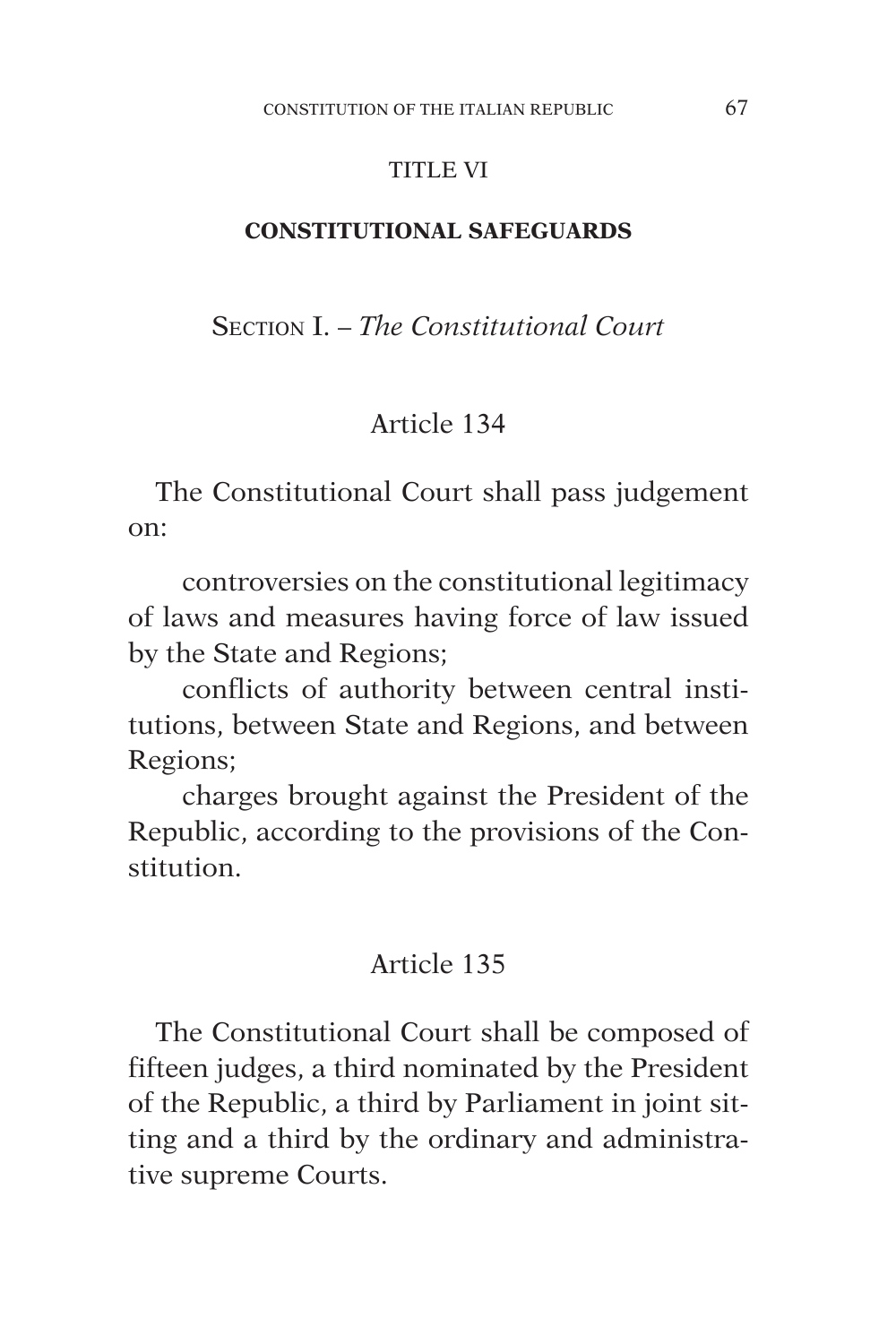The judges of the Constitutional Courts shall be chosen from among judges, including those retired, of higher ordinary and administrative Courts, university professors of law and lawyers with at least twenty years practice.

Judges of the Constitutional Court shall be appointed for nine years, beginning in each case from the day of their oath, and may not be re-appointed.

At the expiry of his or her term, a constitutional judge shall leave office and the exercise of its functions.

The Court shall elect from among its members, in accordance with the rules established by law, a President, who shall remain in office for three years and may be re-elected, in accordance with the term for constitutional judges.

The office of constitutional judge shall be incompatible with membership of Parliament, of a Regional Council, the practice of the legal profession, and any office pursuant to the law.

In impeachment proceedings against the President of the Republic the ordinary judges of the Court shall be supplemented with sixteen members chosen by lot from among a list of citizens qualified to be elected to the Senate, which Parliament shall draw every nine years through an election using the same procedures as the appointment of ordinary judges.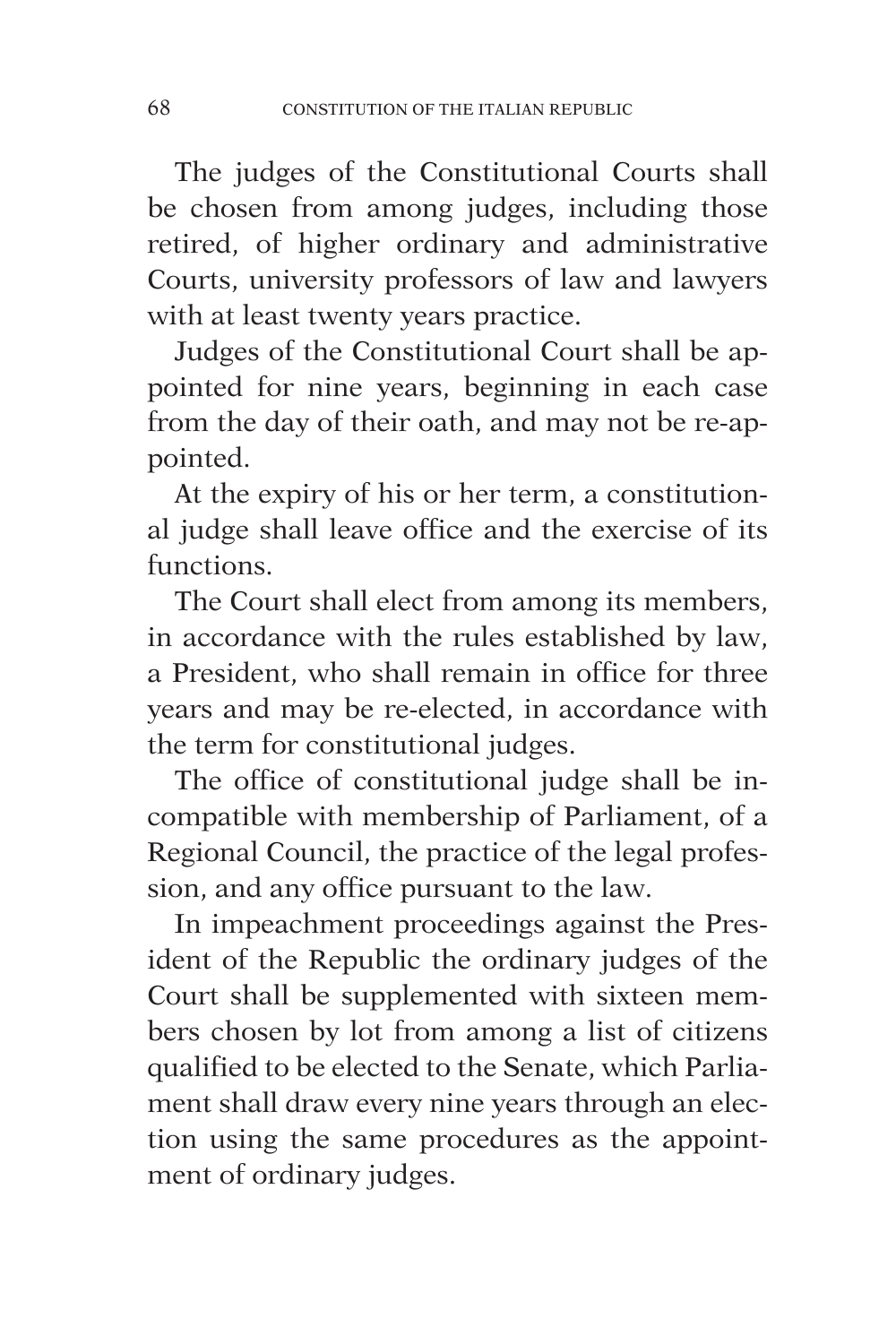A law or any other measure declared by the Court not to be compliant with the Constitution shall cease to have effect on the day following the publication of the decision.

A Court decision shall be published and transmitted to Parliament and the Regional Councils concerned, so that, if they deem it necessary, they may act in conformity with the Constitution.

#### Article 137

A constitutional law shall establish the conditions, forms, terms for proposing judgements on constitutional compliance, and the safeguards on the independence of constitutional judges.

An ordinary law shall establish any other provisions necessary for the establishment and functioning of the Court.

A decision of the Constitutional Court may not be appealed against.

## Section II. – *Amendments to the Constitution. Constitutional Laws*

## Article 138

A law amending the Constitution or any other constitutional law shall be adopted by each House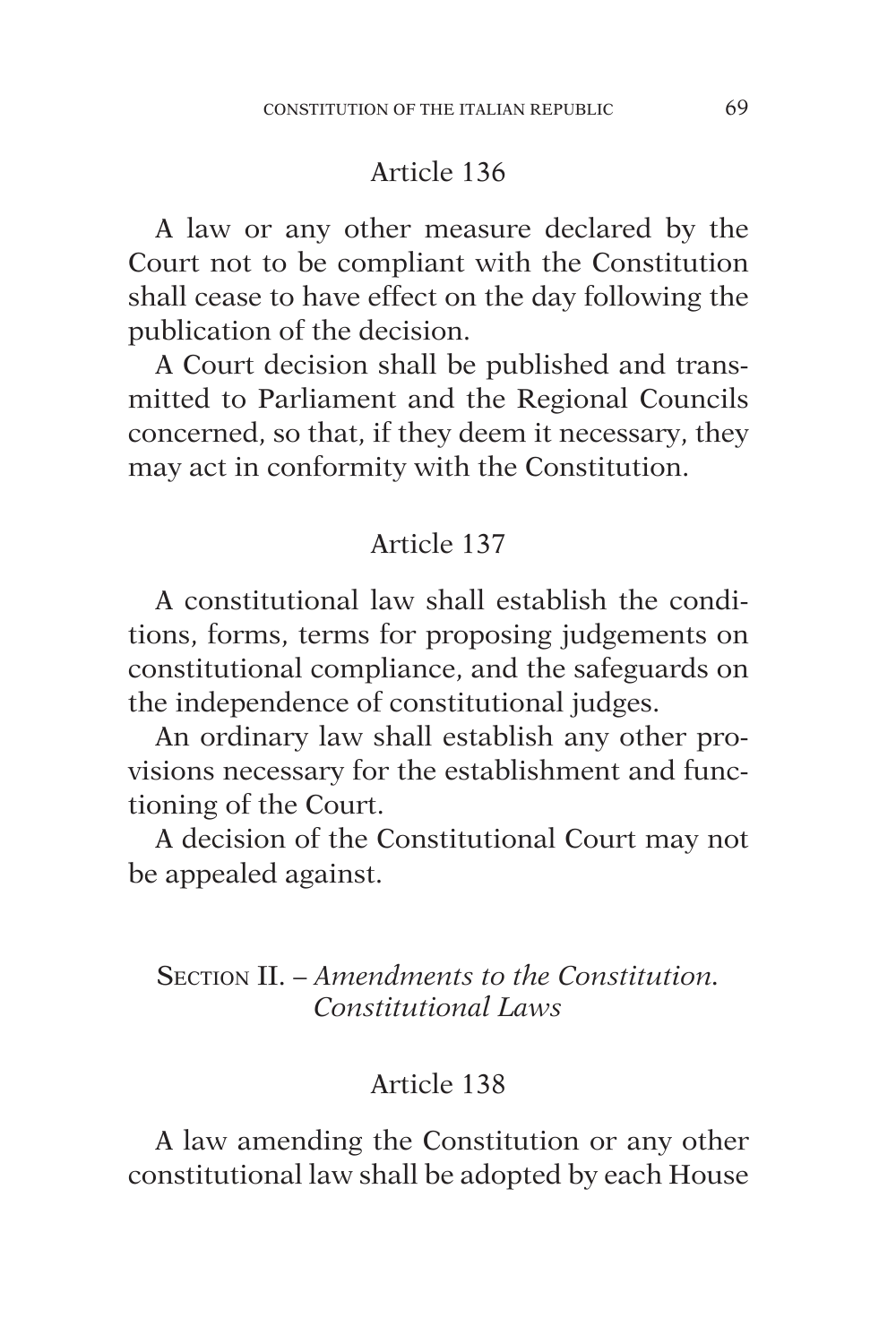after two successive debates at intervals of no less than three months and by an absolute majority of the members of each House in the second vote.

A law so adopted may be submitted to referendum if, within three months of its publication, such request is made by one-fifth of the members of a House of Parliament or five hundred thousand voters or five Regional Councils. A law submitted to referendum may not be promulgated unless approved by a majority of valid votes.

A referendum shall not be held if a law was approved in the second vote in both Houses by a majority of two-thirds of the members.

# Article 139

The status of Republic may not be subject to constitutional amendment.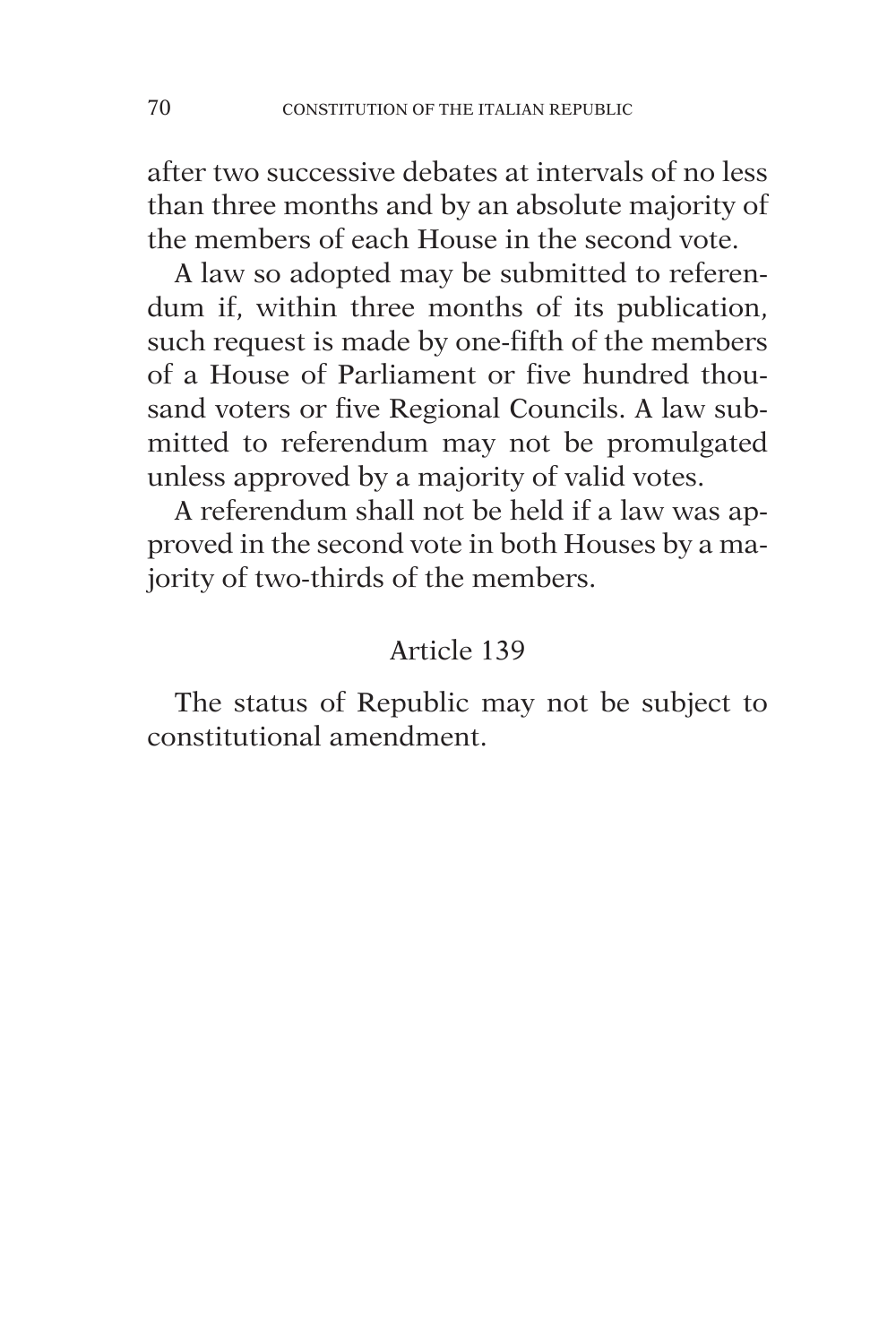#### **TRANSITIONAL AND FINAL PROVISIONS**

I

Following entry into force of the Constitution, the provisional Head of State shall exercise the functions of President of the Republic and assume that title.

# II

If, on the date of the election of the President of the Republic, not all Regional Councils have been established, only members of the two Houses shall participate in the election.

#### III

By decree of the President of the Republic, the first Senate of the Republic shall be formed by all deputies to the Constituent Assembly who possess prerequisites to be senators and who:

were Presidents of the Council of Ministers or of legislative Assemblies;

were members of the dissolved Senate;

were elected at least three times including to the Constituent Assembly;

were disqualified at the sitting of the Chamber of deputies of 9 November 1926;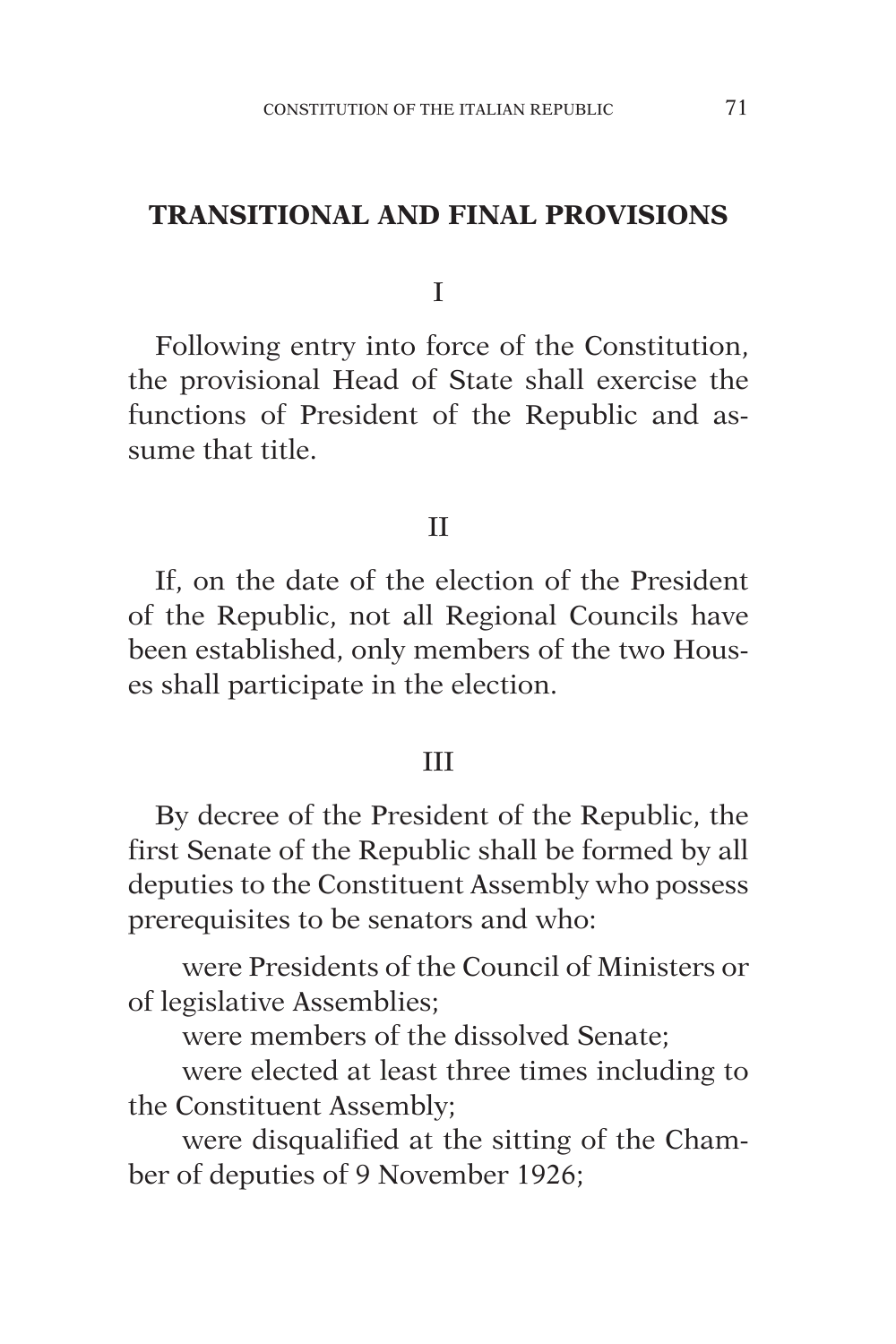were imprisoned for no less than five years following a sentence of the special Fascist tribunal for the defence of the State.

Members of the dissolved Senate who were also members of the Consulta Nazionale shall be appointed Senators by decree of the President of the Republic.

The right to be appointed senator may be renounced before signing the decree of appointment. Acceptance of candidacy in political elections shall constitute renunciation of the right to be appointed senator.

## IV

For the first election of the Senate, Molise shall be considered a Region in itself, having the due number of Senators on the basis of its population.

#### V

The provisions of Article 80 of the Constitution on the question of international treaties which involve budget expenditures or changes in the law shall become effective as from the date of convocation of Parliament.

## VI

Within five years after the Constitution has come into effect, the special courts still in exist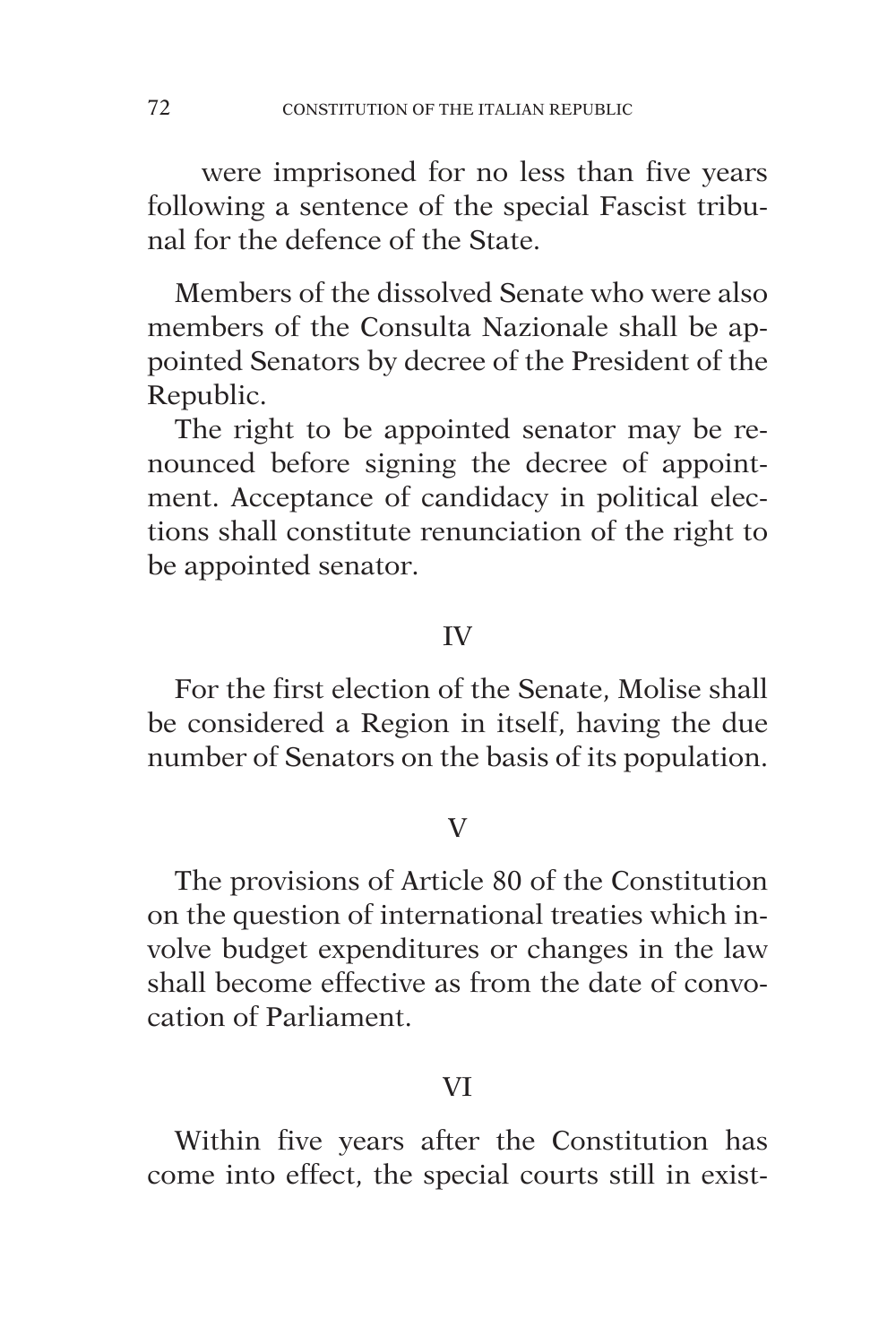ence shall be revised, with the exception of the Council of State, the Court of Auditors and the military courts.

Within a year of the same date, a law shall provide for the re-organisation of the Supreme Military Tribunal according to Article 111.

## VII

Until such time as the new law on the Judiciary under this Constitution has been issued, the provisions in force shall continue to be observed.

Until such time as the Constitutional Court begins its functions, decision on controversies as per Article 134 shall be conducted in the forms and within the limits of the provisions already in existence before the implementation of the Constitution.

#### **VIII**

Elections of the Regional Councils and the elected bodies of provincial administration shall be called within one year of the implementation of the Constitution.

The laws of the Republic shall regulate for every branch of public administration the passage of the state functions attributed to the Regions. Until such time as the re-organisation and re-distribution of the administrative functions among the local bodies has been accomplished, the provinc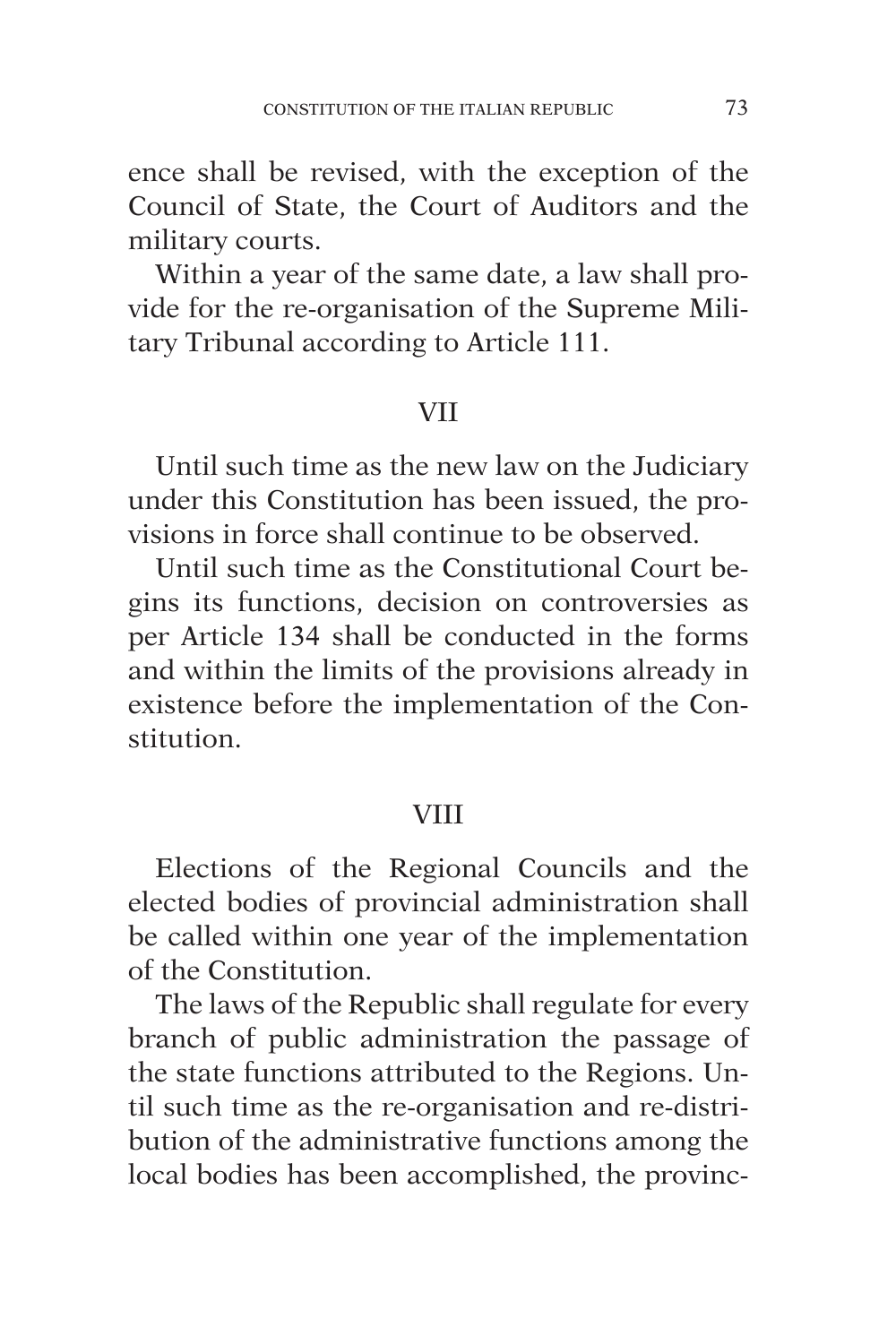es and municipalities shall retain those functions they presently exercise and others which the Regions may delegate to them.

The laws of the Republic shall regulate the transfer to the Regions of State officials and employees, including from central administrations, which shall be necessary under the new provisions. In setting up their offices, Regions shall, except in cases of necessity, draw their personnel from among the employees of local State agencies.

# IX

Within three years of implementation of the Constitution, the Republic shall adjust its laws to the needs of local government and the legislative authority attributed to Regions.

# X

The general provisions of Title V of the Second Part of this Constitution shall temporarily apply to the Region of Friuli-Venezia Giulia, as per Article 116, without prejudice to the protection of linguistic minorities in accordance with Article 6.

## XI

Up to five years following implementation of the Constitution, other Regions may be established by constitutional law, thus amending the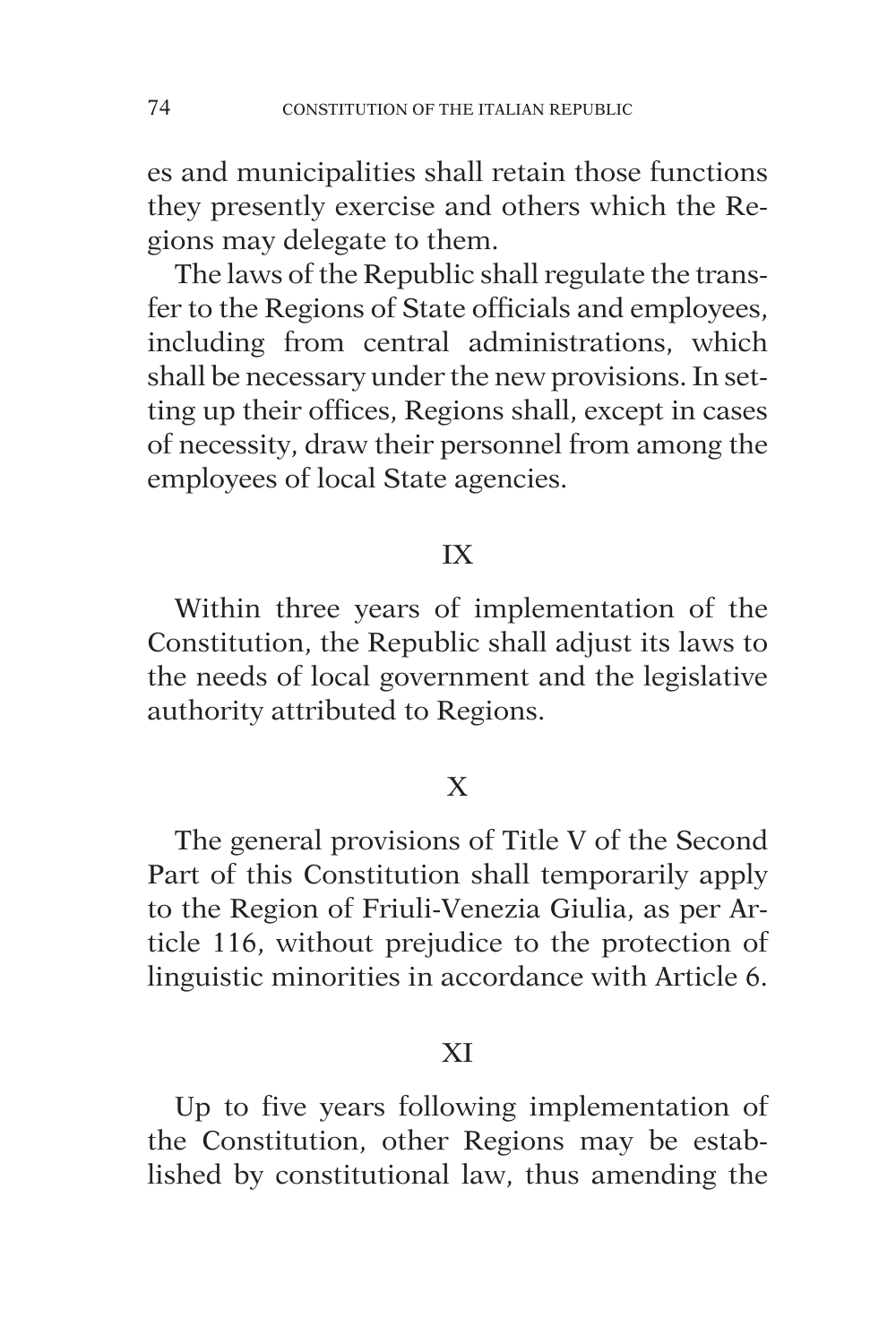list under Article 131 above, also in default of the conditions under the first paragraph of Article 132 above, without prejudice, however, to the obligation to consult with the population concerned.

#### XII

It shall be forbidden to reorganise, under any form whatsoever, the dissolved Fascist party.

Notwithstanding Article 48 above, the law has established, for no more than five years following the entry into force of the Constitution, temporary limitations to the right to vote and eligibility of leaders of the Fascist regime.

## $XIII(1)$

The members and descendants of the House of Savoy shall not be voters and may not hold public office or elected offices.

Access and sojourn in the national territory shall be forbidden to the former kings of the House of Savoy, their spouses and their male descendants.

The assets, existing on national territory, of the former kings of the House of Savoy, their spouses

<sup>(1)</sup> The single article of Constitutional Amendment Law 23 October 2002, no. 1 on the Expiry of the Thirteenth Transitional and Final Provision of the Constitution (published in *Gazzetta Ufficiale* no. 252 of 26 October 2002) establishes that «the first and second paragraphs of the 13th transitional and final provision of the Constitution shall cease to have effect following entry into force of this Constitutional Amendment Law».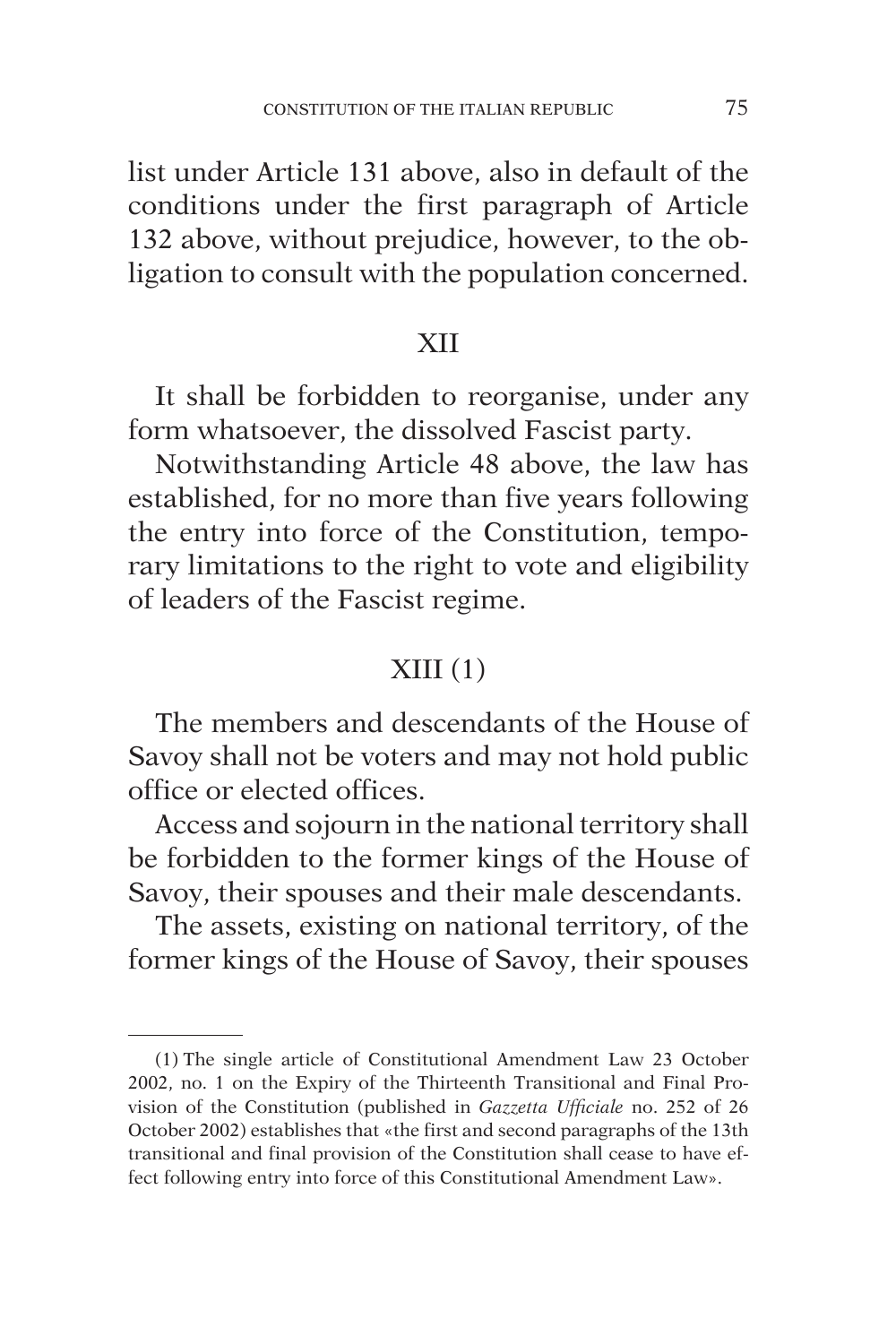and their male descendants shall be transferred to the State. Transfers and the establishment of royal rights on said properties after 2 June 1946 shall be null and void.

## XIV

Titles of nobility shall not be recognised.

The place-names included in those existing before 28 October 1922 shall serve as part of the name.

The Order of Saint Mauritius shall be preserved as a hospital corporation and shall function in the ways established by law.

The law shall regulate the suppression of the Heraldry Council.

## XV

Following entry into force of the Constitution, the legislative decree of the Lieutenant of the Kingdom No. 151 of 25 June 1944 on the provisional organisation of the State shall become law.

## XVI

Within a year of entry into force of the Constitution, the revision and co-ordination of previous constitutional laws which have not at that moment been explicitly or implicitly repealed shall begin.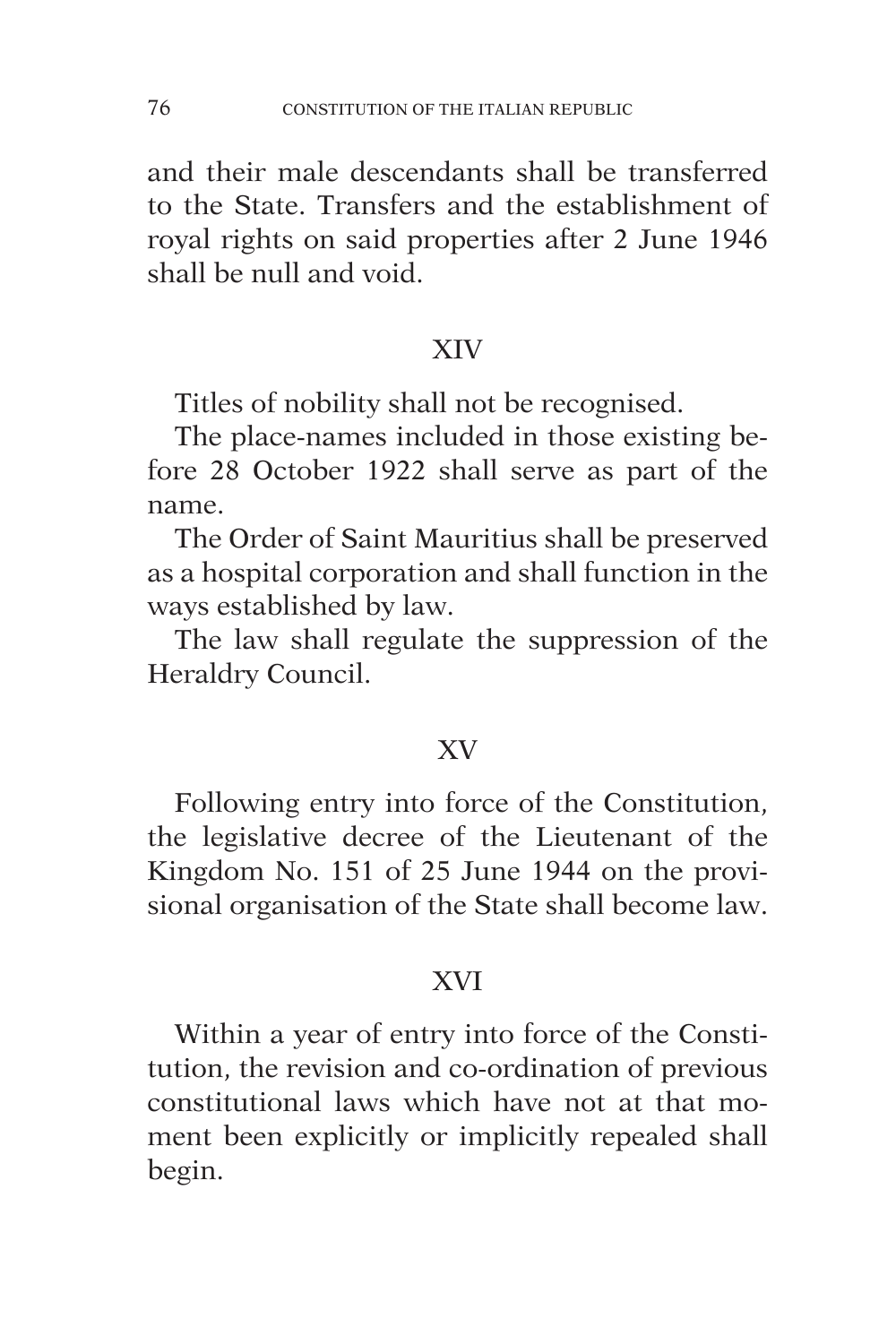# XVII

The Constituent Assembly shall be called by its President to decide, before 31 January 1948, on the law for the election of the Senate of the Republic, the special regional statues and the law governing the press.

Until the day of the election of a new Parliament, the Constituent Assembly may be convened, when it is necessary to decide on matters attributed to its jurisdiction by Article 2, paragraphs one and two, and Article 3, paragraphs one and two, of legislative decree No. 98 of 16 March 1946.

In this period, standing committees shall maintain their functions. Legislative committees may submit to the Government their comments and proposed amendments on bills introduced before them.

Deputies may put questions to the Government requesting a written answer.

In accordance with the second paragraph above, the Constituent Assembly shall be convened by its President following a reasoned request of the Government or at least two hundred deputies.

# XVIII

This Constitution shall be promulgated by the provisional Head of State within five days of its approval by the Constituent Assembly and shall come into force on 1st January 1948.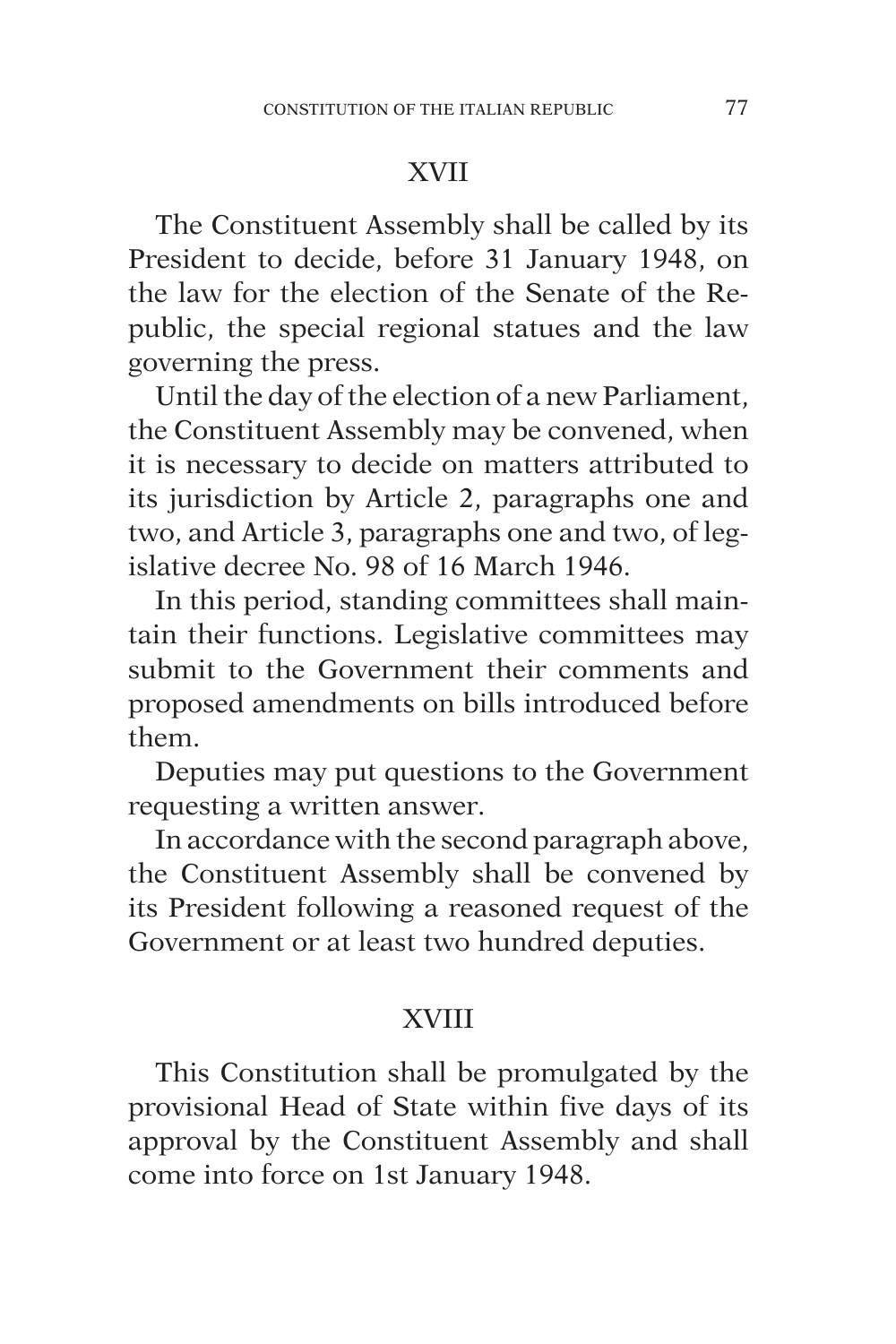The text of the Constitution shall be deposited in the Town Hall of every municipality of the Republic and be kept on display there, for the whole of 1948, so as to allow every citizen to know of it.

The Constitution, bearing the seal of the State, shall be included in the Official Record of the laws and decrees of the Republic.

The Constitution must be faithfully observed as the fundamental law of the Republic by all citizens and bodies of the State.

*Given in Rome on this 27th Day of December 1947*

## Enrico De Nicola

#### **COUNTERSIGNED**

*The President The President of the Constituent Assembly of the Council of Ministers* Umberto Terracini Alcide De Gasperi

#### in witness whereof

*The Keeper of the Seal* Giuseppe Grassi